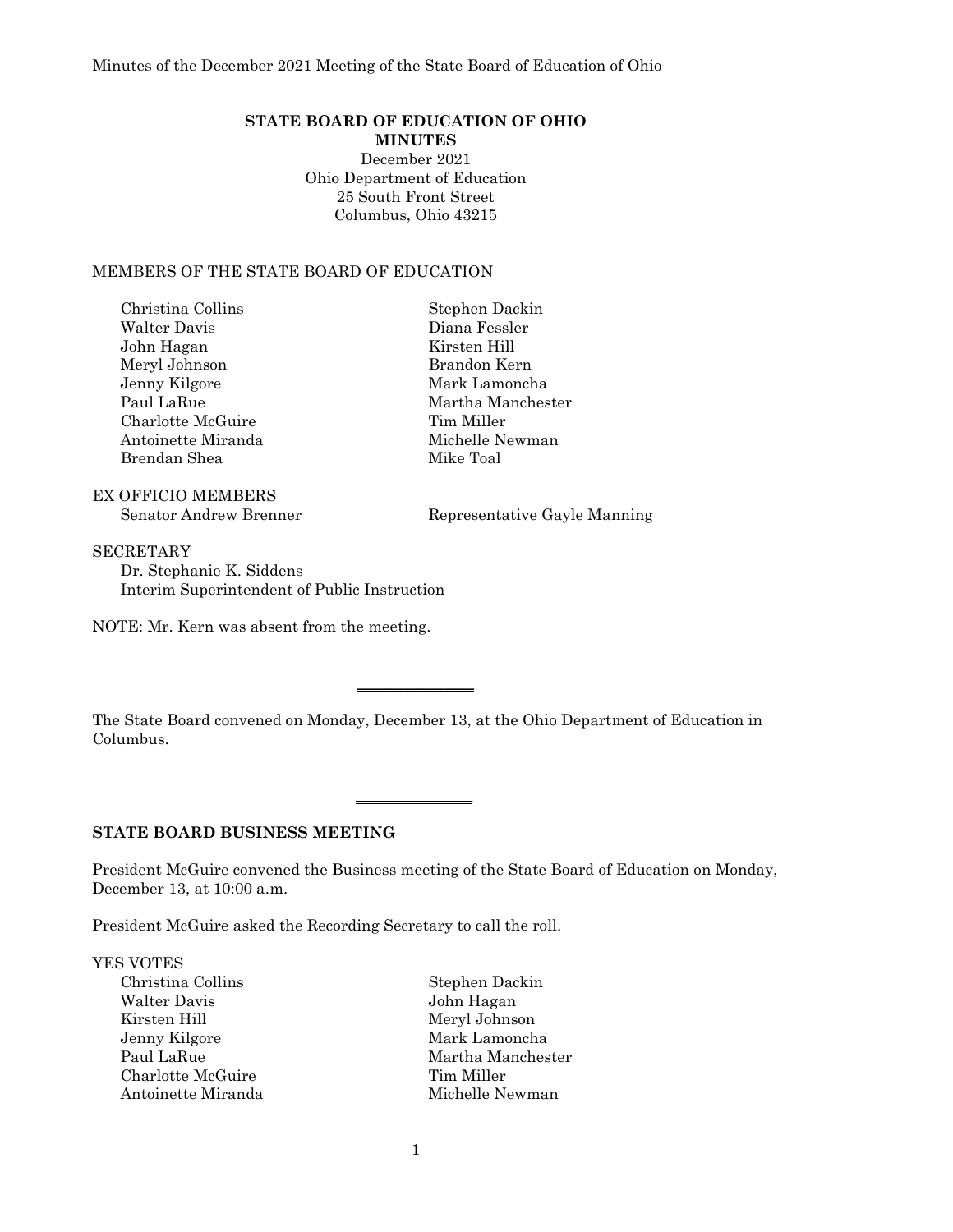Brendan Shea Mike Toal

Motion carried.

NOTE: Mrs. Fessler was not in the room for roll call.

President McGuire welcomed Board members and guests and led the Board in the Pledge of Allegiance and prayer.

 $\overline{\phantom{a}}$  , where  $\overline{\phantom{a}}$ 

 $\overline{\phantom{a}}$  , where  $\overline{\phantom{a}}$ 

President McGuire called for the approval of the Minutes of the November 2021 meeting. She asked if there were any corrections to the Minutes.

Ms. Newman made the following corrections to the minutes;

1. Page 2, it says Hagan and Fessler spoke on behalf of Dr. Kilgore. Dr. Kilgore wasn't nominated for president, and I did not recall either Hagan or Fessler speaking in support of her. 2. Page 4 says President Kohler (rather than President McGuire) called for approval of the October minutes.

President McGuire noted those corrections had been provided (Mr. Shea) and updated minutes were posted.

It was Moved by Mrs. Hill and Seconded by Ms. Johnson that the Minutes be approved as presented. The President called for a voice vote.

Motion carried.

The Board's Teaching, Leading and Learning Committee met beginning at 10:15 a.m.

 $\overline{\phantom{a}}$  , where  $\overline{\phantom{a}}$ 

 $\overline{\phantom{a}}$  , where  $\overline{\phantom{a}}$ 

Topics of discussion were:

- Discuss: OAC 3301-24-25 Senior Professional Educator License Renewal & OAC 3301-24-26 Lead Professional Educator License Renewal (Possible Vote)
- Discuss: Ohio Dyslexia Committee Overview
- Presentation: Ohio Educator Preparation Programs: Use of Licensure Examination Data

The Board's Performance & Impact Committee met beginning at 10:15 a.m.

Topics of discussion were:

- Discuss: Report Card Reform (HB82) Project Review
- Discuss: OAC 3301-28-03 Achievement Component
- Discuss: OAC 3301-28-05 Graduation Component
- Discuss: OAC 3301-28-08 College, Career, Workforce and Military Readiness Component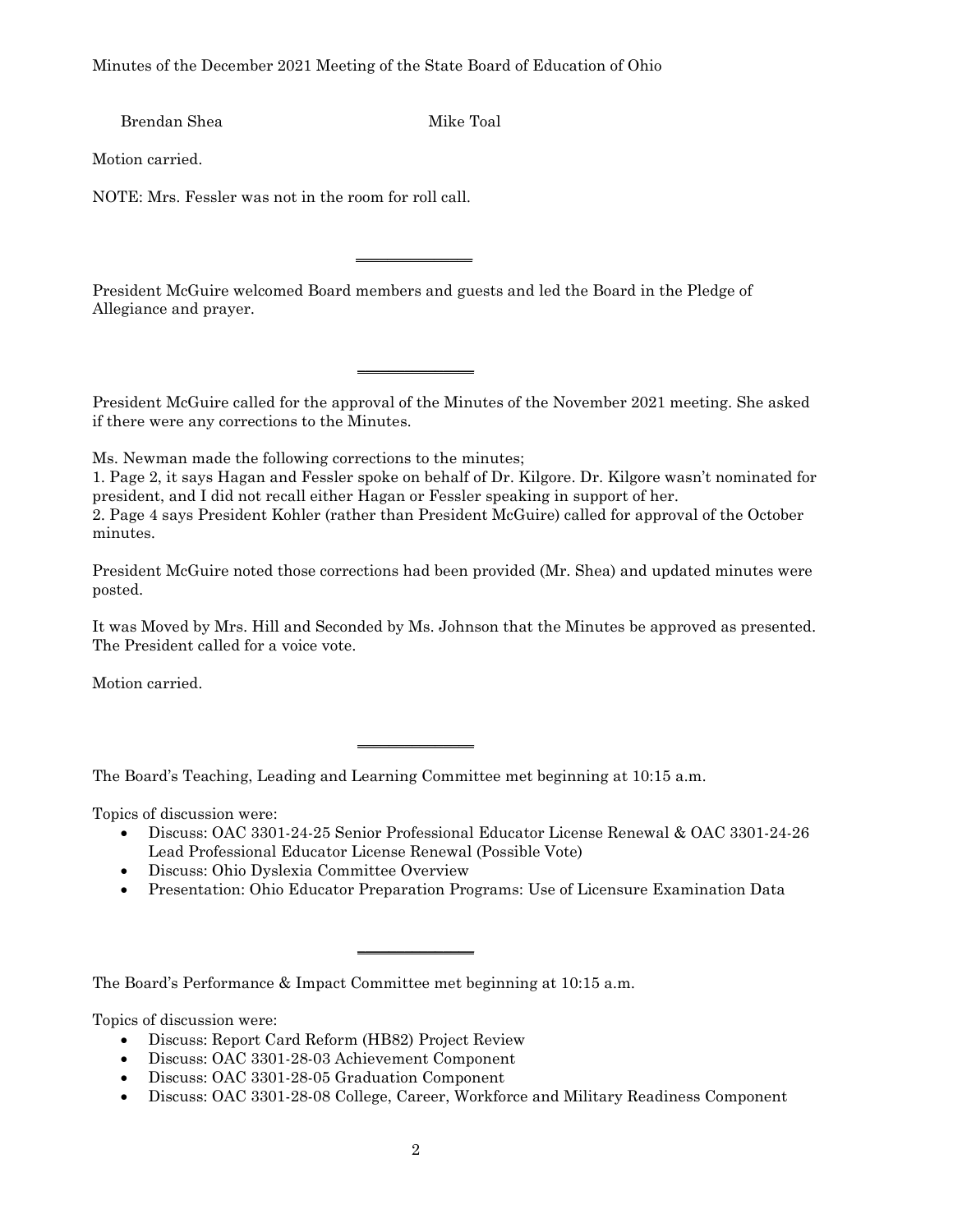The State Board recessed for lunch.

The Board's Emerging Issues and Operational Standards Committee met beginning at 1:00 p.m.

Topics of discussion were:

- Discuss: OAC 3301-107-01 Afterschool Child Enrichment Educational Savings Accounts (Possible Vote)
- Discuss: OAC 3301-83-25 Transportation Collaboration Grant (Possible Vote)

\_\_\_\_\_\_\_\_\_\_\_\_\_\_\_

 $\overline{\phantom{a}}$  , where  $\overline{\phantom{a}}$  , where  $\overline{\phantom{a}}$ 

• Discuss: OAC 3301-102 (5 rules) Community Schools Sponsors (Possible Vote)

 $\overline{\phantom{a}}$  , where  $\overline{\phantom{a}}$ 

The Board's Integrated Student Supports Committee met beginning at 1:00 p.m.

Topics of discussion were:

- Discuss: OAC 3301-53, -55 Special Education Program Rules (Possible Vote)
	- o 3301-53-01 Minimum Standards for Chartering County Board of Developmental Disabilities Special Education Schools
	- o 3301-53-03 Excess Cost Charges for County Boards of Developmental Disabilities

 $\overline{\phantom{a}}$  , where  $\overline{\phantom{a}}$ 

- o 3301-55-01 Minimum Standards for Chartering Special Education Programs in Developmental Centers/Hospitals of Departments of Developmental Disabilities and Mental Health and Addiction Services
- Discuss: Center for Student Supports Updates

# **REPORT OF THE INTERIM SUPERINTENDENT OF PUBLIC INSTRUCTION**

Interim Superintendent Siddens and key staff provided Board members with updates on the following topics:

- Academic Distress Commission Academic Improvement Plan Update
- Federal COVID Relief Funding
- School Funding Implementation

# **ACADEMIC DISTRESS COMMISSION UPDATE**

Academic Improvement Plan:

- Recent changes in state law require impacted districts to submit an academic improvement plan. (ORC 3302.103)
- Three-year plans with annual and overall academic improvement benchmarks and related strategies.
- Three districts submitted plans for review by the Sept. 30 deadline.
- Revision requests were sent to all three districts on Oct. 27.

All three revised plans were approved on Dec. 3.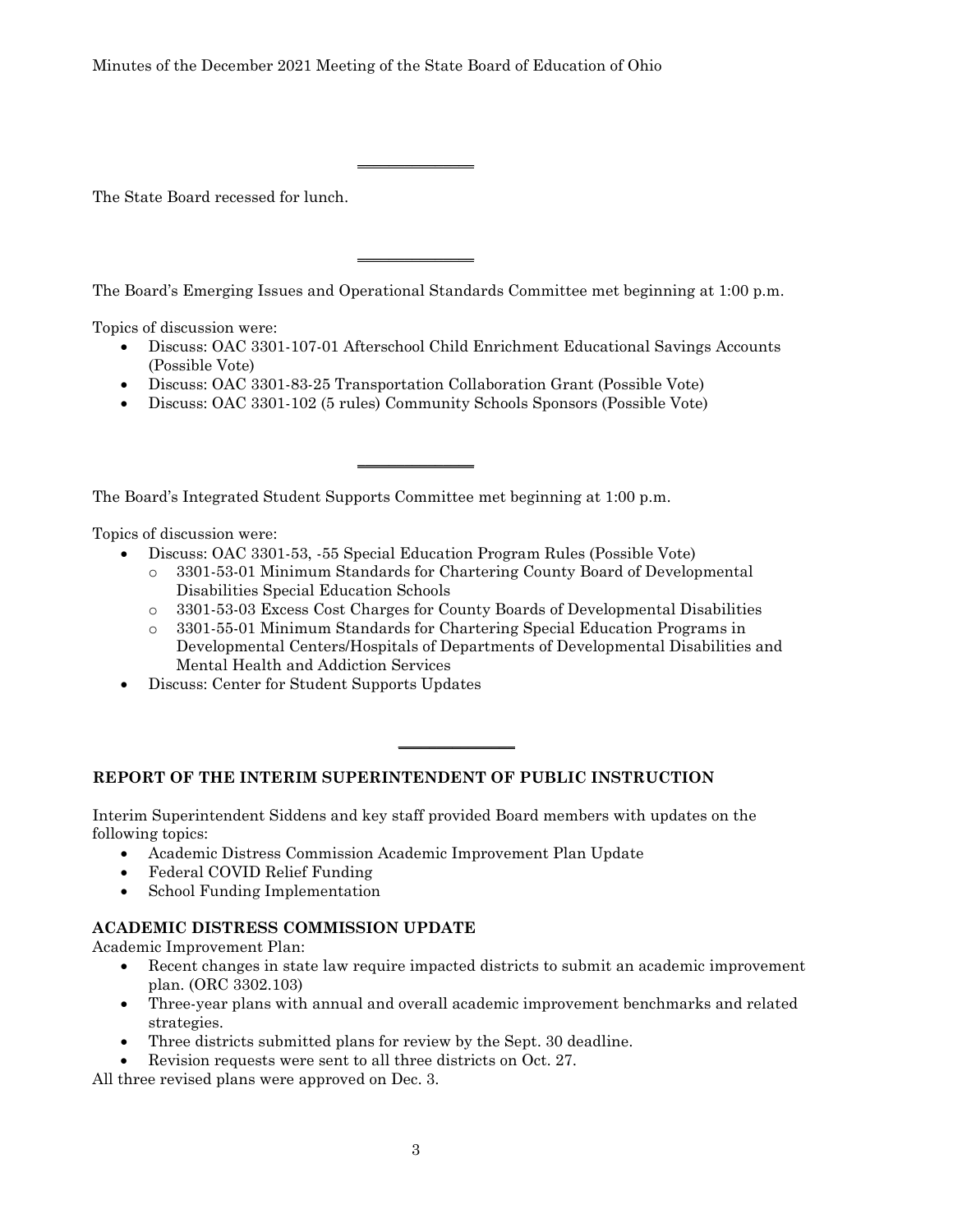State superintendent review and revision requests:

- High expectations
- Pre-pandemic baseline
- Focus on academic outcomes
- Alignment to other plans

Preparation – Dec. 3, 2021-June 30, 2022 Prepare to implement plan Implementation – July 1, 2022-June 30, 2023 Plan is in effect. Annual report to SBOE Implementation – July 1, 2023-June 30, 2024 Plan is in effect. Annual report to SBOE Implementation – July 1, 2024-June 30, 2025 Plan is in effect. Evaluation - June 30, 2025 **Evaluation by SBOE** One Year Extension – June 30, 2026 One school year extension permitted Extension Evaluation – June 30, 2026 First year extension evaluation One Year Extension – 2026-2027 school year Second year extension permitted Final Review – June 30, 2027 Final review of plan after two extensions

Key Milestones Summary of Activity

# **FEDERAL COVID RELIEF**

\$6.5 billion provided to schools and districts:

- Elementary and Secondary School Emergency Relief
- Governor's Emergency Education Relief
- Coronavirus Relief Fund (including BroadbandOhio)
- Emergency Assistance to Nonpublic Schools
- ARP Homeless Children and Youth
- ARP Students and Disabilities (preschool and school age)
- Funds broadly used to "prepare, prevent and respond to COVID."
- Schools identified learning loss (which includes before and afterschool programing, summer enrichment, and extended school day) as top priority.
- Facility/HVAC improvements, technology, mental health, and continuity of operations also priorities.
- Guidance released to assist districts.
- HB 169 includes \$4.19 billion in spending authority across multiple state agencies.
- Of that amount, nearly \$2.5 billion in appropriations for the Department of Education:
	- o Elementary and Secondary School Emergency Relief (\$2.29 billion)
		- o Governor's Emergency Education Relief (\$33.8 million)
		- o Emergency Assistance to Nonpublic Schools (\$155.2 million)
		- American Rescue Plan Homeless Children and Youth (\$7.3 million)
- Appropriation will primarily support existing commitments to schools and districts under ESSER I, II, and III. (\$1.83 billion)
- Funding to supplement existing ESSER awards to districts to establish a minimum per pupil amount. (\$92.2 million)
- Funding to ESCs, JVSDs, and CBDDs. (\$20.7 million)
- Directs the Department to use funds for:
	- o Summer enrichment and after school programing (\$89.5 million)
	- o Student wellness and success, school based-healthcare and family and community liaisons (\$35 million)
	- o Connectivity supports (\$9.5 million)
	- o Educator shortages (\$5.2 million)
	- o Attendance initiatives (\$5 million)
- Graduation and workforce initiatives (\$4.7 million)
- Directs \$223.8 million for learning loss initiatives:
	- o ESC learning recovery grants (\$75.4 million)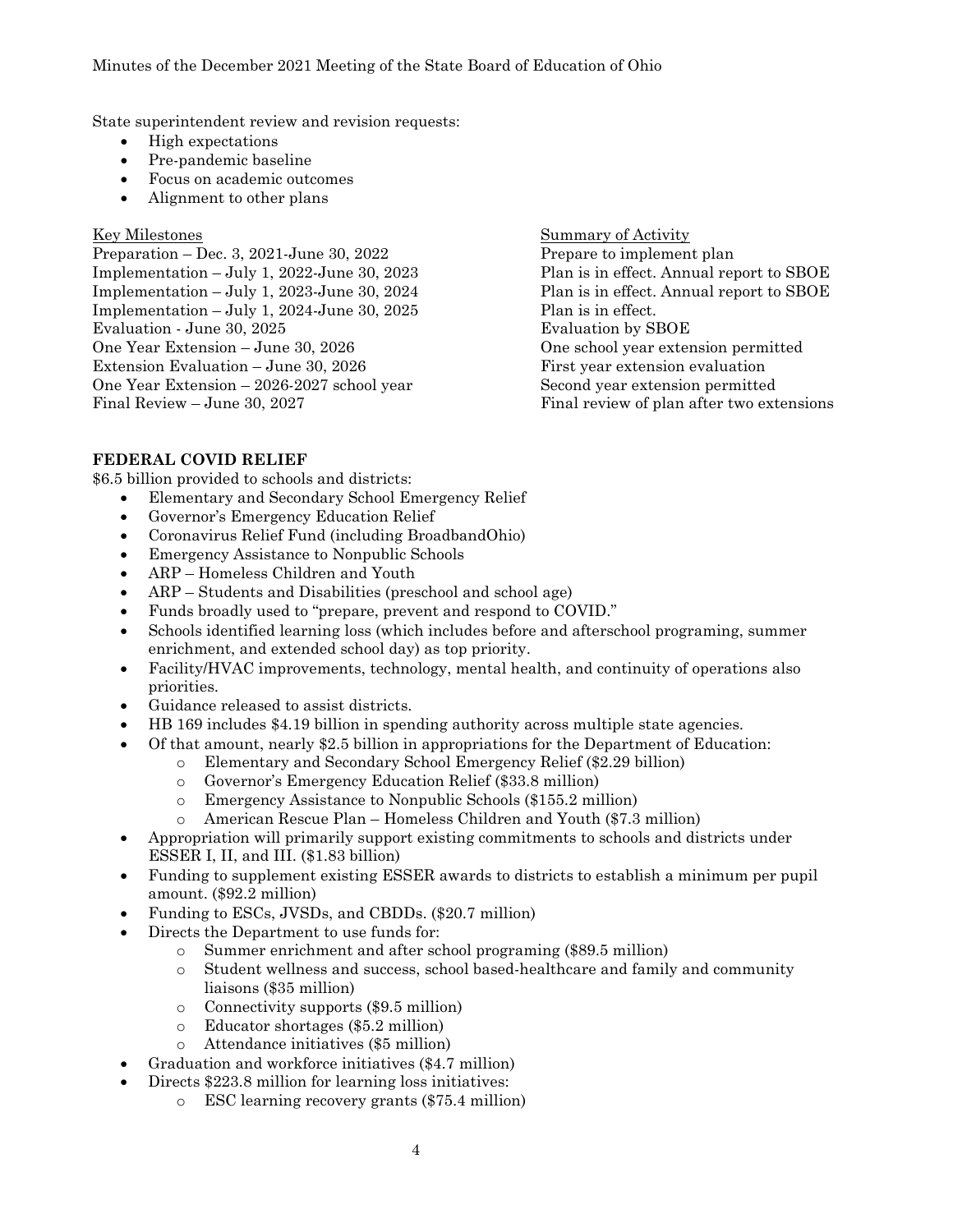- o Learning loss and academic recovery (\$70 million)
- o Instructional materials (\$30 million)
- o Boys and Girls Clubs (\$17.9 million)
- o School improvement (\$11 million)
- o LearningAid Ohio (\$8 million)
- o Data supports (\$7.5 million)
- COSI Learning Lunchboxes (\$4 million)

# **SCHOOL FUNDING – IMPLEMENTATION UPDATE**

- Final stages of IT development and Quality Assurance testing.
- Anticipate implementation of new formula in January.
- All payment calculations are annualized.

School Funding – Key Changes:

- Direct funding fund students where they are educated rather than where they live.
- Establishes a variable base cost per pupil amount for each district using student teacher ratios, minimum staffing levels, and actual costs.
- Implements a state and local cost methodology using property values and resident income for all districts.
- Revises categorical aid and restricts funds for subgroups.

# School Funding – Base Cost:

The practitioner developed base cost model uses FY18 statewide average district costs (teacher salaries, average expenditures across districts), establishes minimum service levels, and studentteacher ratios to calculate a unique base cost for each district. Base cost funding includes five areas (22 subcomponents):

- Teacher Base Cost (4 subcomponents)
- Student Support (7 subcomponents including a restricted Student Wellness and Success component)
- District Leadership & Accountability (7 subcomponents)
- Building Leadership & Operations (3 subcomponents)
- Athletic Co-Curricular

School Funding – State/Local Share:

- Calculated using property (60%) and income (40%).
- Income adjusted charge-off amount calculated (12 mills to 25 mills).
- FY22 Funding Relies on TY18-20 valuation and TY17-19 income and enrolled.
- Results in a local per pupil capacity amount.
- This is applied to the district base cost per pupil amount.

School Funding – Phase-In and Guarantee:

- Most components subject to, phase-in of 16.67% this year. DPIA phased-in at 0%. Transportation and supplemental targeted assistance not subject to phase-in.
- Formula transition supplement (guarantee), ensures schools and districts do not receive less than FY21 funding levels.

Review of Written Reports and Items for Vote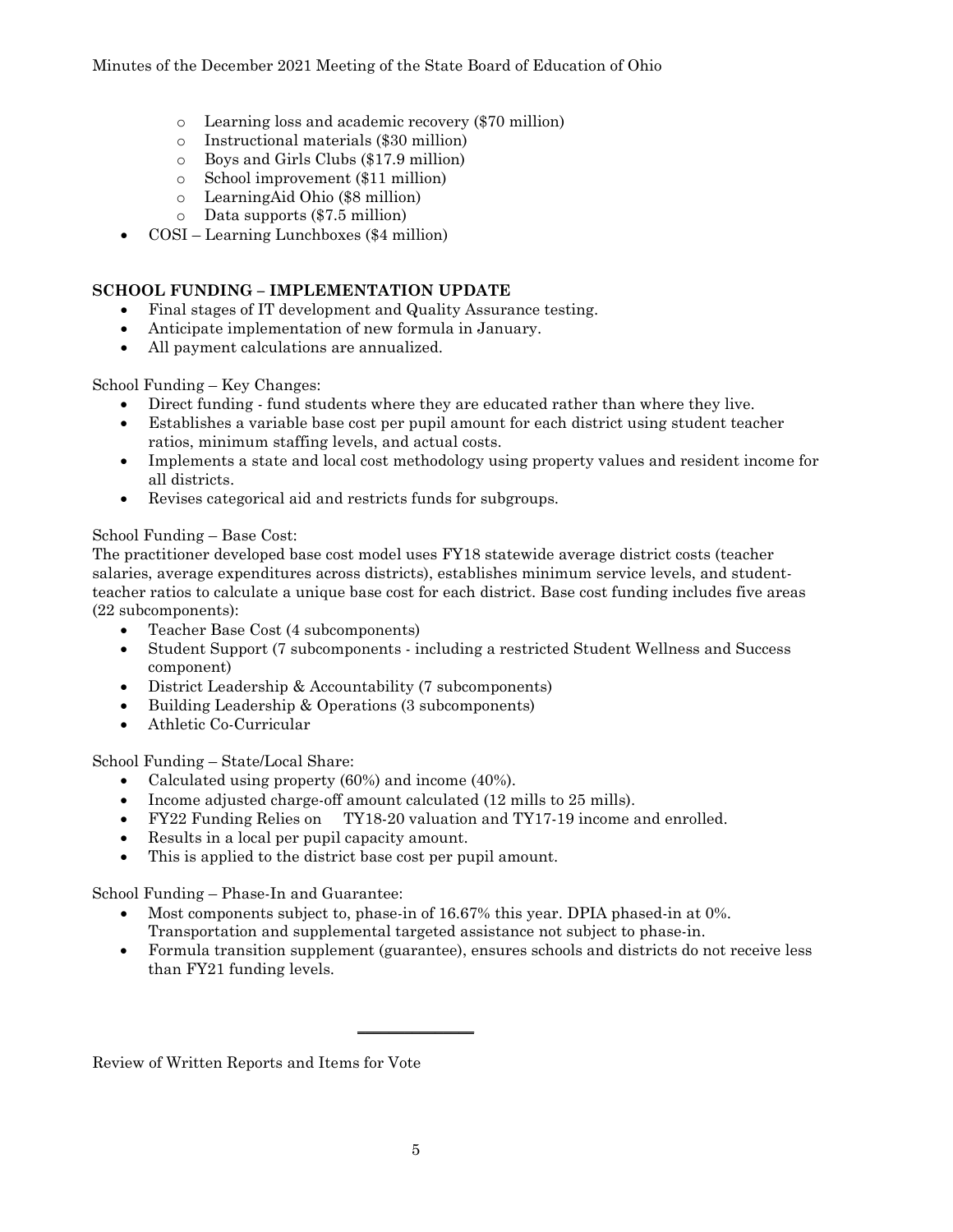\_\_\_\_\_\_\_\_\_\_\_\_\_\_\_

\_\_\_\_\_\_\_\_\_\_\_\_\_\_\_

President McGuire recessed the Board meeting at 4:42 p.m.

The Board's Budget Committee met following the Board meeting. Topics of discussion were:

• Discuss: Compensation and evaluation of the Superintendent, Deputy Superintendent and Superintendent of the State Schools for the Deaf and Blind

#### **RECONVENE STATE BOARD BUSINESS MEETING**

President McGuire reconvened the Business meeting of the State Board of Education on Tuesday, December 14, at 9:00 a.m.

President McGuire asked the Recording Secretary to call the roll.

| <b>YES VOTES</b>  |                    |
|-------------------|--------------------|
| Christina Collins | Stephen Dackin     |
| Walter Davis      | Diana Fessler      |
| John Hagan        | Kirsten Hill       |
| Meryl Johnson     | Jenny Kilgore      |
| Mark Lamoncha     | Paul LaRue         |
| Martha Manchester | Charlotte McGuire  |
| Tim Miller        | Antoinette Miranda |
| Michelle Newman   | Mike Toal          |
|                   |                    |

NOTE: Mr. Shea entered the room after roll call.

Motion carried.

Mrs. Fessler stated an individual who had previously come to testify had related to her they were denied the use of the restroom. She asked President McGuire to follow up on this issue. President McGuire thanked Mrs. Fessler for bringing this issue to her attention.

President McGuire asked Board members if there was any objection to letting an individual testify on Non-Voting Agenda items who was present at this time. There were no objections.

 $\overline{\phantom{a}}$  , where  $\overline{\phantom{a}}$ 

#### **PUBLIC PARTICIPATION ON VOTING AGENDA ITEMS**

There was no Public Participation on Voting Agenda Items.

**PUBLIC PARTICIPATION ON NON-VOTING AGENDA ITEMS**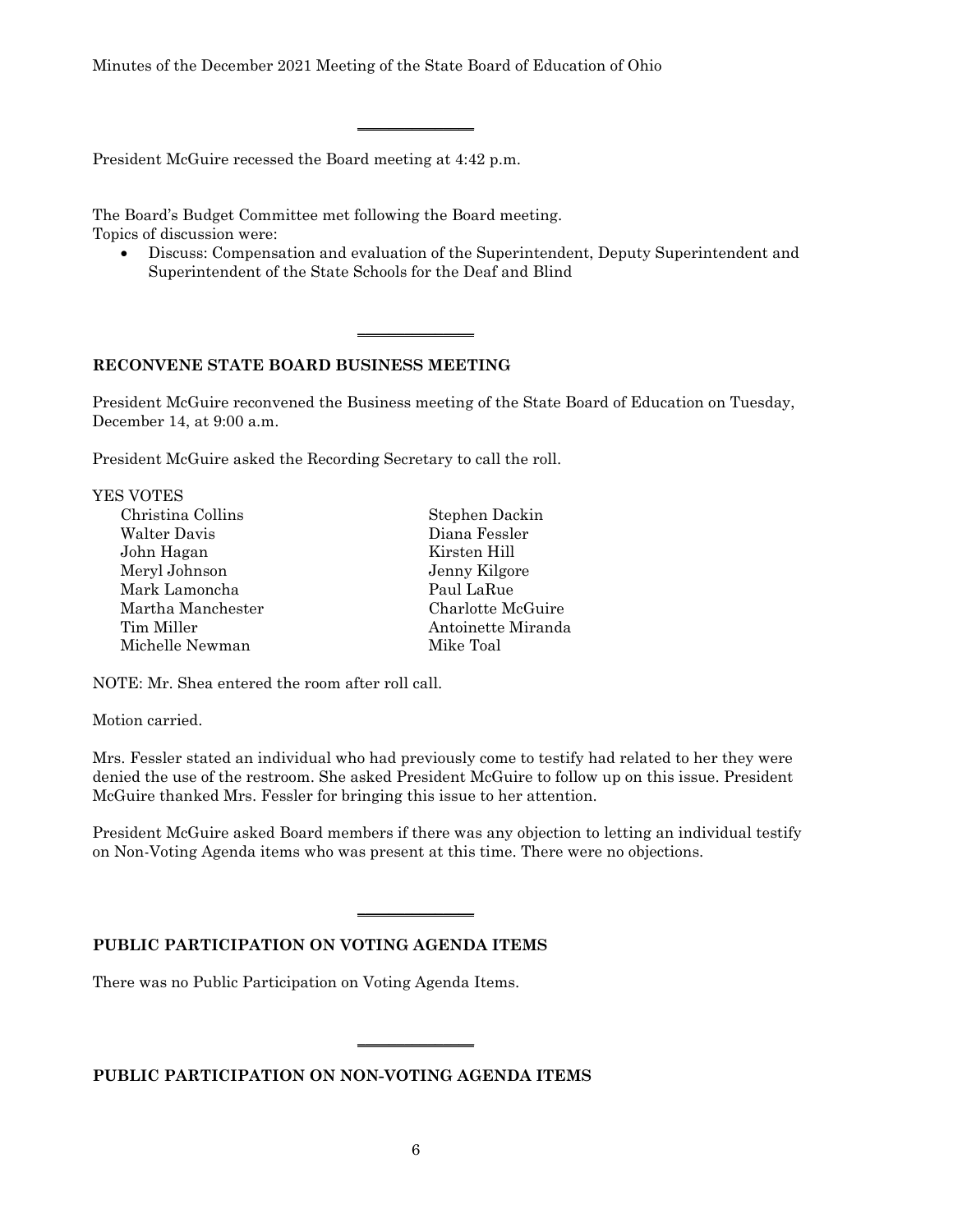1) Mr. Jim Posch, President, Cleveland Heights-University Heights Board of Education. Mr. Posch spoke to the Board regarding the Cleveland Heights-University Heights school districts' Racial Equity Policy. A written copy of the testimony was provided.

 $\overline{\phantom{a}}$  , where  $\overline{\phantom{a}}$  , where  $\overline{\phantom{a}}$ 

# **EXECUTIVE SESSION AND QUASI-JUDICIAL DISCUSSION**

President McGuire called on Vice President Dackin, who Moved that the State Board of Education go into Executive Session pursuant to Ohio Revised Code Section 121.22(G)(1) to consider the appointment, employment, dismissal, discipline, promotion, demotion, or compensation of a public employee or official. The investigation of charges or complaints against a public employee, official, licensee, or regulated individual; and that the State Board of Education go into Executive Session pursuant to Ohio Revised Code Section 121.22(G)(3) for the purpose of conferring with legal counsel about matters that are the subject of pending or imminent court action.

Dr. Kilgore Seconded the motion.

The President called for a roll call vote.

#### YES VOTES

| Christina Collins  | Stephen Dackin  |
|--------------------|-----------------|
| Walter Davis       | Diana Fessler   |
| John Hagan         | Kirsten Hill    |
| Meryl Johnson      | Jenny Kilgore   |
| Mark Lamoncha      | Paul LaRue      |
| Charlotte McGuire  | Tim Miller      |
| Antoinette Miranda | Michelle Newman |
| Brendan Shea       | Mike Toal       |
|                    |                 |

Motion carried.

NOTE: Mrs. Manchester entered the room after roll call.

The Board went into Executive Session and Quasi-Judicial discussion at 9:30 a.m.

The Board recessed from Executive Session and Quasi-Judicial discussion at 11:20 a.m.

 $\overline{\phantom{a}}$  , where  $\overline{\phantom{a}}$ 

The State Board recessed for lunch.

The State Board recognized former Board members Laura Kohler and Eric Poklar for their service to the children of Ohio.

# **COMMITTEE REPORTS**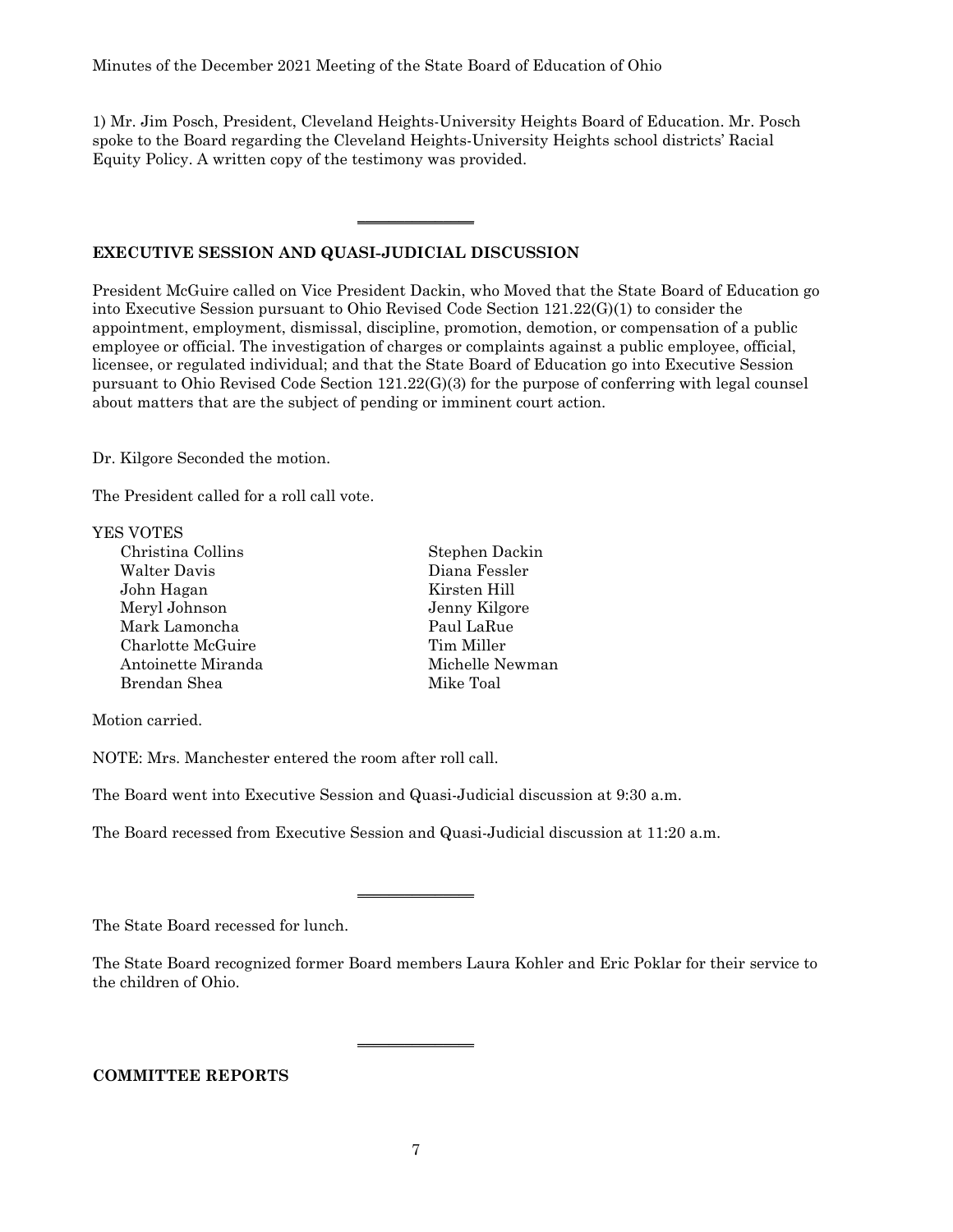Committee chairs provided reports from Committee meetings which met on Monday, December 13. A copy of the Committee report has been placed in the Committee folder on the website.

- Teaching, Leading, and Learning Committee Mrs. Manchester
- Emerging Issues and Operational Standards Committee Dr. Miranda
- Integrated Student Supports Committee Dr. Kilgore
- Performance and Impact Committee Mr. LaRue
- Budget Committee Mr. Toal
- Gifted Advisory Council Dr. Kilgore

#### **VOTING ON THE REPORT & RECOMMENDATIONS OF THE INTERIM SUPERINTENDENT OF PUBLIC INSTRUCTION**

 $\overline{\phantom{a}}$  , where  $\overline{\phantom{a}}$ 

President McGuire called on Interim Superintendent Siddens for her report and recommendations.

President McGuire presented the following recommendations (Items 1-5) on the Consent Agenda:

**1. RESOLUTION TO ACCEPT THE PERMANENT VOLUNTARY SURRENDER AND DENIAL OF LICENSES FORM SIGNED BY BLAZE D. GARNETT AND TO ENTER AN ORDER TO REVOKE PERMANENTLY ALL OF HIS CURRENT AND PREVIOUSLY HELD LICENSES, PERMITS, AND CERTIFICATES AND TO DENY PERMANENTLY ANY OF HIS PENDING APPLICATIONS FOR A LICENSE, PERMIT, OR CERTIFICATE**

I **RECOMMEND** that the State Board of Education **ADOPT** the following Resolution:

WHEREAS Blaze D. Garnett has applied for and/or has been issued a license, permit, or certificate by the Ohio Department of Education; and

WHEREAS on October 26, 2021, the Ohio Department of Education received a permanent voluntary surrender and denial of licenses form from Blaze D. Garnett that authorizes the State Board of Education to enter an order permanently revoking all of his current and previously held licenses, permits, and certificates and permanently denying any pending applications that he has submitted for a license, permit, or certificate based upon Mr. Garnett's decision not to participate in any further proceedings pursuant to Ohio Revised Code 3319.311; and

WHEREAS the form specifies that Blaze D. Garnett is ineligible for and may not reapply for certification or licensure in the state of Ohio; and

WHEREAS Blaze D. Garnett has expressly and forever waived all rights as set forth in Chapter 119 of the Ohio Revised Code, including but not limited to, his right to a hearing and his right to appeal the Resolution of the State Board of Education: Therefore, Be It

RESOLVED, That the State Board of Education, pursuant to Ohio Revised Code 3319.31(B)(1) and Ohio Revised Code 3319.311(F), hereby **REVOKES** Blaze D. Garnett's current and any previously held licenses, permits, and certificates and **DENIES** any pending applications that he has submitted for a license, permit, or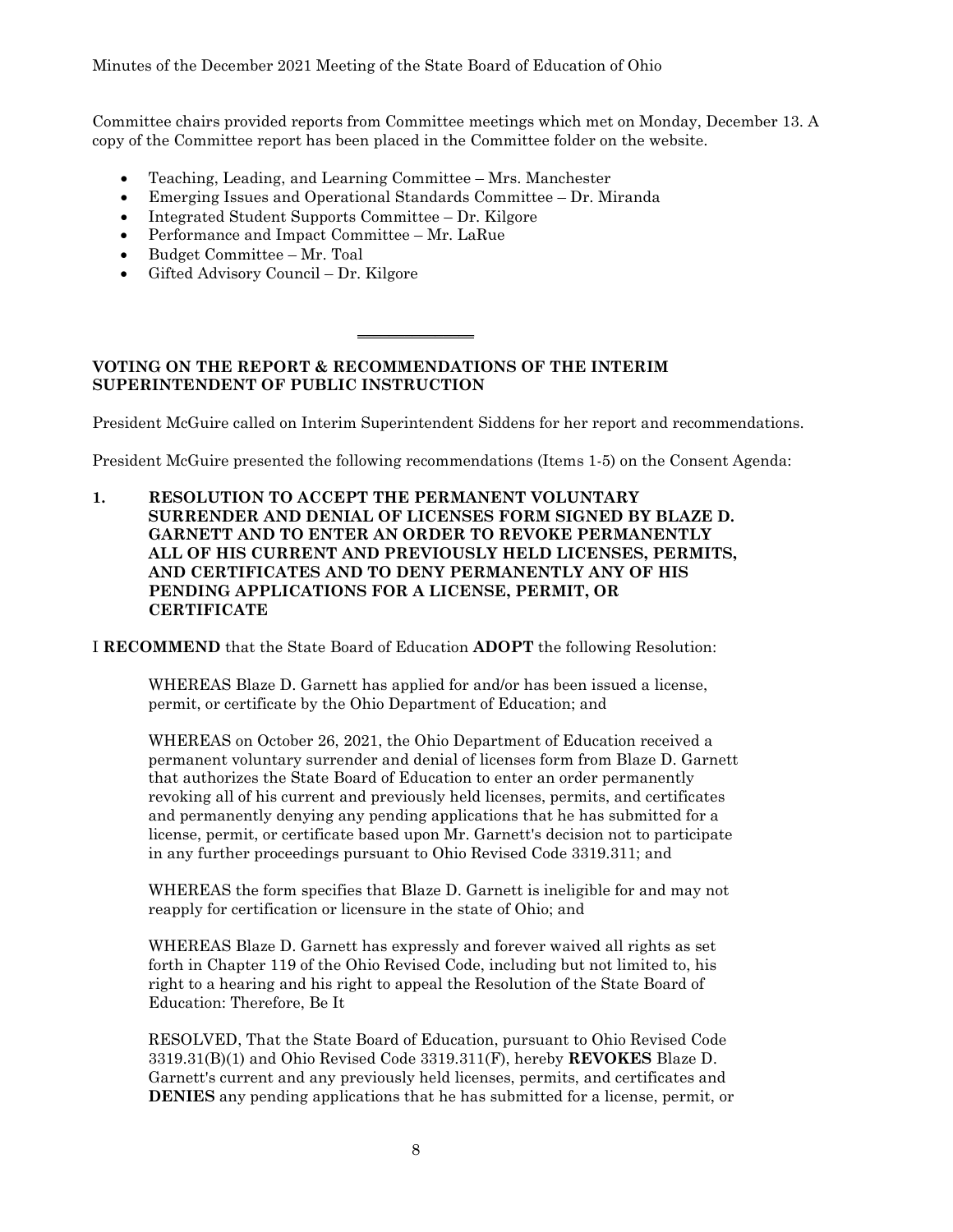certificate based upon Mr. Garnett's decision not to participate in any further proceedings pursuant to Ohio Revised Code 3319.311. Further, the State Board of Education, in accordance with Ohio Administrative Code Rule 3301-73-22(A)(2)(b) and (A)(3)(b), orders Blaze D. Garnett be permanently ineligible to apply for any license, permit, or certificate issued by the State Board of Education; and, Be It Further

RESOLVED, That the Interim State Superintendent of Public Instruction be, and she hereby is, directed to notify Mr. Garnett of this action.

# **2. RESOLUTION TO ACCEPT THE PERMANENT VOLUNTARY SURRENDER AND DENIAL OF LICENSES FORM SIGNED BY DAVID J. HAGGERTY AND TO ENTER AN ORDER TO REVOKE PERMANENTLY ALL OF HIS CURRENT AND PREVIOUSLY HELD LICENSES, PERMITS, AND CERTIFICATES AND TO DENY PERMANENTLY ANY OF HIS PENDING APPLICATIONS FOR A LICENSE, PERMIT, OR CERTIFICATE**

I **RECOMMEND** that the State Board of Education **ADOPT** the following Resolution:

WHEREAS David J. Haggerty has applied for and/or has been issued a license, permit, or certificate by the Ohio Department of Education; and

WHEREAS on November 15, 2021, the Ohio Department of Education received a permanent voluntary surrender and denial of licenses form from David J. Haggerty that authorizes the State Board of Education to enter an order permanently revoking all of his current and previously held licenses, permits, and certificates and permanently denying any pending applications that he has submitted for a license, permit, or certificate based upon Mr. Haggerty's decision not to participate in any further proceedings pursuant to Ohio Revised Code 3319.311; and

WHEREAS the form specifies that David J. Haggerty is ineligible for and may not reapply for certification or licensure in the state of Ohio; and

WHEREAS David J. Haggerty has expressly and forever waived all rights as set forth in Chapter 119 of the Ohio Revised Code, including but not limited to, his right to a hearing and his right to appeal the Resolution of the State Board of Education: Therefore, Be It

RESOLVED, That the State Board of Education, pursuant to Ohio Revised Code 3319.31(B)(1) and Ohio Revised Code 3319.311(F), hereby **REVOKES** David J. Haggerty's current and any previously held licenses, permits, and certificates and **DENIES** any pending applications that he has submitted for a license, permit, or certificate based upon Mr. Haggerty's decision not to participate in any further proceedings pursuant to Ohio Revised Code 3319.311. Further, the State Board of Education, in accordance with Ohio Administrative Code Rule 3301-73-22(A)(2)(b) and (A)(3)(b), orders David J. Haggerty be permanently ineligible to apply for any license, permit, or certificate issued by the State Board of Education; and, Be It Further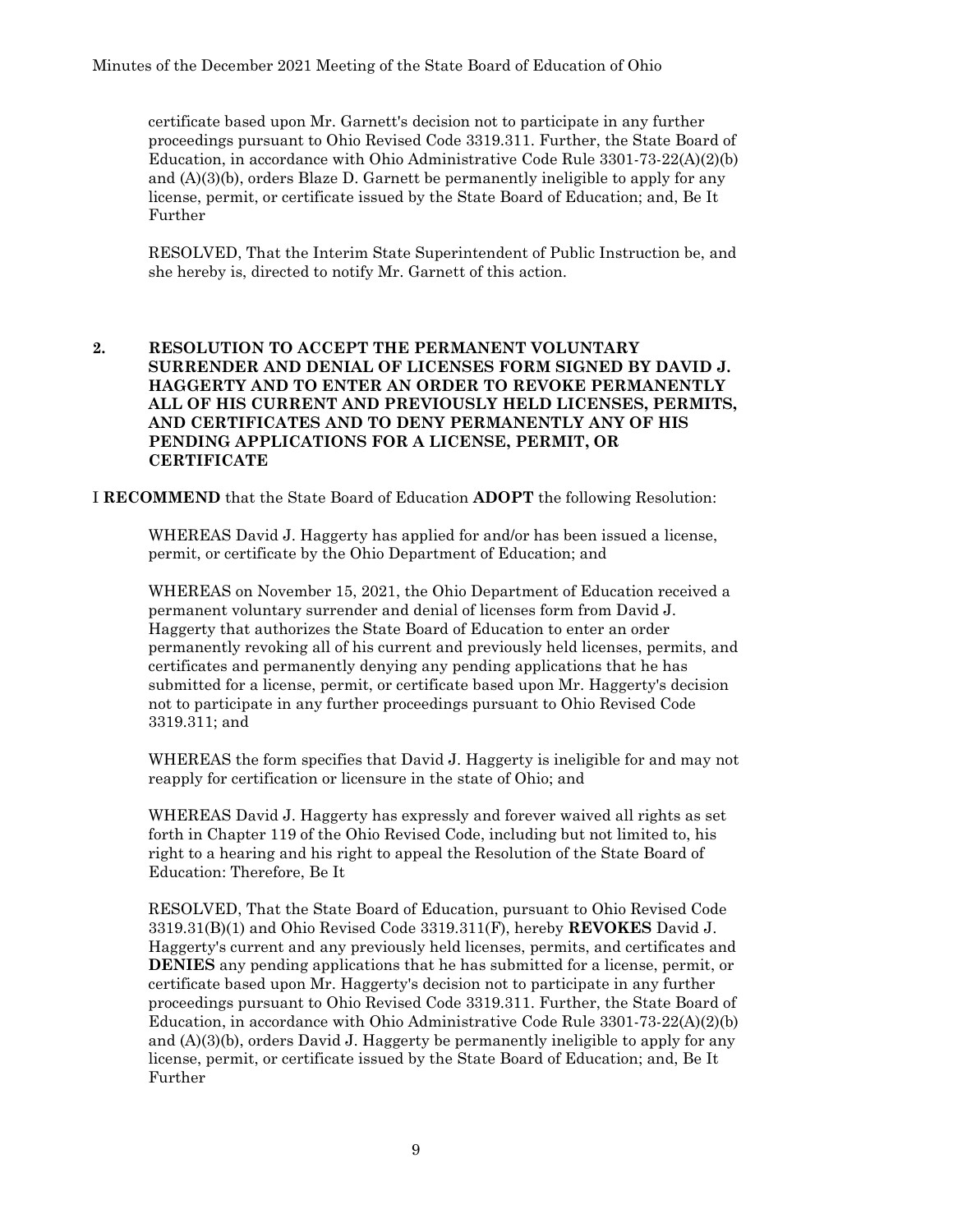RESOLVED, That the Interim State Superintendent of Public Instruction be, and she hereby is, directed to notify Mr. Haggerty of this action.

# **3. RESOLUTION TO ACCEPT THE PERMANENT VOLUNTARY SURRENDER AND DENIAL OF LICENSES FORM SIGNED BY BENJAMIN J. KELLER AND TO ENTER AN ORDER TO REVOKE PERMANENTLY ALL OF HIS CURRENT AND PREVIOUSLY HELD LICENSES, PERMITS, AND CERTIFICATES AND TO DENY PERMANENTLY ANY OF HIS PENDING APPLICATIONS FOR A LICENSE, PERMIT, OR CERTIFICATE**

I **RECOMMEND** that the State Board of Education **ADOPT** the following Resolution:

WHEREAS Benjamin J. Keller has applied for and/or has been issued a license, permit, or certificate by the Ohio Department of Education; and

WHEREAS on November 3, 2021, the Ohio Department of Education received a permanent voluntary surrender and denial of licenses form from Benjamin J. Keller that authorizes the State Board of Education to enter an order permanently revoking all of his current and previously held licenses, permits, and certificates and permanently denying any pending applications that he has submitted for a license, permit, or certificate based upon Mr. Keller's decision not to participate in any further proceedings pursuant to Ohio Revised Code 3319.311; and

WHEREAS the form specifies that Benjamin J. Keller is ineligible for and may not reapply for certification or licensure in the state of Ohio; and

WHEREAS Benjamin J. Keller has expressly and forever waived all rights as set forth in Chapter 119 of the Ohio Revised Code, including but not limited to, his right to a hearing and his right to appeal the Resolution of the State Board of Education: Therefore, Be It

RESOLVED, That the State Board of Education, pursuant to Ohio Revised Code 3319.31(B)(1) and Ohio Revised Code 3319.311(F), hereby **REVOKES** Benjamin J. Keller's current and any previously held licenses, permits, and certificates and **DENIES** any pending applications that he has submitted for a license, permit, or certificate based upon Mr. Keller's decision not to participate in any further proceedings pursuant to Ohio Revised Code 3319.311. Further, the State Board of Education, in accordance with Ohio Administrative Code Rule 3301-73-22(A)(2)(b) and (A)(3)(b), orders Benjamin J. Keller be permanently ineligible to apply for any license, permit, or certificate issued by the State Board of Education; and, Be It Further

RESOLVED, That the Interim State Superintendent of Public Instruction be, and she hereby is, directed to notify Mr. Keller of this action.

# **4. RESOLUTION TO ACCEPT THE PERMANENT VOLUNTARY SURRENDER AND DENIAL OF LICENSES FORM SIGNED BY EDDIE B.**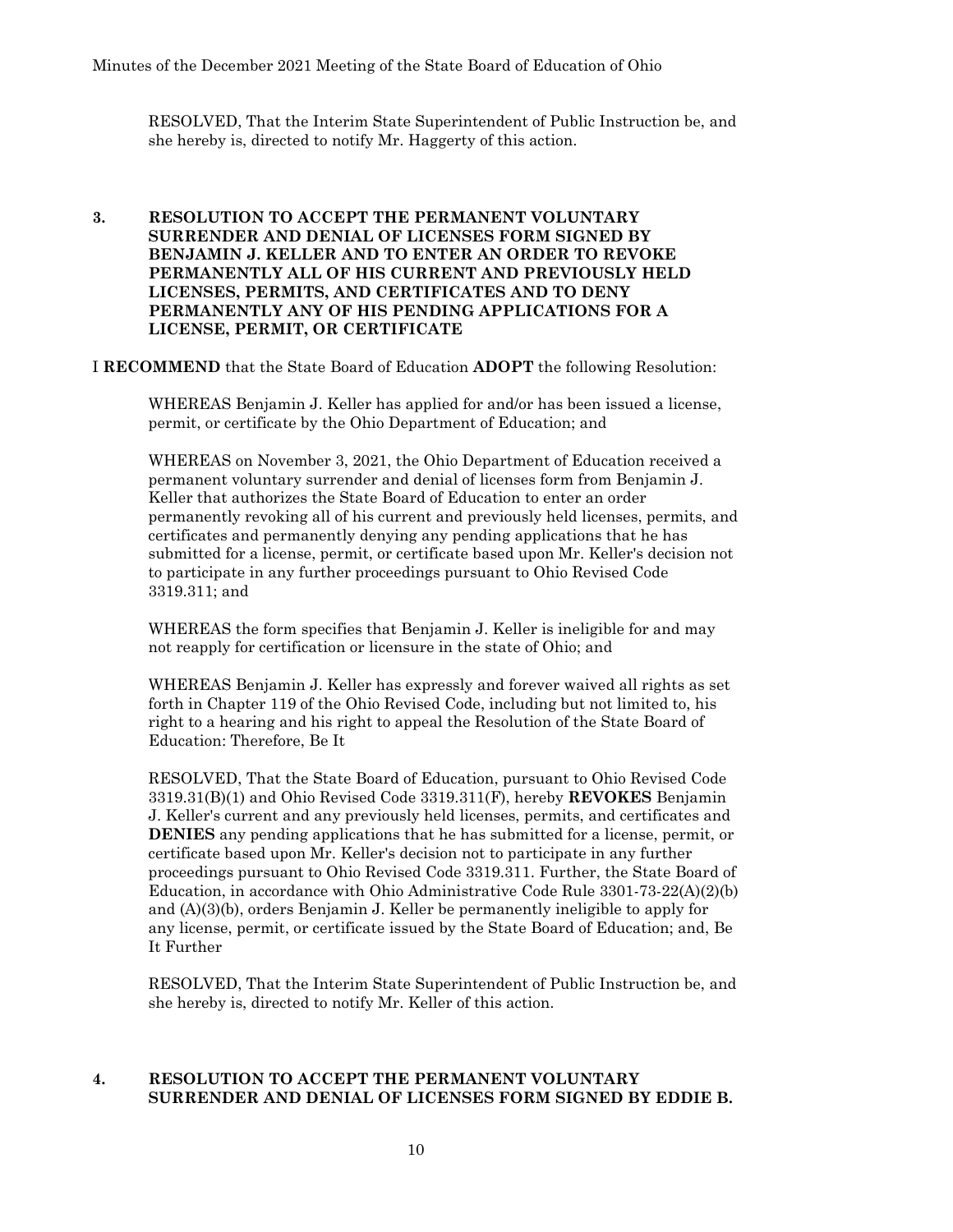# **LEWIS AND TO ENTER AN ORDER TO REVOKE PERMANENTLY ALL OF HIS CURRENT AND PREVIOUSLY HELD LICENSES, PERMITS, AND CERTIFICATES AND TO DENY PERMANENTLY ANY OF HIS PENDING APPLICATIONS FOR A LICENSE, PERMIT, OR CERTIFICATE**

I **RECOMMEND** that the State Board of Education **ADOPT** the following Resolution:

WHEREAS Eddie B. Lewis has applied for and/or has been issued a license, permit, or certificate by the Ohio Department of Education; and

WHEREAS on October 18, 2021, the Ohio Department of Education received a permanent voluntary surrender and denial of licenses form from Eddie B. Lewis that authorizes the State Board of Education to enter an order permanently revoking all of his current and previously held licenses, permits, and certificates and permanently denying any pending applications that he has submitted for a license, permit, or certificate based upon Mr. Lewis' decision not to participate in any further proceedings pursuant to Ohio Revised Code 3319.311; and

WHEREAS the form specifies that Eddie B. Lewis is ineligible for and may not reapply for certification or licensure in the state of Ohio; and

WHEREAS Eddie B. Lewis has expressly and forever waived all rights as set forth in Chapter 119 of the Ohio Revised Code, including but not limited to, his right to a hearing and his right to appeal the Resolution of the State Board of Education: Therefore, Be It

RESOLVED, That the State Board of Education, pursuant to Ohio Revised Code 3319.31(B)(1) and Ohio Revised Code 3319.311(F), hereby **REVOKES** Eddie B. Lewis' current and any previously held licenses, permits, and certificates and **DENIES** any pending applications that he has submitted for a license, permit, or certificate based upon Mr. Lewis' decision not to participate in any further proceedings pursuant to Ohio Revised Code 3319.311. Further, the State Board of Education, in accordance with Ohio Administrative Code Rule 3301-73-22(A)(2)(b) and  $(A)(3)(b)$ , orders Eddie B. Lewis be permanently ineligible to apply for any license, permit, or certificate issued by the State Board of Education; and, Be It Further

RESOLVED, That the Interim State Superintendent of Public Instruction be, and she hereby is, directed to notify Mr. Lewis of this action.

# **5. RESOLUTION TO ACCEPT THE PERMANENT VOLUNTARY SURRENDER AND DENIAL OF LICENSES FORM SIGNED BY JORDAN D. OWENS AND TO ENTER AN ORDER TO REVOKE PERMANENTLY ALL OF HIS CURRENT AND PREVIOUSLY HELD LICENSES, PERMITS, AND CERTIFICATES AND TO DENY PERMANENTLY ANY OF HIS PENDING APPLICATIONS FOR A LICENSE, PERMIT, OR CERTIFICATE**

I **RECOMMEND** that the State Board of Education **ADOPT** the following Resolution: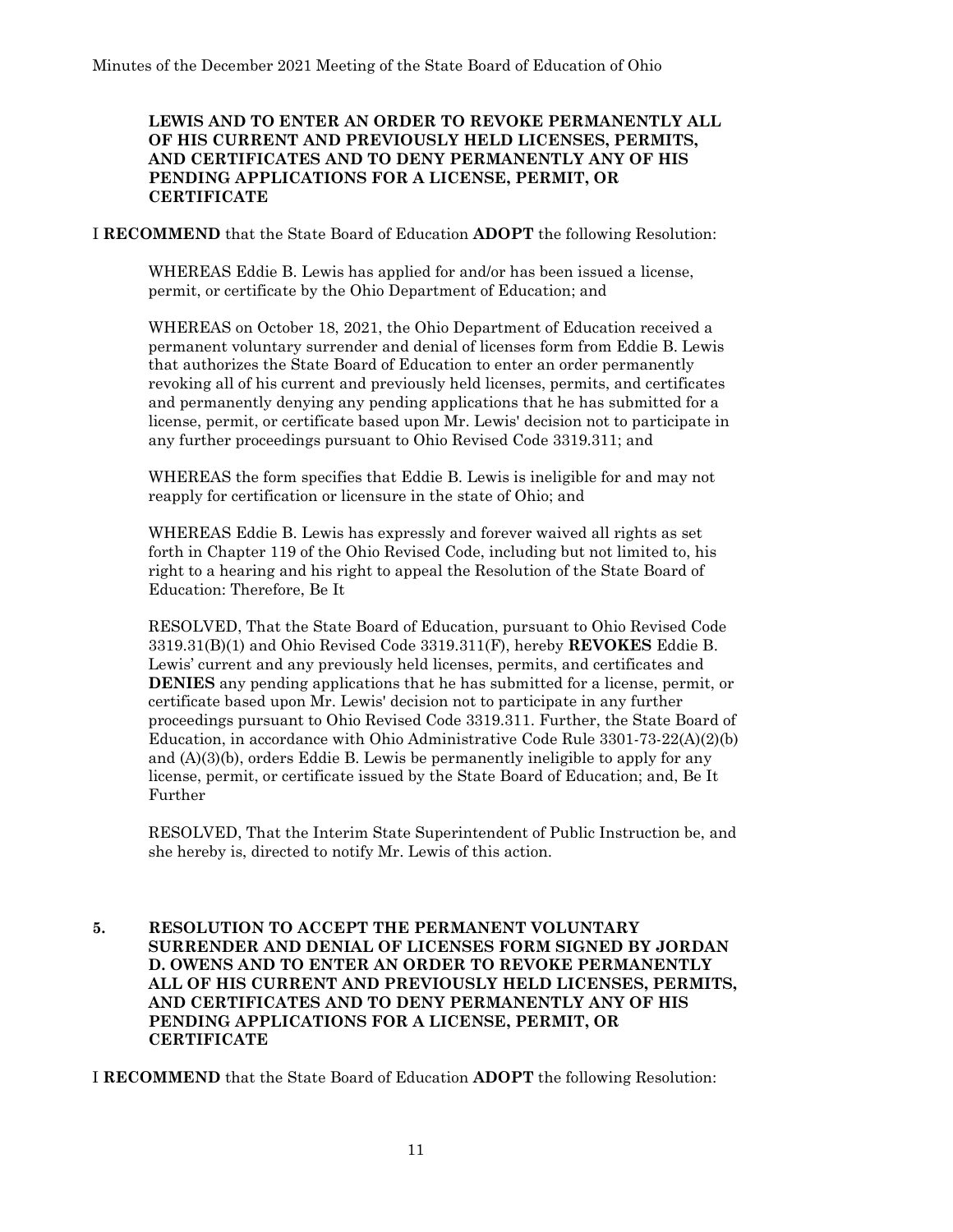WHEREAS Jordan D. Owens has applied for and/or has been issued a license, permit, or certificate by the Ohio Department of Education; and

WHEREAS on November 2, 2021, the Ohio Department of Education received a permanent voluntary surrender and denial of licenses form from Jordan D. Owens that authorizes the State Board of Education to enter an order permanently revoking all of his current and previously held licenses, permits, and certificates and permanently denying any pending applications that he has submitted for a license, permit, or certificate based upon Mr. Owens' decision not to participate in any further proceedings pursuant to Ohio Revised Code 3319.311; and

WHEREAS the form specifies that Jordan D. Owens is ineligible for and may not reapply for certification or licensure in the state of Ohio; and

WHEREAS Jordan D. Owens has expressly and forever waived all rights as set forth in Chapter 119 of the Ohio Revised Code, including but not limited to, his right to a hearing and his right to appeal the Resolution of the State Board of Education: Therefore, Be It

RESOLVED, That the State Board of Education, pursuant to Ohio Revised Code 3319.31(B)(1) and Ohio Revised Code 3319.311(F), hereby **REVOKES** Jordan D. Owens' current and any previously held licenses, permits, and certificates and **DENIES** any pending applications that he has submitted for a license, permit, or certificate based upon Mr. Owens' decision not to participate in any further proceedings pursuant to Ohio Revised Code 3319.311. Further, the State Board of Education, in accordance with Ohio Administrative Code Rule 3301-73-22(A)(2)(b) and  $(A)(3)(b)$ , orders Jordan D. Owens be permanently ineligible to apply for any license, permit, or certificate issued by the State Board of Education; and, Be It Further

RESOLVED, That the Interim State Superintendent of Public Instruction be, and she hereby is, directed to notify Mr. Owens of this action.

It was Moved by Mr. Hagan and Seconded by Ms. Johnson that the Consent Agenda (Items 1-5) be approved.

President McGuire called for a roll call vote.

#### YES VOTES

Walter Davis Diana Fessler John Hagan Kirsten Hill Meryl Johnson Jenny Kilgore Mark Lamoncha Paul LaRue Michelle Newman Brendan Shea Mike Toal

Motion carried.

Christina Collins Stephen Dackin Martha Manchester Charlotte McGuire Tim Miller **Antoinette Miranda**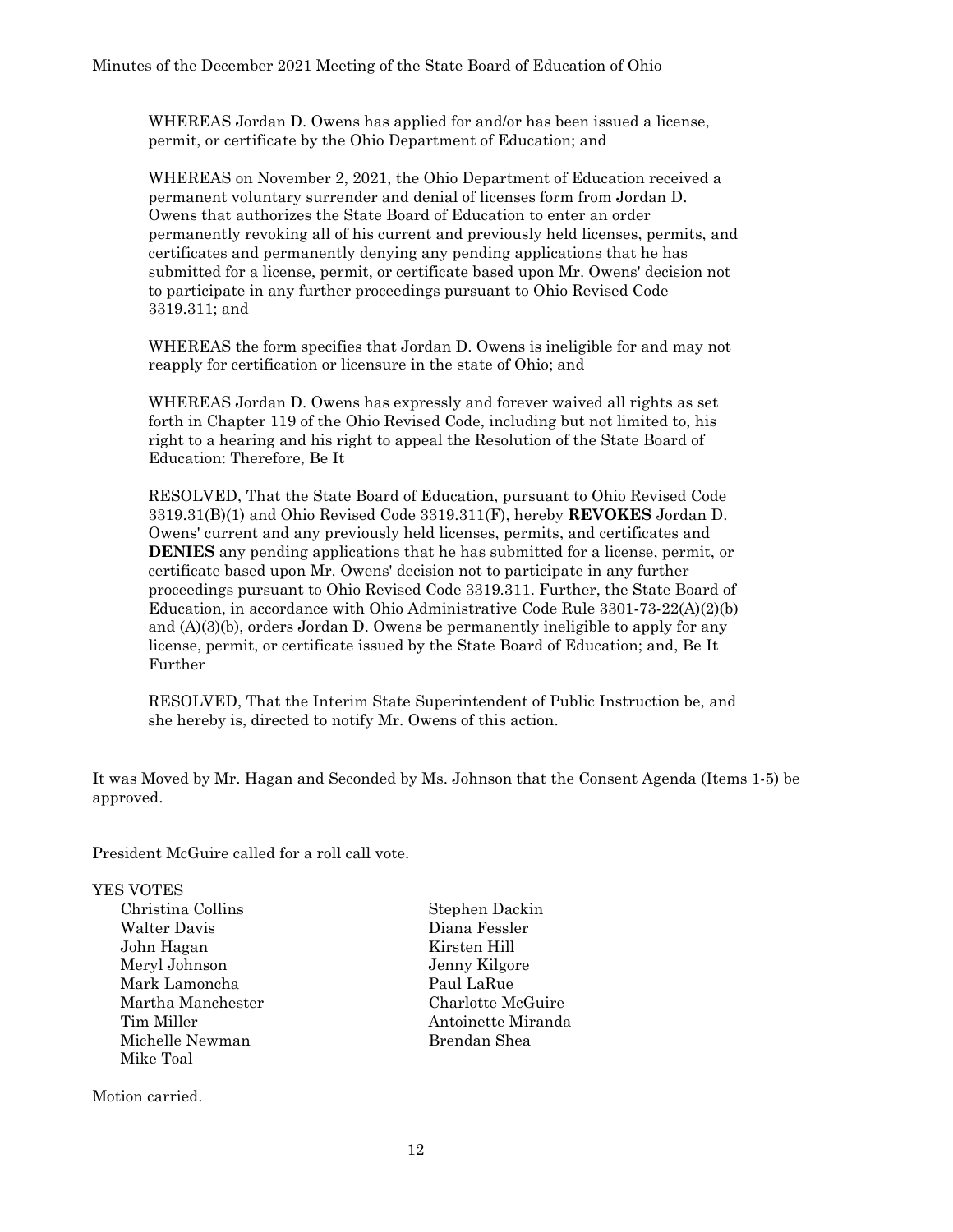Mrs. Manchester presented the following recommendation (Item 6):

# **6. RESOLUTION TO ADOPT CHANGES TO OHIO ADMINISTRATIVE CODE 3301-27-01 / QUALIFICATIONS TO DIRECT, SUPERVISE, OR COACH A PUPIL-ACTIVITY PROGRAM**

The State Board of Education ("Board") hereby **ADOPTS** changes to Ohio Administrative Code (OAC) 3301-27-01 / Qualifications to Direct, Supervise, or Coach a Pupil-Activity Program as follows:

\_\_\_\_\_\_\_\_\_\_\_\_\_\_\_

Ohio Revised Code (ORC) 3301.07 provides that the Board may adopt rules necessary for carrying out any function imposed on it by law;

ORC 3319.303 requires the Board to adopt rules establishing standards and requirements for obtaining a pupil-activity program permit for any individual who does not hold a valid educator license, certificate, or permit issued by the state board under ORC 3319.22, 3319.26, or 3319.27;

ORC 3319.303 requires the Board to adopt rules applicable to individuals who hold valid educator licenses, certificates, or permits issued by the Board under ORC 3319.22, 3319.26, or 3319.27 setting forth standards to assure any such individual's competence to direct, supervise, or coach a pupil-activity program under ORC 3319.53;

The rules adopted for individuals who hold valid educator licenses, certificates, or permits issued by the Board under ORC 3319.22, 3319.26, or 3319.27 shall not be more stringent than the standards set forth for individuals who do not hold such licenses or permits;

Permits issued under this rule are valid for coaching, supervising, or directing a pupil-activity program under ORC 3313.53;

ORC 3319.303 requires an individual applying for a permit on or after April 26, 2013 to successfully complete a training program that is specifically focused on brain trauma and brain injury management;

ORC 3319.303 requires each individual on or after April 26, 2013 to have successfully completed, within the previous three years, a training program in recognizing the symptoms of concussions and head injuries to which the Department of Health has provided a link on its web site under ORC 3707.52 or a training program authorized and required by an organization that regulates interscholastic athletic competition and conducts interscholastic athletic events;

Changes to this rule include allowing permanent professional license holders to receive a five-year permit rather than a three-year permit and to allow alternative options, subject to Department approval, to satisfy the coaching course requirement;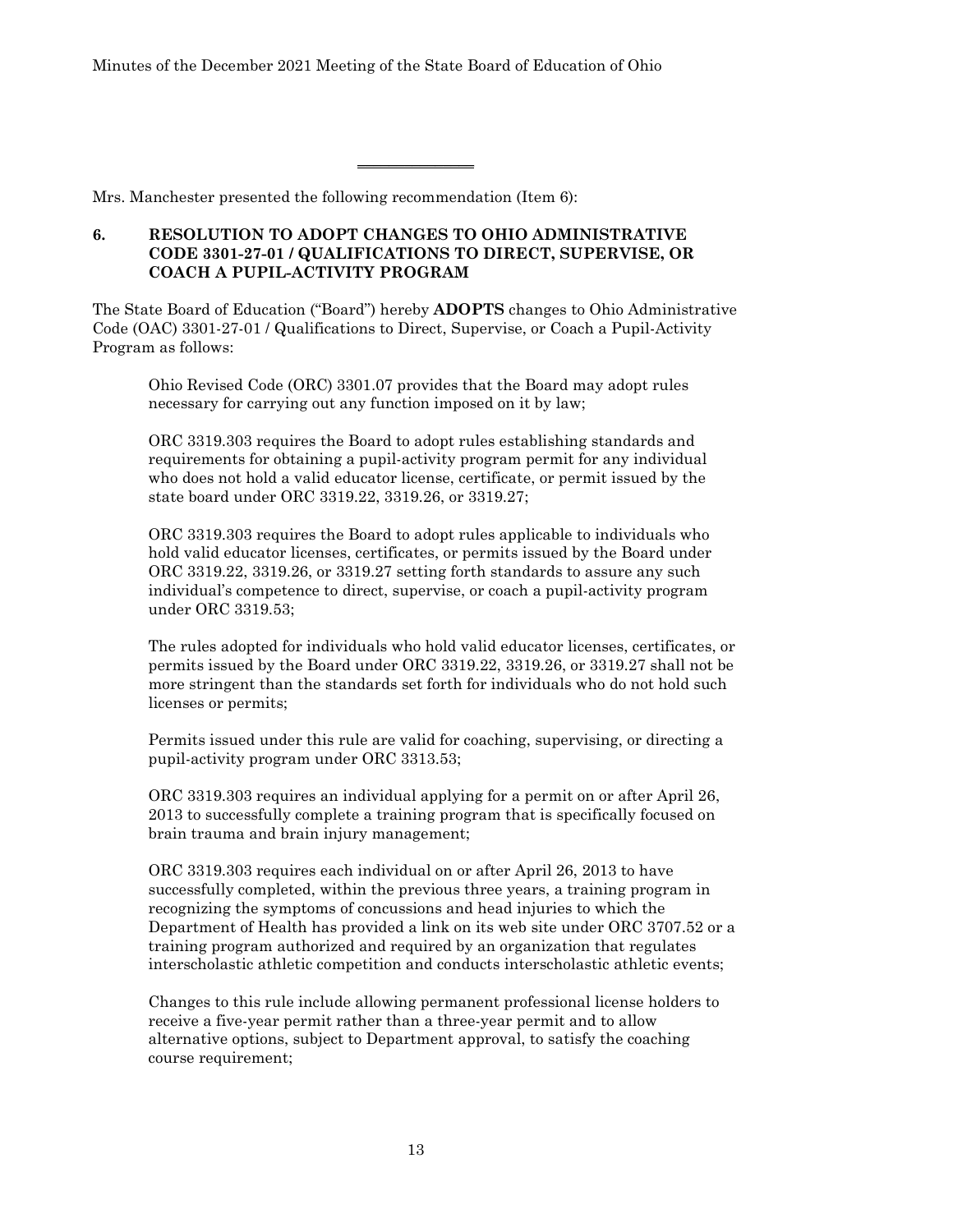The Educator Standards Board recommended adoption of this rule in the form attached hereto at its September 2021 meeting;

The Teaching, Leading, and Learning Committee recommended adoption of the rule in the form attached hereto at its November 2021 meeting.

NOW, THEREFORE, BE IT RESOLVED, that the Board adopts changes to OAC 3301-27-01 / Qualifications to Direct, Supervise, or Coach a Pupil-Activity Program in the form attached hereto;

FURTHER RESOLVED, that the Interim Superintendent of Public Instruction or her designee be, and hereby is, directed to file the rule with the proper agencies, and the same be made available upon request, without charge, to all persons affected by said rule; and

FURTHER RESOLVED, that the Interim Superintendent of Public Instruction be, and hereby is, directed to give proper notice under the provisions of Chapter 119 of the Revised Code of the holding of a hearing on said rule; that public notice be given in the Register of Ohio, and that said notice contain a general statement of the subject matter to which the rule relates.

It was Moved by Mrs. Manchester that the above recommendation (Item 6) be approved.

President McGuire called for a roll call vote.

YES VOTES Christina Collins Stephen Dackin Walter Davis John Hagan Kirsten Hill Meryl Johnson Jenny Kilgore Mark Lamoncha Charlotte McGuire Tim Miller Antoinette Miranda Michelle Newman Brendan Shea Mike Toal

ABSTAIN Diana Fessler

Motion carried.

Paul LaRue Martha Manchester

Dr. Kilgore presented the following recommendation (Item 7):

**7. RESOLUTION TO ADOPT CHANGES TO OHIO ADMINISTRATIVE RULE 3301-30-01 / OHIO DEPARTMENT OF YOUTH SERVICES AND OHIO DEPARTMENT OF REHABILITATION AND CORRECTION SCHOOLS**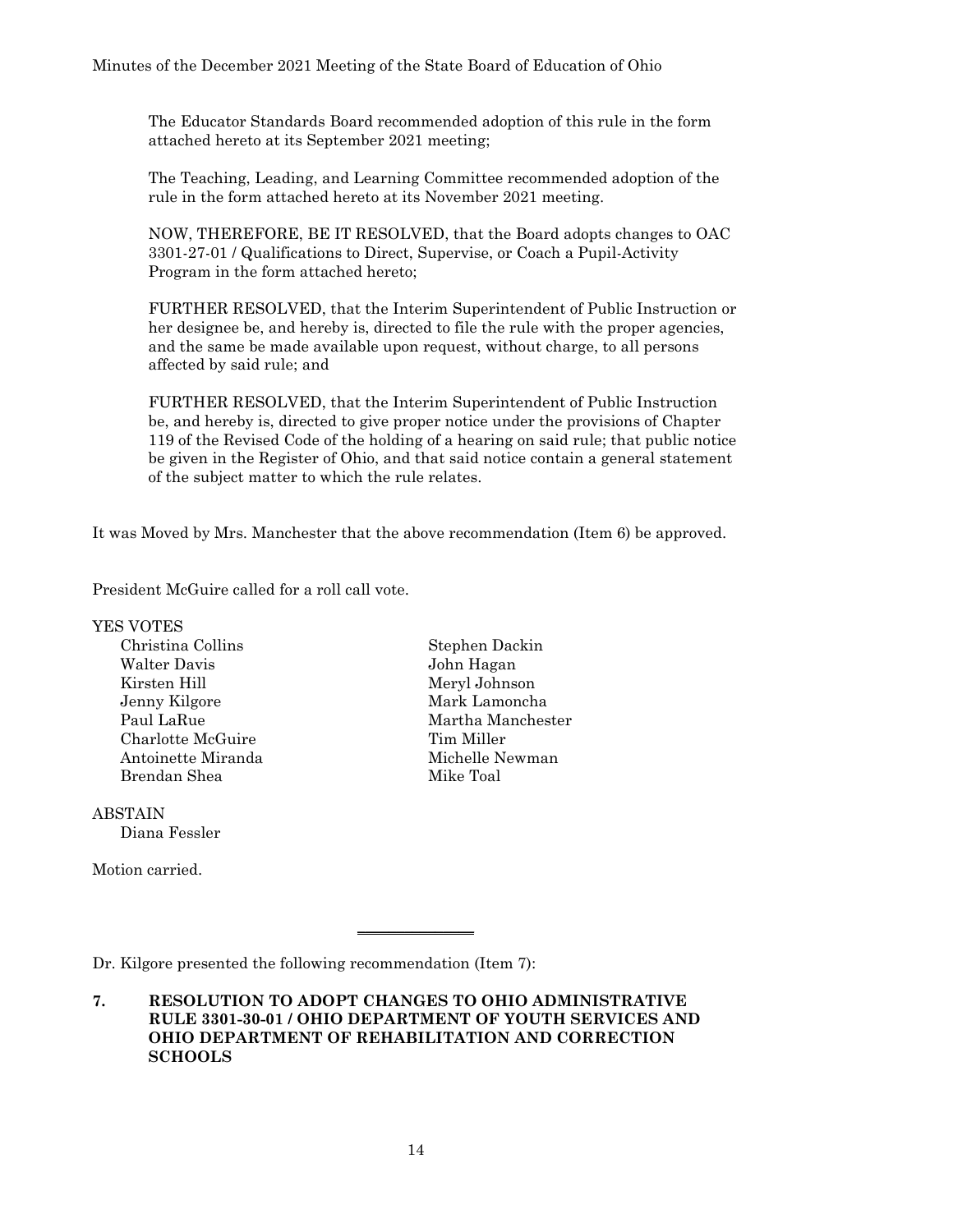The State Board of Education ("Board") **ADOPTS** changes to Ohio Administrative Code (OAC) 3301-30-01 / Ohio Department of Youth Services and Ohio Department of Rehabilitation and Correction Schools as follows:

Ohio Revised Code (ORC) 3301.07 allows the Board to adopt rules necessary for carrying out any function imposed on it by law;

The Board is required under ORC 3301.07 to formulate and prescribe minimum standards to be applied to all elementary and secondary schools in this state for the purpose of providing children access to a general education of high quality according to the learning needs of each individual;

The rule is being reviewed as part of a five-year rule review; and

The Integrated Student Supports Committee recommends that the rule be revised in the form attached hereto.

NOW, THEREFORE, BE IT RESOLVED, that the State Board of Education adopts changes to OAC 3301-30-01 / Ohio Department of Youth Services and Ohio Department of Rehabilitation and Correction Schools in the form attached hereto.

FURTHER RESOLVED, that the Interim Superintendent of Public Instruction or her designee be, and hereby is, directed to file the rule with the proper agencies, and the same be made available upon request, without charge, to all persons affected by said rule; and

FURTHER RESOLVED, that the Interim Superintendent of Public Instruction be, and hereby is, directed to give proper notice under the provisions of Chapter 119 of the Revised Code of the holding of a hearing on said rule; that public notice be given in the Register of Ohio, and that said notice contain a general statement of the subject matter to which the rule relates.

It was Moved by Dr. Kilgore that the above recommendation (Item 7) be approved.

President McGuire called for a roll call vote.

YES VOTES Christina Collins Stephen Dackin Walter Davis Diana Fessler John Hagan Kirsten Hill Meryl Johnson Jenny Kilgore Mark Lamoncha **Paul LaRue** Martha Manchester Charlotte McGuire Michelle Newman Brendan Shea Mike Toal

Motion carried.

Tim Miller Antoinette Miranda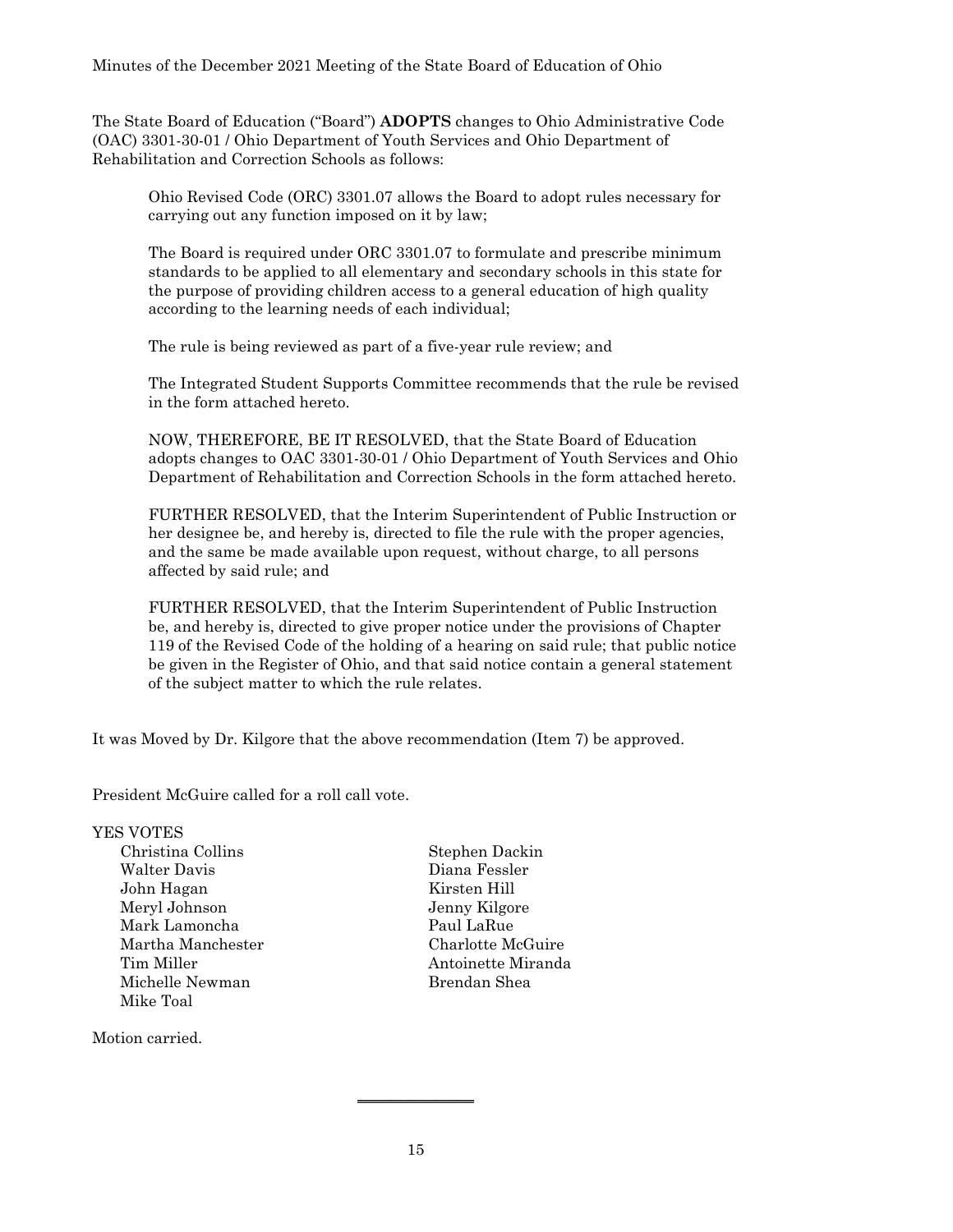Mr. LaRue presented the following recommendation (Item 8):

# **8. RESOLUTION TO ADOPT CHANGES TO OHIO ADMINISTRATIVE CODE RULE 3301-102-10 AND TO ADOPT NO CHANGES TO OHIO ADMINISTRATIVE CODE RULES 3301-102-11 AND 3301-102-12**

The State Board of Education ("Board") **ADOPTS** changes to Ohio Administrative Code (OAC) 3301-102-10 / Dropout prevention and recovery academic performance rating and report card system and no changes to OAC 3301-102-11 / Dropout prevention and recovery schools' assessment of growth in student achievement and OAC 3301-102-12 / Standards for awarding an overall report card designation to dropout prevention and recovery community schools, as follows:

Ohio Revised Code (ORC) 3301.07 allows the Board to adopt rules necessary for carrying out any function imposed on it by law;

ORC 3314.017 requires the Board to prescribe by rule an academic performance rating and report card system for community schools that primarily serve students enrolled in dropout prevention and recovery programs;

ORC 3314.017 also requires the Board to prescribe testing and reporting requirements for the academic performance rating and report card system;

In June 2018, the Board adopted proposed revisions to OAC 3301-102-10, 3302- 102-11, and 3301-102-12;

The Department of Education filed the rules with the Common Sense Initiative in July 2018 but no action has been taken on the rules after filing;

After several workgroups reviewed the rules and other issues regarding these schools, the Performance and Impact Committee recommended that the Board reconsider its previous decision on the rules and instead adopt no changes to the rules.

After the Committee's recommendation, the Department recommended that nonsubstantive revisions be made to OAC 3301-102-10 to update statutory references and align to the Joint Committee on Agency Rule Review's Rule Drafting Manual.

NOW, THEREFORE, BE IT RESOLVED, that the State Board of Education reconsiders its previously adopted revisions to OAC 3301-102-10 / Dropout prevention and recovery academic performance rating and report card system, OAC 3301-102-11 / Dropout prevention and recovery schools' assessment of growth in student achievement, and OAC 3301-102-12 / Standards for awarding an overall report card designation to dropout prevention and recovery community schools.

FURTHER RESOLVED, that the Board adopts the changes to OAC 3301-102-10 in the form attached hereto.

FURTHER RESOLVED, that the Board adopts no changes to OAC 3301-102-11 and 3301-102-12.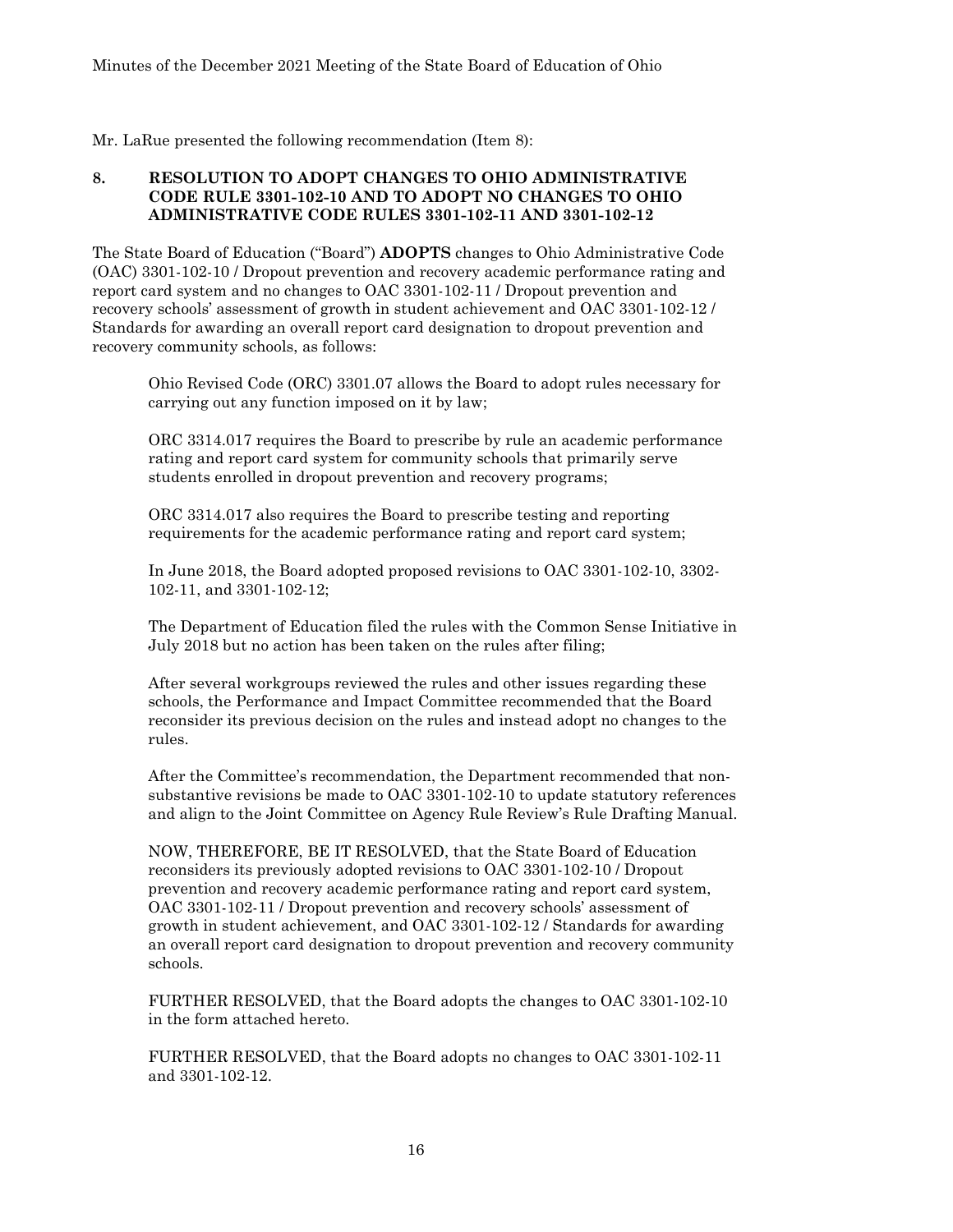FURTHER RESOLVED, that the Interim Superintendent of Public Instruction or her designee be, and hereby is, directed to file the rules with the proper agencies, and the same be made available upon request, without charge, to all persons affected by said rules; and

FURTHER RESOLVED, that the Interim Superintendent of Public Instruction be, and hereby is, directed to give proper notice under the provisions of Chapter 119 of the Revised Code of the holding of a hearing on said rules; that public notice be given in the Register of Ohio, and that said notice contain a general statement of the subject matter to which the rules relate.

It was Moved by Mr. Larue that the above recommendation (Item 8) be approved.

President McGuire called for a roll call vote.

YES VOTES Christina Collins Stephen Dackin Walter Davis Diana Fessler John Hagan Kirsten Hill Meryl Johnson Jenny Kilgore Mark Lamoncha **Paul LaRue** Martha Manchester Charlotte McGuire Michelle Newman Brendan Shea Mike Toal

Motion carried.

Tim Miller **Antoinette Miranda** 

President McGuire presented the following recommendation (Item 9):

**9. RESOLUTION TO APPROVE THE TERRITORY TRANSFER AND REVENUE SHARING AGREEMENT BETWEEN THE OAK HILLS LOCAL SCHOOL DISTRICT, HAMILTON COUNTY, AND THE CINCINNATI CITY SCHOOL DISTRICT, HAMILTON COUNTY, PURSUANT TO SECTION 3311.24 OF THE OHIO REVISED CODE.** 

 $\overline{\phantom{a}}$  , where  $\overline{\phantom{a}}$ 

The State Board of Education ("Board") hereby **ADOPTS** the following:

The Oak Hills Local School District (Oak Hills LSD), Hamilton County, and the Cincinnati City School District (Cincinnati CSD), Hamilton County entered into negotiations pursuant to Ohio Revised Code (ORC) 3311.24(B), and the parties agreed to transfer territory from Oak Hills CSD to Cincinnati CSD and reached a comprehensive settlement agreement; and

In the comprehensive agreement, Oak Hills LSD and Cincinnati CSD agree to transfer Parcels Number 551-0014-0001-00. 551-0014-0003-00, 551-00I4-0012-00, 551 -0014-0013-00 and 551-001-00 I 4-00, from Oak Hills LSD to Cincinnati CSD.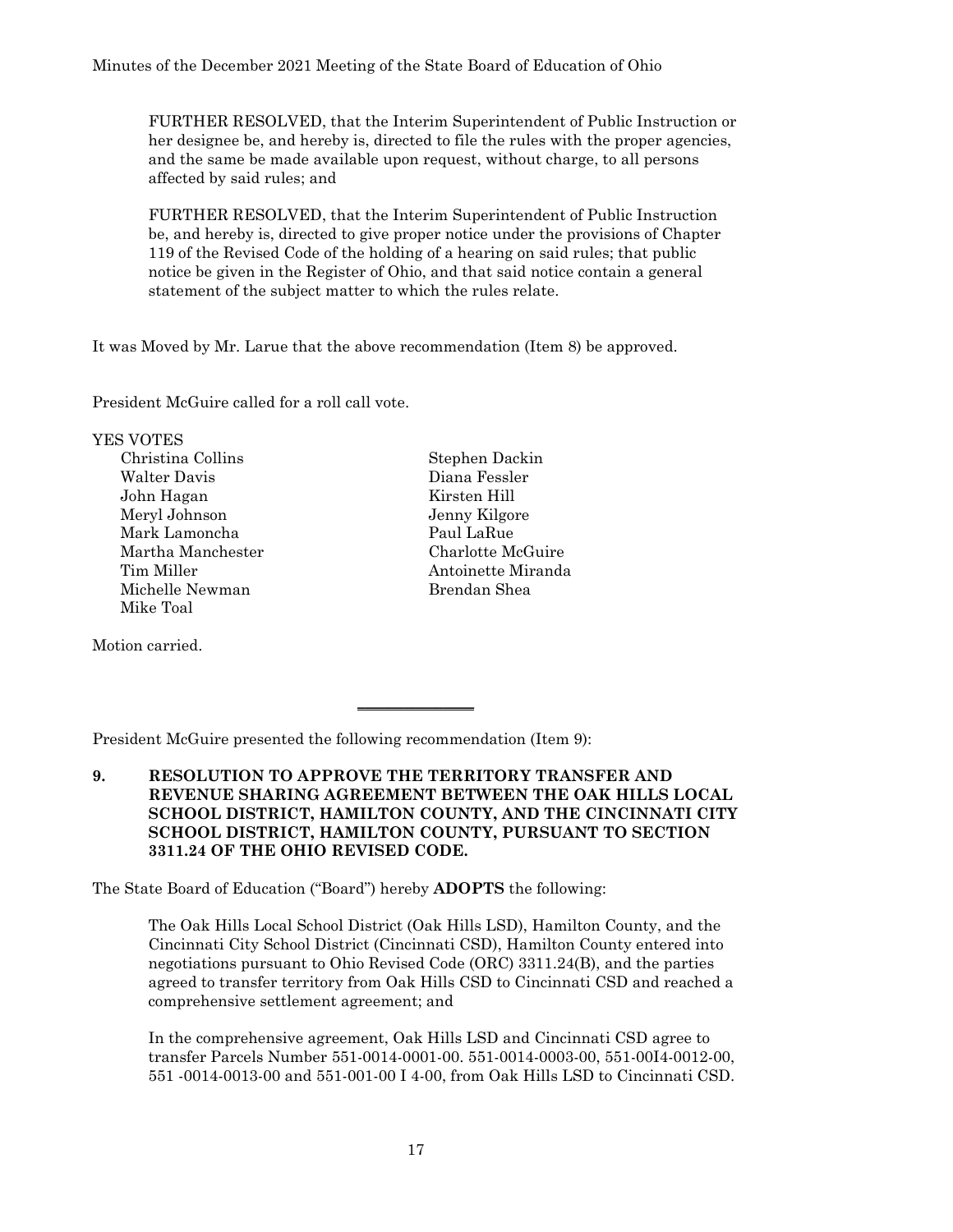NOW, THEREFORE, BE IT RESOLVED, that upon consideration of the settlement agreement and the relevant law, the Board hereby approves the request for the transfer of territory from the Oak Hills Local School District, Hamilton County, to the Cincinnati City School District, Hamilton County; and

BE IT FURTHER RESOLVED, that the Superintendent of Public Instruction be, and he hereby is, directed to serve a true copy of this resolution on the City of Cheviot, the Oak Hills Local School District, Hamilton County, the Cincinnati City School District, Hamilton County, and counsel of record, if applicable.

It was Moved by Mrs. Hill and Seconded by Mr. Davis that the above recommendation (Item 9) be approved.

President McGuire called for a roll call vote.

YES VOTES

Christina Collins Stephen Dackin Walter Davis Diana Fessler John Hagan Kirsten Hill Meryl Johnson Jenny Kilgore Mark Lamoncha **Paul LaRue** Martha Manchester Charlotte McGuire Michelle Newman Brendan Shea Mike Toal

Motion carried.

Tim Miller **Antoinette Miranda** 

Aaron Ross, Director, Office of Professional Conduct, presented the following recommendation (Item 10):

# **10. RESOLUTION TO REVOKE THE ONE-YEAR EDUCATIONAL AIDE PERMIT OF TREVOR B. BUSH**

I **RECOMMEND** that the State Board of Education **ADOPT** the following Resolution:

 $\overline{\phantom{a}}$  , where  $\overline{\phantom{a}}$ 

WHEREAS Trevor B. Bush held a one-year educational aide permit issued in 2019; and

WHEREAS on September 8, 2021, the State Superintendent of Public Instruction, on behalf of the State Board of Education, notified Trevor B. Bush of its intent to determine whether to limit, suspend, revoke, or permanently revoke his one-year educational aide permit issued in 2019 pursuant to Ohio Revised Code  $3319.31(B)(1)$ ,  $(B)(2)(a)$ , and  $(B)(3)$ . The notice was based upon Mr. Bush's 2020 plea of guilty in the Montgomery County Common Pleas Court to one felony count of carrying a concealed weapon and one felony count of improper handling of a firearm in a motor vehicle and his subsequent entry into the court's intervention in lieu of conviction program; and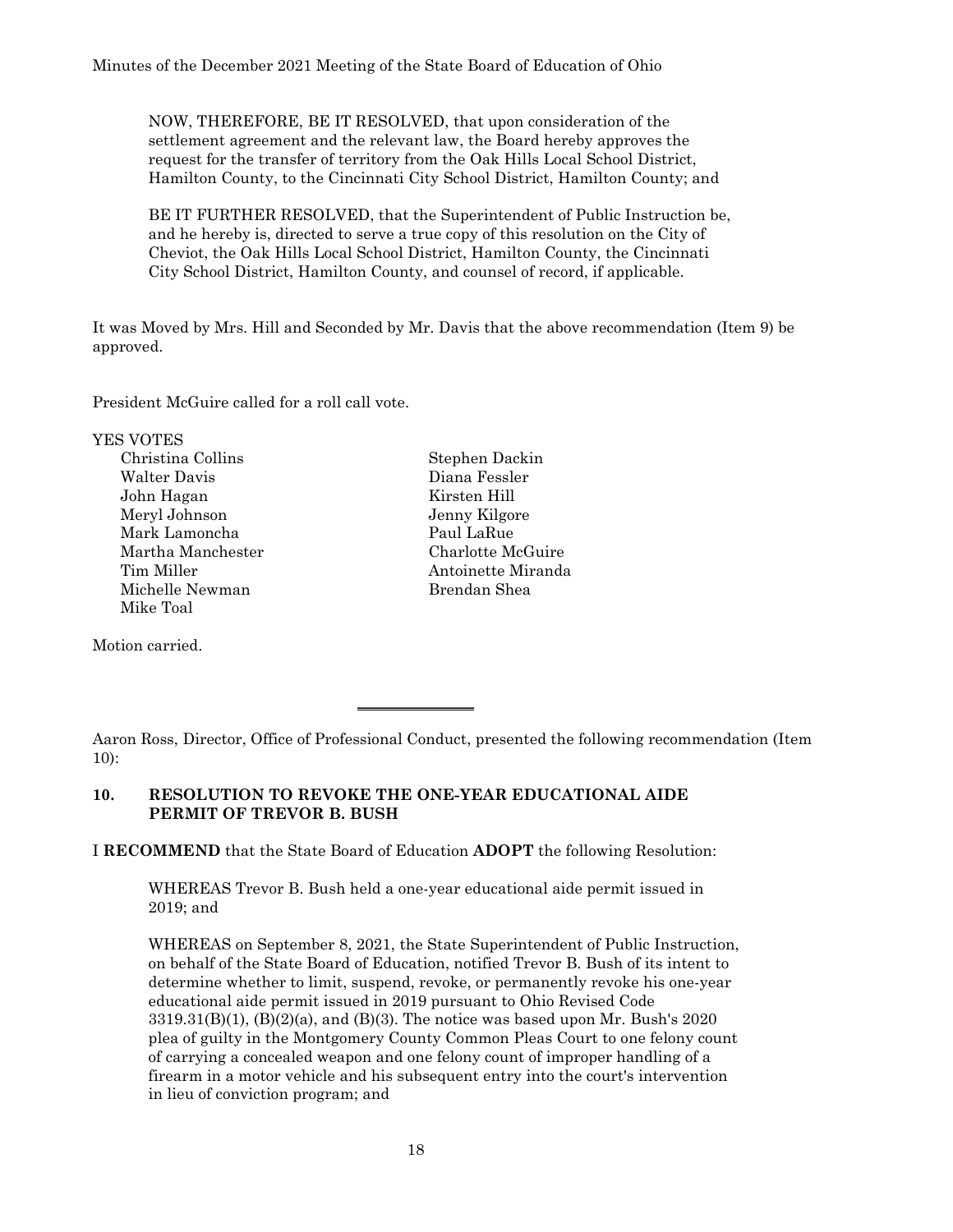WHEREAS the notice informed Mr. Bush that if he fails within thirty days to request a hearing in accordance with Section 119.07 of the Ohio Revised Code, the State Board of Education will proceed to determine whether to limit, suspend, revoke, or permanently revoke his one-year educational aide permit issued in 2019; and

WHEREAS Trevor B. Bush did not request a hearing in accordance with Section 119.07 of the Ohio Revised Code; and

WHEREAS the State Board of Education has reviewed the affidavit of the director of the Office of Professional Conduct, the State Board of Education's Notice of Opportunity for Hearing, certified court records from the Montgomery County Common Pleas Court, and certified police records from the Miami Township Police Department; and

WHEREAS Ohio Administrative Code Rule 3301-73-05 authorizes the State Board of Education to impose disciplinary action against any licenses held or applied for without holding an administrative hearing if the applicant and/or license holder fails within thirty days to request a hearing in accordance with Section 119.07 of the Ohio Revised Code; and

WHEREAS the State Board of Education has considered the factors listed in Rule 3301-73-21 of the Ohio Administrative Code and has considered the *Licensure Code of Professional Conduct for Ohio Educators*, which contains standards for the teaching profession and provides guidelines for conduct that is unbecoming to the teaching profession: Therefore, Be It

RESOLVED, That the State Board of Education, pursuant to Ohio Revised Code 3319.31(B)(1), (B)(2)(a), and (B)(3), hereby **REVOKES** Trevor B. Bush's one-year educational aide permit issued in 2019 based upon Mr. Bush's 2020 plea of guilty in the Montgomery County Common Pleas Court to one felony count of carrying a concealed weapon and one felony count of improper handling of a firearm in a motor vehicle and his subsequent entry into the court's intervention in lieu of conviction program. Further, the State Board of Education, in accordance with Ohio Administrative Code Rule 3301-73-22(A)(2)(a), orders that Trevor B. Bush be ineligible to apply for any license, permit, or certificate issued by the State Board of Education until on or after December 14, 2026, and upon reapplication, he must submit written verification to the Ohio Department of Education that he has completed, at his own expense, a parenting class and eight hours of training in ethics, with all training to be approved in advance by the Ohio Department of Education; and, Be It Further

RESOLVED, That the Interim State Superintendent of Public Instruction be, and she hereby is, directed to notify Mr. Bush of this action.

It was Moved by Dr. Kilgore and Seconded by Mr. Miller that the above recommendation (Item 10) be approved.

Ms. Johnson moved to amend the resolution by substitution. Mr. Shea seconded the motion. She proposed an additional requirement of a one hour defensive driving course.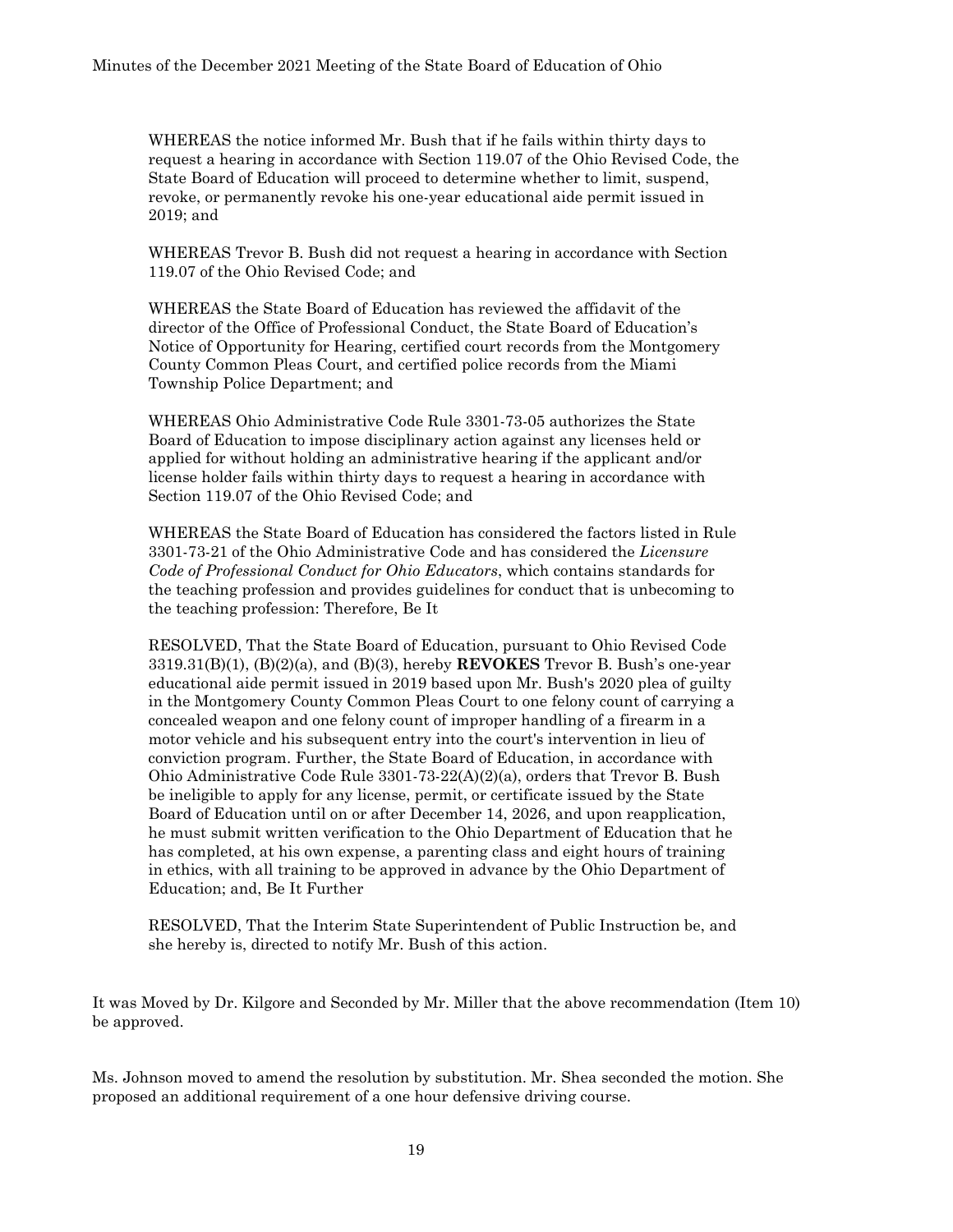Mrs. Fessler suggested this was a simple amendment rather than a substitute resolution. President McGuire clarified this was an amendment to the existing resolution.

President McGuire called for a roll call vote on the proposed amendment.

# YES VOTES

Christina Collins Stephen Dackin Walter Davis Diana Fessler John Hagan Kirsten Hill Meryl Johnson Jenny Kilgore Mark Lamoncha **Paul LaRue** Martha Manchester Charlotte McGuire Tim Miller **Antoinette Miranda** Michelle Newman Brendan Shea Mike Toal

#### Motion carried.

Resolution as amended;

#### **10. RESOLUTION TO REVOKE THE ONE-YEAR EDUCATIONAL AIDE PERMIT OF TREVOR B. BUSH**

I **RECOMMEND** that the State Board of Education **ADOPT** the following Resolution:

WHEREAS Trevor B. Bush held a one-year educational aide permit issued in 2019; and

WHEREAS on September 8, 2021, the State Superintendent of Public Instruction, on behalf of the State Board of Education, notified Trevor B. Bush of its intent to determine whether to limit, suspend, revoke, or permanently revoke his one-year educational aide permit issued in 2019 pursuant to Ohio Revised Code  $3319.31(B)(1)$ ,  $(B)(2)(a)$ , and  $(B)(3)$ . The notice was based upon Mr. Bush's 2020 plea of guilty in the Montgomery County Common Pleas Court to one felony count of carrying a concealed weapon and one felony count of improper handling of a firearm in a motor vehicle and his subsequent entry into the court's intervention in lieu of conviction program; and

WHEREAS the notice informed Mr. Bush that if he fails within thirty days to request a hearing in accordance with Section 119.07 of the Ohio Revised Code, the State Board of Education will proceed to determine whether to limit, suspend, revoke, or permanently revoke his one-year educational aide permit issued in 2019; and

WHEREAS Trevor B. Bush did not request a hearing in accordance with Section 119.07 of the Ohio Revised Code; and

WHEREAS the State Board of Education has reviewed the affidavit of the director of the Office of Professional Conduct, the State Board of Education's Notice of Opportunity for Hearing, certified court records from the Montgomery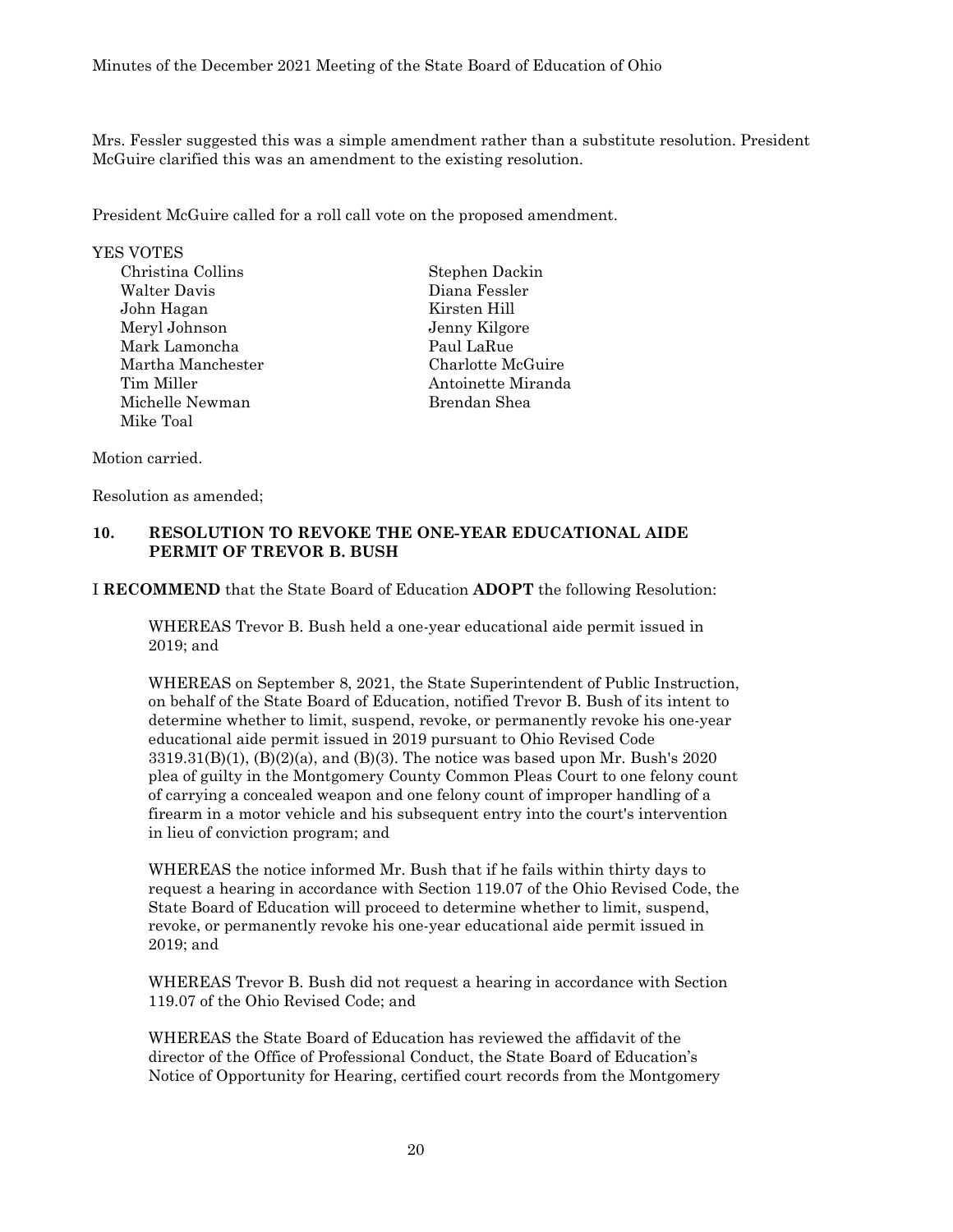County Common Pleas Court, and certified police records from the Miami Township Police Department; and

WHEREAS Ohio Administrative Code Rule 3301-73-05 authorizes the State Board of Education to impose disciplinary action against any licenses held or applied for without holding an administrative hearing if the applicant and/or license holder fails within thirty days to request a hearing in accordance with Section 119.07 of the Ohio Revised Code; and

WHEREAS the State Board of Education has considered the factors listed in Rule 3301-73-21 of the Ohio Administrative Code and has considered the *Licensure Code of Professional Conduct for Ohio Educators*, which contains standards for the teaching profession and provides guidelines for conduct that is unbecoming to the teaching profession: Therefore, Be It

RESOLVED, That the State Board of Education, pursuant to Ohio Revised Code 3319.31(B)(1), (B)(2)(a), and (B)(3), hereby **REVOKES** Trevor B. Bush's one-year educational aide permit issued in 2019 based upon Mr. Bush's 2020 plea of guilty in the Montgomery County Common Pleas Court to one felony count of carrying a concealed weapon and one felony count of improper handling of a firearm in a motor vehicle and his subsequent entry into the court's intervention in lieu of conviction program. Further, the State Board of Education, in accordance with Ohio Administrative Code Rule 3301-73-22(A)(2)(a), orders that Trevor B. Bush be ineligible to apply for any license, permit, or certificate issued by the State Board of Education until on or after December 14, 2026, and upon reapplication, he must submit written verification to the Ohio Department of Education that he has completed, at his own expense, a parenting class, a one hour defensive driving course, and eight hours of training in ethics, with all training to be approved in advance by the Ohio Department of Education; and, Be It Further

RESOLVED, That the Interim State Superintendent of Public Instruction be, and she hereby is, directed to notify Mr. Bush of this action.

President McGuire called for a roll call vote on the resolution as amended.

#### YES VOTES

Christina Collins Stephen Dackin Walter Davis Diana Fessler John Hagan Kirsten Hill Meryl Johnson Jenny Kilgore Mark Lamoncha **Paul LaRue** Martha Manchester Charlotte McGuire Tim Miller **Antoinette Miranda** Michelle Newman Brendan Shea Mike Toal

Motion carried.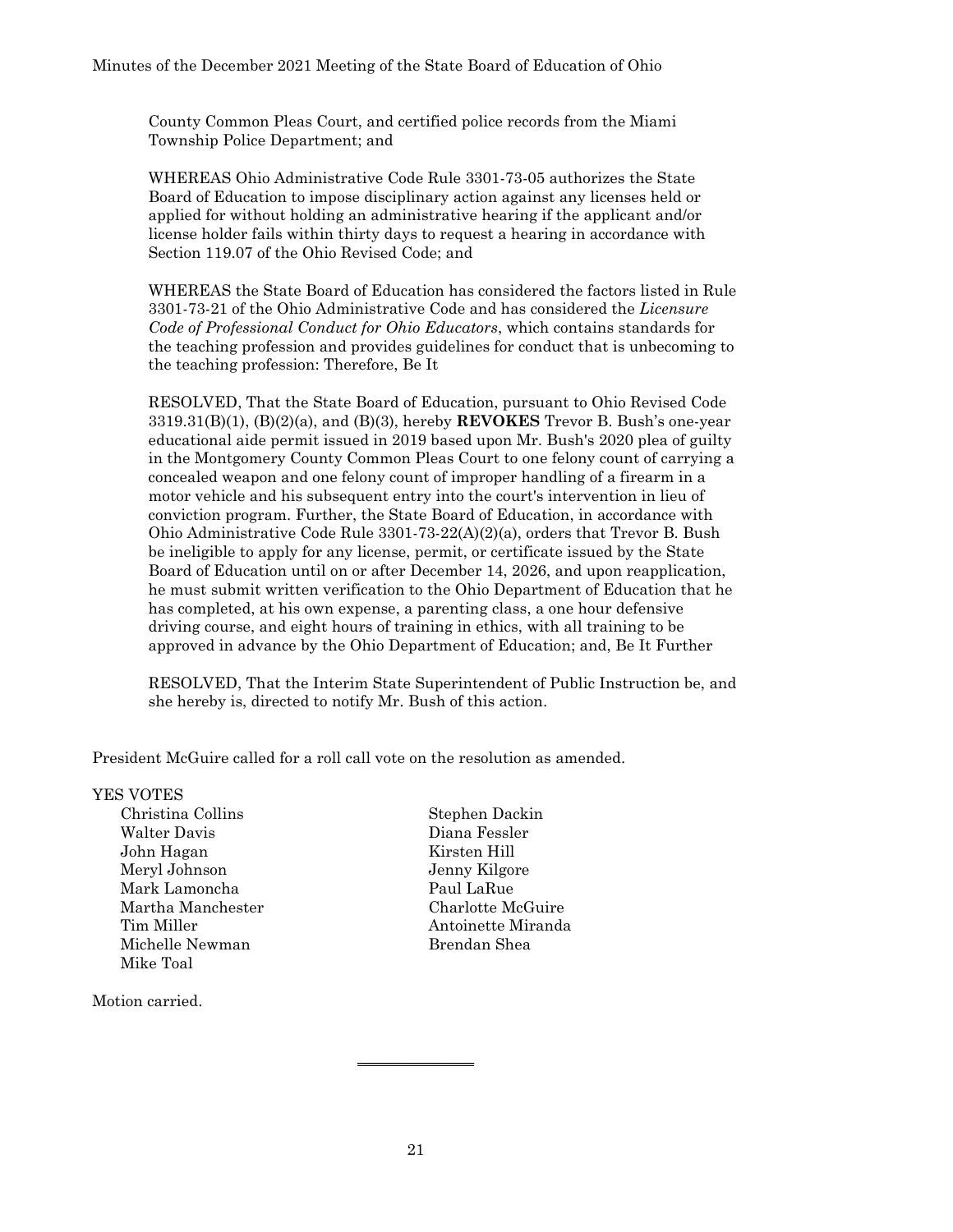Kelly Edwards, Assistant Director, Office of Professional Conduct, presented the following recommendation (Item 11):

# **11. RESOLUTION TO ACCEPT THE REPORT AND RECOMMENDATION OF THE HEARING OFFICER TO ISSUE AND SUSPEND THE FIVE-YEAR PROFESSIONAL SPECIAL ALL GRADES TEACHING LICENSE AND FIVE-YEAR PROFESSIONAL HIGH SCHOOL TEACHING LICENSE APPLICATIONS AND TO SUSPEND THE FIVE-YEAR PROFESSIONAL INTERVENTION SPECIALIST TEACHING LICENSE OF KEITH A. CARTER**

I **RECOMMEND** that the State Board of Education **ADOPT** the following Resolution:

WHEREAS Keith A. Carter has applied for a five-year professional special all grades teaching license and five-year professional high school teaching license and holds a five-year professional intervention specialist teaching license issued in 2018; and

WHEREAS on July 14, 2020, the State Superintendent of Public Instruction, on behalf of the State Board of Education, notified Keith A. Carter of its intent to determine whether to deny or permanently deny his pending applications for a five-year professional special all grades teaching license and five-year professional high school teaching license and to limit, suspend, revoke, or permanently revoke his five-year professional intervention specialist teaching license issued in 2018 pursuant to Ohio Revised Code 3319.31(B)(1). The notice was based upon Mr. Carter, on or about the 2017-2018 school year, while employed with the Gallia County Local School District, failing to maintain appropriate student-teacher boundaries, including but not limited to: Mr. Carter playing with the hair of Student 1 and Student 2, drawing on Student 1 and Student 2's arms, and putting his finger in Student 2's ear; Mr. Carter misusing school technology and participating in electronic communications with another staff member in which he made inappropriate, threatening, and disparaging comments about students and school personnel which included, but are not limited to, Mr. Carter: saying he was "very sad" when a student "did not show up for his whippin" and that he was "just hoping for a good ol beat down"; referring to students as the "Trifecta of Losers"; referring to other staff members "a BITCH", "an Idiot", "a huge DICK HEAD", "an asshole", a "2 faced bastard", and "our GAY BOSS"; and indicating that he would kick another staff member "in the NUTS" if Mr. Carter met that staff member "out in public"; and Mr. Carter, making inappropriate comments about students, including but not limited to: saying Student 2 would make a good stripper; referring to how nice Student 2's breasts were; and remarking that if Student 2 was older and Mr. Carter was younger, that he would like to get with Student 2. Further, the notice included the following aggravating factors: on or about November 6, 2006, in the Jackson County Municipal Court, Mr. Carter was convicted of one misdemeanor count of persistent disorderly conduct; on or about March 18, 2008, the State Board of Education of Ohio adopted a resolution that suspended Mr.

Carter's teaching credentials for a period of two years and stayed that suspension provided Mr. Carter successfully complete training by March 12, 2010 with this resolution being based upon Mr. Carter causing or attempt to cause physical harm to a student by shoving the student against a fence, throwing the student on the ground, and forcibly taking the student into the school building, resulting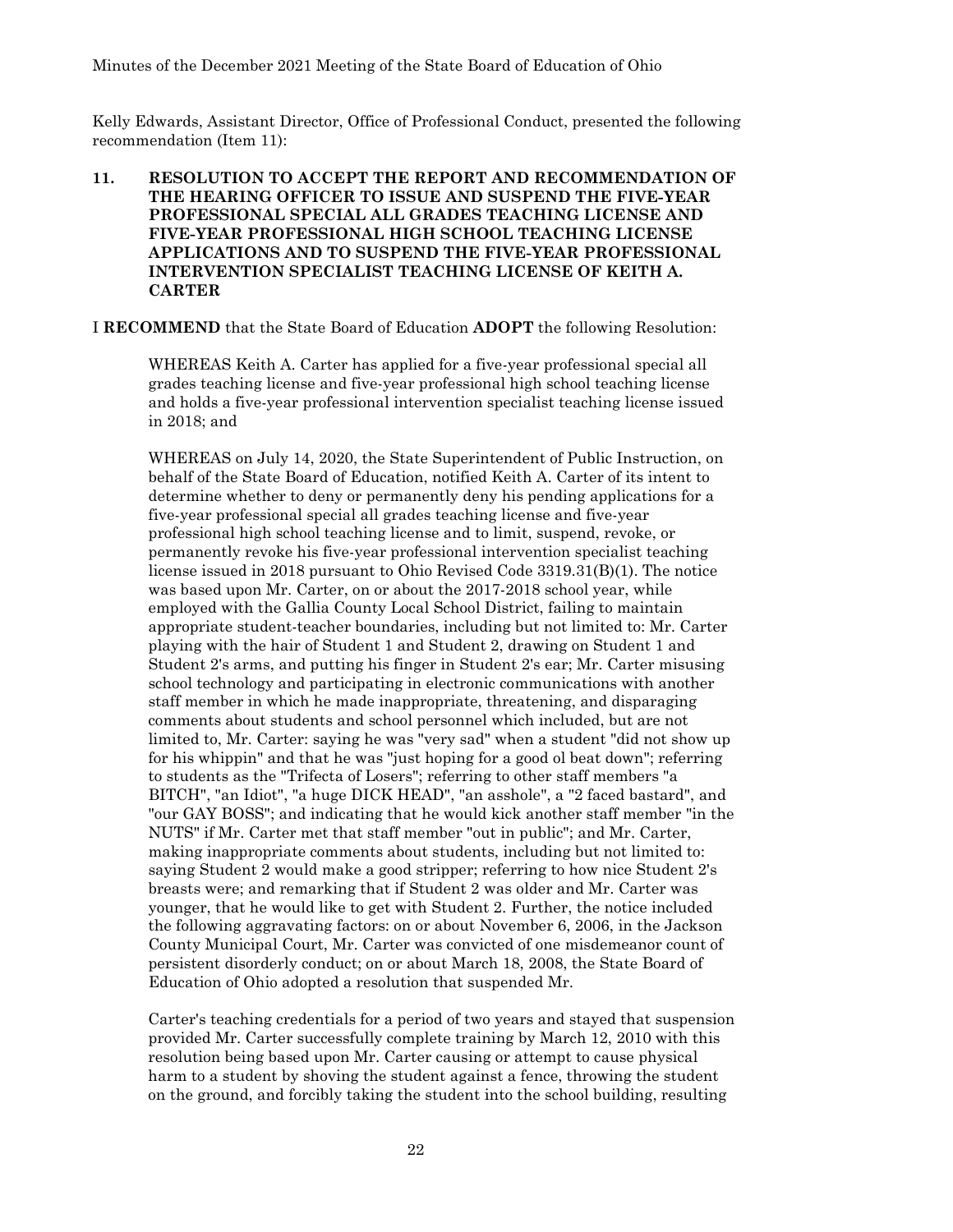in Mr. Carter's above named 2006 conviction for one misdemeanor count of persistent disorderly conduct; and on or about April 28, 2015, Mr. Carter was issued a letter of reprimand by an administrator with the Gallia County Local School District for becoming frustrated with a student, grabbing the student, aggressively spinning the student around, and shoving the student back into the classroom; and

WHEREAS Mr. Carter requested a hearing regarding the State Board of Education's intent; and

WHEREAS a hearing was held on June 17, 2021; and

WHEREAS Mr. Carter was present at the hearing, and he was represented by counsel; and

WHEREAS the hearing officer recommends that Mr. Carter's applications for a five-year professional special all grades teaching license and five-year professional high school teaching license be issued and that these credentials, along with Mr. Carter's five-year professional intervention specialist teaching license issued in 2018, be suspended for a period of two years. The hearing officer further recommends that the two-year suspension be stayed provided Mr. Carter remains in compliance with the terms of his last chance agreement with the Gallia County Local School district and Mr. Carter provides verification that he has completed, at his own expense and within six months of issuance of the State Board of Education's resolution, eight hours of diversity awareness/sensitivity training, eight hours of professionalism training, and eight hours of studentteacher boundaries training. The hearing officer's recommendation is based upon the nature and seriousness of Mr. Carter's actions being egregious, but finding in mitigation that Mr. Carter has continued to work for the school district since his misconduct without issue and with Mr. Carter's conduct over the past three years displaying his commitment to rehabilitating himself; and

WHEREAS the State Board of Education has considered the factors listed in Rule 3301-73-21 of the Ohio Administrative Code and has considered the *Licensure Code of Professional Conduct for Ohio Educators*, which contains standards for the teaching profession and provides guidelines for conduct that is unbecoming to the teaching profession: Therefore, Be It

RESOLVED, That the State Board of Education, pursuant to Ohio Revised Code 3319.31(B)(1), hereby **ISSUES** Keith A. Carter's applications for a five-year professional special all grades teaching license and five-year professional high school teacher license but **SUSPENDS** these licenses along with his five-year professional intervention specialist teaching license issued in 2018 beginning on December 14, 2021 and ending on December 14, 2023, with the suspension to be stayed in its entirety provided that Mr. Carter submits written verification to the Ohio Department of Eucation that he remains in compliance with the terms of his last chance agreement with the Gallia County Local School District, and that he has completed, at his own expense, eight hours of diversity awareness/sensitivity training, eight hours of professionalism training, and eight hours of studentteacher boundary training with all training to be approved in advance by the Ohio Department of Education and with verification of completion to be provided by June 14, 2022. Further, if Mr. Carter does not submit written verification to the Department of Education that he has completed the above trainings by June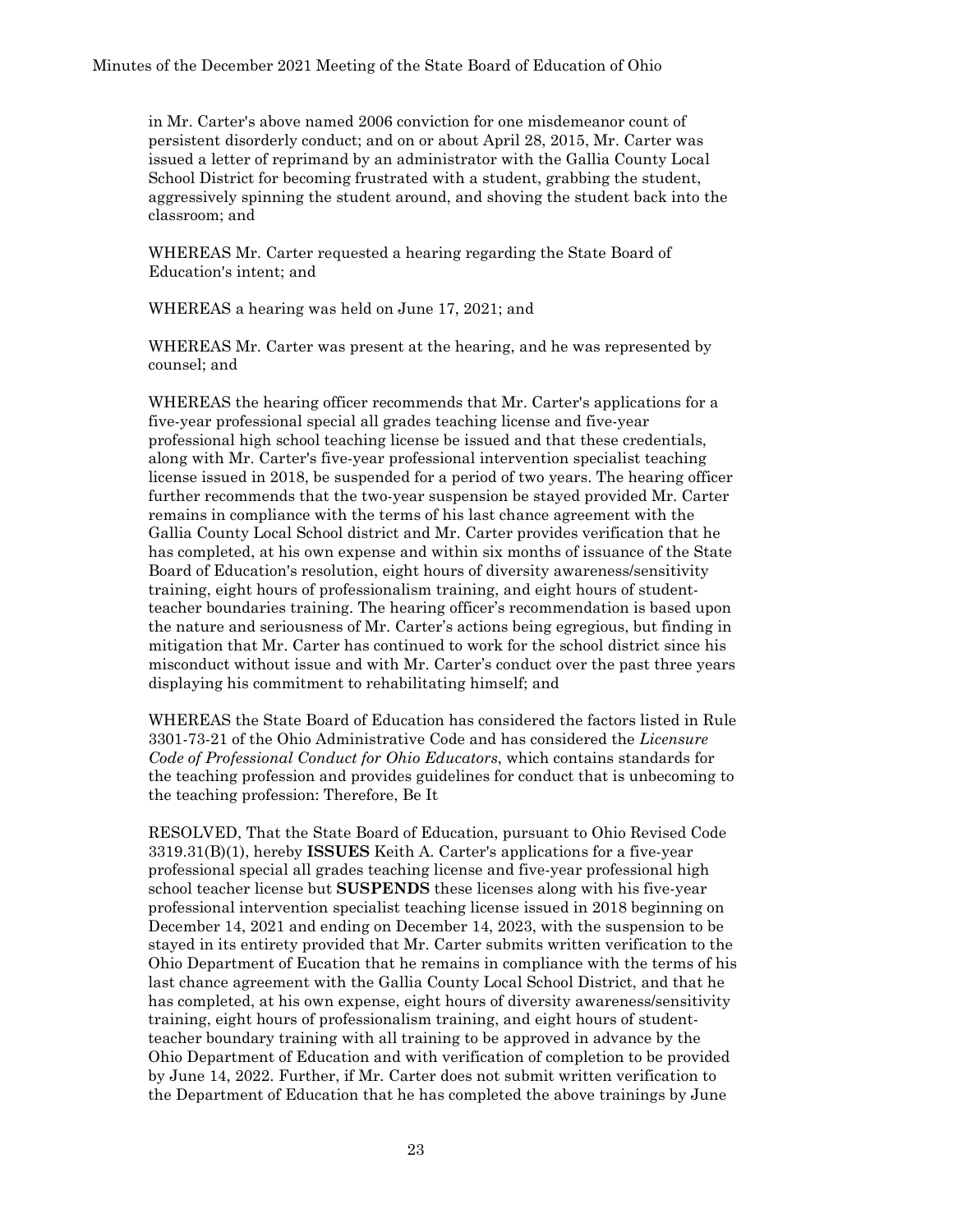14, 2022, the stayed suspension of Mr. Carter's licenses will lift and his licenses will be suspended indefinitely until he provides written verification that the trainings have been completed. The suspension is based upon Mr. Carter, on or about the 2017-2018 school year, while employed with the Gallia County Local School District, failing to maintain appropriate student-teacher boundaries, including but not limited to: Mr. Carter playing with the hair of Student 1 and Student 2; and Mr. Carter misusing school technology and participating in electronic communications with another staff member in which he made inappropriate, threatening, and disparaging comments about students and school personnel which included, but are not limited to, Mr. Carter: saying he was "very sad" when a student "did not show up for his whippin" and that he was "just hoping for a good ol beat down"; referring to students as the "Trifecta of Losers"; referring to other staff members "a BITCH", "an Idiot", "a huge DICK HEAD", "an asshole", a "2 faced bastard", and "our GAY BOSS"; and indicating that he would kick another staff member "in the NUTS" if Mr. Carter met that staff member "out in public". Further, the notice included the following aggravating factors: on or about November 6, 2006, in the Jackson County Municipal Court, Mr. Carter was convicted of one misdemeanor count of persistent disorderly conduct; on or about March 18, 2008, the State Board of Education of Ohio adopted a resolution that suspended Mr. Carter's teaching credentials for a period of two years and stayed that suspension provided Mr. Carter successfully complete training by March 12, 2010 with this resolution being based upon Mr. Carter causing or attempt to cause physical harm to a student by shoving the student against a fence, throwing the student on the ground, and forcibly taking the student into the school building, resulting in Mr. Carter's above named 2006 conviction for one misdemeanor count of persistent disorderly conduct; and on or about April 28, 2015, Mr. Carter was issued a letter of reprimand by an administrator with the Gallia County Local School District for becoming frustrated with a student, grabbing the student, aggressively spinning the student around, and shoving the student back into the classroom. Mr. Carter requested a hearing in this matter; and, Be It Further

RESOLVED, That the State Board of Education directs the Ohio Department of Education, on its behalf, to implement the aforementioned terms and conditions regarding Mr. Carter's applications and license. Further, if said terms and conditions have not been fulfilled completely upon Mr. Carter applying for a new license, permit, or certificate, the State Board of Education directs the Ohio Department of Education to evaluate any new application in accordance with its orders and ensure all outstanding terms and conditions are addressed; and, Be It Further

RESOLVED, That the Interim State Superintendent of Public Instruction be, and she hereby is, directed to notify Mr. Carter of this action.

It was Moved by Mrs. Manchester and Seconded by Dr. Kilgore that the above recommendation (Item 11) be approved.

Ms. Johnson moved to amend the resolution by substitution. Dr. Collins seconded the motion. She proposed that an additional course in anger management be required.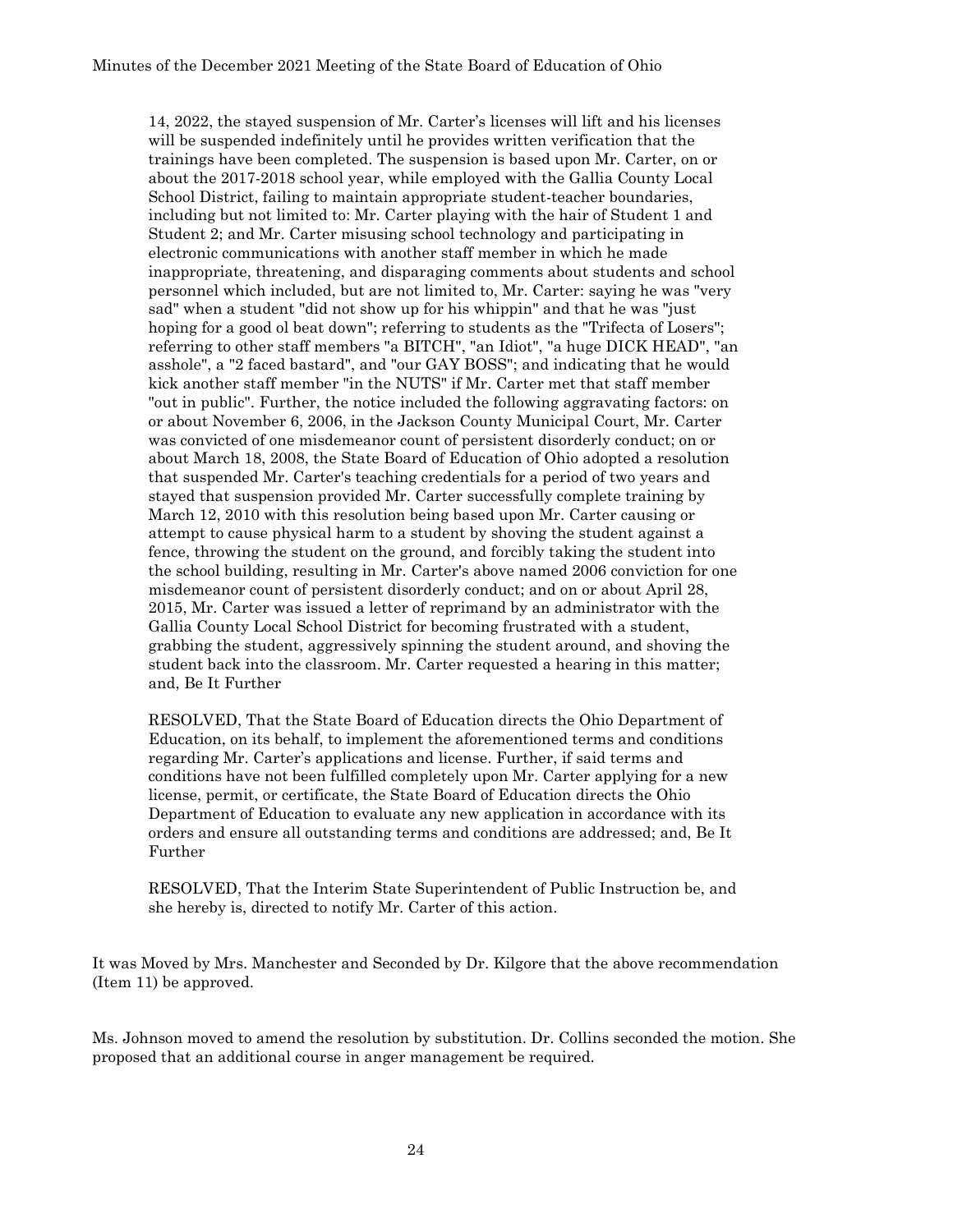Mrs. Fessler asked why two additional paragraphs of language was needed simply for adding the requirement of an anger management course. Ms. Edwards responded that to deviate from the recommendation of the Hearing Officer, the resolution needs to state with particularity the reasons for why the actions are being taken place.

President McGuire called for a roll call vote on the proposed amendment.

YES VOTES

Christina Collins Stephen Dackin Walter Davis Diana Fessler John Hagan Kirsten Hill Meryl Johnson Jenny Kilgore Mark Lamoncha Paul LaRue Martha Manchester Charlotte McGuire Tim Miller **Antoinette Miranda** Brendan Shea Mike Toal

Motion carried.

Resolution as amended;

# **11. RESOLUTION TO ACCEPT THE REPORT AND MODIFY THE RECOMMENDATION OF THE HEARING OFFICER TO ISSUE AND SUSPEND THE FIVE-YEAR PROFESSIONAL SPECIAL ALL GRADES TEACHING LICENSE AND FIVE-YEAR PROFESSIONAL HIGH SCHOOL TEACHING LICENSE APPLICATIONS AND TO SUSPEND THE FIVE-YEAR PROFESSIONAL INTERVENTION SPECIALIST TEACHING LICENSE OF KEITH A. CARTER**

I **RECOMMEND** that the State Board of Education **ADOPT** the following Resolution:

WHEREAS Keith A. Carter has applied for a five-year professional special all grades teaching license and five-year professional high school teaching license and holds a five-year professional intervention specialist teaching license issued in 2018; and

WHEREAS on July 14, 2020, the State Superintendent of Public Instruction, on behalf of the State Board of Education, notified Keith A. Carter of its intent to determine whether to deny or permanently deny his pending applications for a five-year professional special all grades teaching license and five-year professional high school teaching license and to limit, suspend, revoke, or permanently revoke his five-year professional intervention specialist teaching license issued in 2018 pursuant to Ohio Revised Code 3319.31(B)(1). The notice was based upon Mr. Carter, on or about the 2017-2018 school year, while employed with the Gallia County Local School District, failing to maintain appropriate student-teacher boundaries, including but not limited to: Mr. Carter playing with the hair of Student 1 and Student 2, drawing on Student 1 and Student 2's arms, and putting his finger in Student 2's ear; Mr. Carter misusing school technology and participating in electronic communications with another staff member in which he made inappropriate, threatening, and disparaging comments about students and school personnel which included, but are not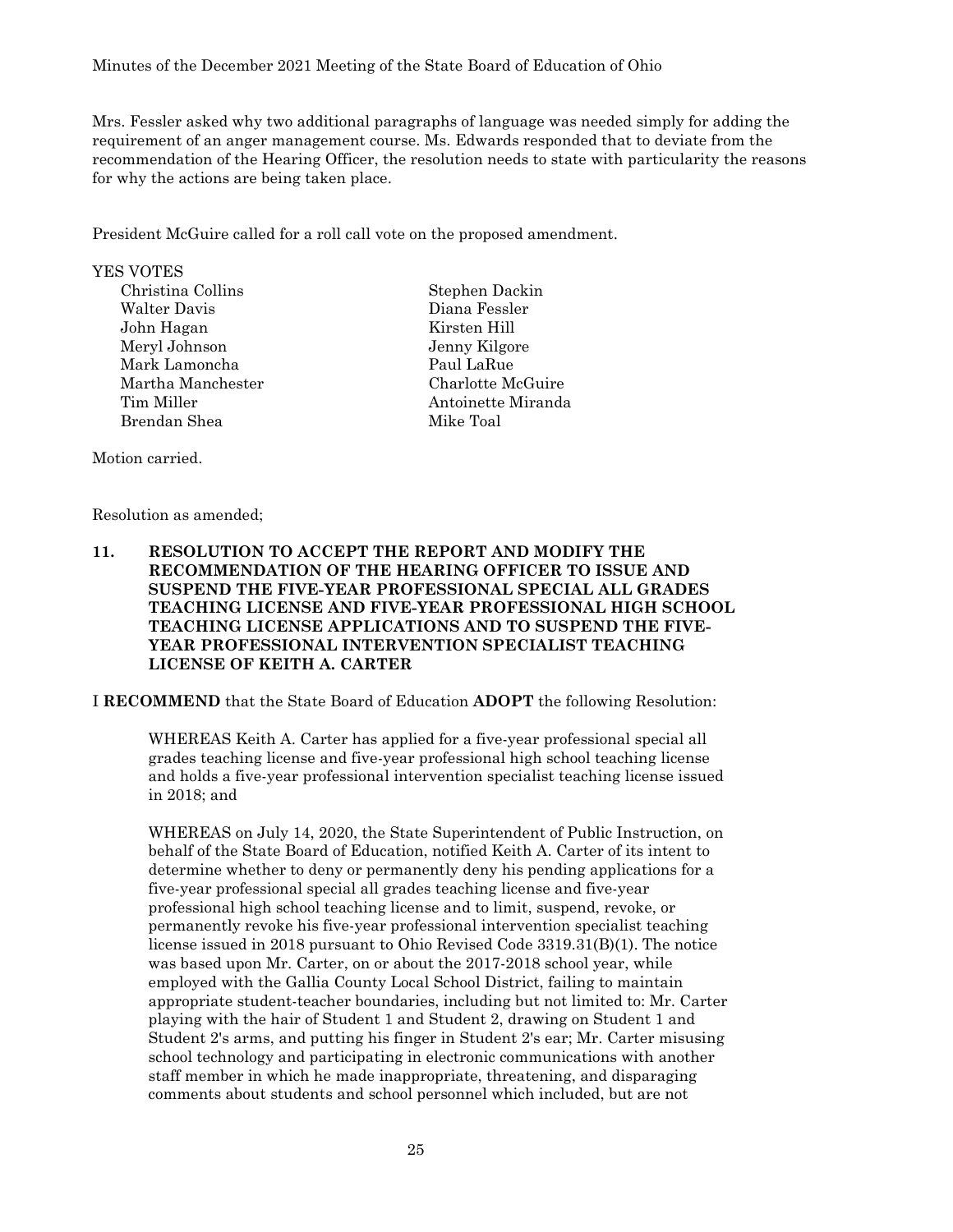limited to, Mr. Carter: saying he was "very sad" when a student "did not show up for his whippin" and that he was "just hoping for a good ol beat down"; referring to students as the "Trifecta of Losers"; referring to other staff members "a BITCH", "an Idiot", "a huge DICK HEAD", "an asshole", a "2 faced bastard", and "our GAY BOSS"; and indicating that he would kick another staff member "in the NUTS" if Mr. Carter met that staff member "out in public"; and Mr. Carter, making inappropriate comments about students, including but not limited to: saying Student 2 would make a good stripper; referring to how nice Student 2's breasts were; and remarking that if Student 2 was older and Mr. Carter was younger, that he would like to get with Student 2. Further, the notice included the following aggravating factors: on or about November 6, 2006, in the Jackson County Municipal Court, Mr. Carter was convicted of one misdemeanor count of persistent disorderly conduct; on or about March 18, 2008, the State Board of Education of Ohio adopted a resolution that suspended Mr. Carter's teaching credentials for a period of two years and stayed that suspension provided Mr. Carter successfully complete training by March 12, 2010 with this resolution being based upon Mr. Carter causing or attempt to cause physical harm to a student by shoving the student against a fence, throwing the student on the ground, and forcibly taking the student into the school building, resulting in Mr. Carter's above named 2006 conviction for one misdemeanor count of persistent disorderly conduct; and on or about April 28, 2015, Mr. Carter was issued a letter of reprimand by an administrator with the Gallia County Local School District for becoming frustrated with a student, grabbing the student, aggressively spinning the student around, and shoving the student back into the classroom; and

WHEREAS Mr. Carter requested a hearing regarding the State Board of Education's intent; and

WHEREAS a hearing was held on June 17, 2021; and

WHEREAS Mr. Carter was present at the hearing, and he was represented by counsel; and

WHEREAS the hearing officer recommends that Mr. Carter's applications for a five-year professional special all grades teaching license and five-year professional high school teaching license be issued and that these credentials, along with Mr. Carter's five-year professional intervention specialist teaching license issued in 2018, be suspended for a period of two years. The hearing officer further recommends that the two-year suspension be stayed provided Mr. Carter remains in compliance with the terms of his last chance agreement with the Gallia County Local School district and Mr. Carter provides verification that he has completed, at his own expense and within six months of issuance of the State Board of Education's resolution, eight hours of diversity awareness/sensitivity training, eight hours of professionalism training, and eight hours of studentteacher boundaries training. The hearing officer's recommendation is based upon the nature and seriousness of Mr. Carter's actions being egregious, but finding in mitigation that Mr. Carter has continued to work for the school district since his misconduct without issue and with Mr. Carter's conduct over the past three years displaying his commitment to rehabilitating himself; and

WHEREAS the State Board of Education has considered the factors listed in Rule 3301-73-21 of the Ohio Administrative Code and has considered the *Licensure Code of Professional Conduct for Ohio Educators*, which contains standards for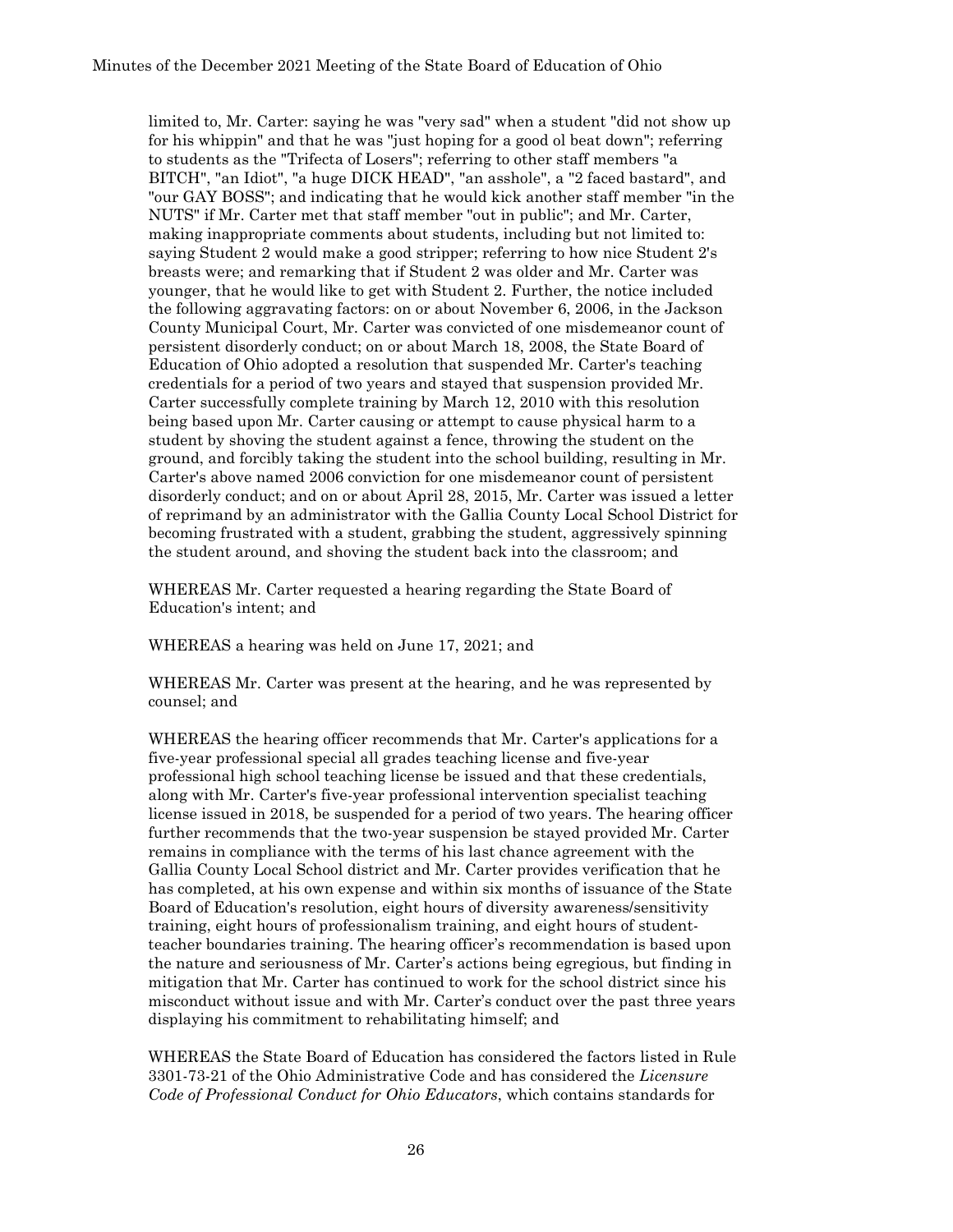the teaching profession and provides guidelines for conduct that is unbecoming to the teaching profession; and

WHEREAS the State Board of Education adopts the hearing officer's Report, but finds that the administrative record identifies the following additional aggravating factor: Mr. Carter would become frustrated and angry at times while working at River Valley High School and during those times Mr. Carter would remove himself from the situation and go into his classroom where loud noises could sometimes be heard; and

WHEREAS the State Board of Education concludes that, based on the aggravating factors in this case, training in anger management is necessary in addition to the other trainings recommended by the hearing officer to further support Mr. Carter in his process of rehabilitation; Therefore, Be It

RESOLVED, That the State Board of Education adopts the hearing officer's Report, but finds that the administrative record identifies the following additional aggravating factor: Mr. Carter would become frustrated and angry at times while working at River Valley High School and during those times Mr. Carter would remove himself from the situation and go into his classroom where loud noises could sometimes be heard; and, Be It Further

RESOLVED, That the State Board of Education concludes that, based on the aggravating factors in this case, training in anger management is necessary in addition to the other trainings recommended by the hearing officer to further support Mr. Carter in his process of rehabilitation; and, Be It Further

RESOLVED, That the State Board of Education, pursuant to Ohio Revised Code 3319.31(B)(1), hereby **ISSUES** Keith A. Carter's applications for a five-year professional special all grades teaching license and five-year professional high school teacher license but **SUSPENDS** these licenses along with his five-year professional intervention specialist teaching license issued in 2018 beginning on December 14, 2021 and ending on December 14, 2023, with the suspension to be stayed in its entirety provided that Mr. Carter submits written verification to the Ohio Department of Eucation that he remains in compliance with the terms of his last chance agreement with the Gallia County Local School District, and that he has completed, at his own expense, eight hours of diversity awareness/sensitivity training, eight hours of professionalism training, eight hours of student-teacher boundary training, and a course in anger management with all training to be approved in advance by the Ohio Department of Education and with verification of completion to be provided by June 14, 2022. Further, if Mr. Carter does not submit written verification to the Department of Education that he has completed the above trainings by June 14, 2022, the stayed suspension of Mr. Carter's licenses will lift and his licenses will be suspended indefinitely until he provides written verification that the trainings have been completed. The suspension is based upon Mr. Carter, on or about the 2017-2018 school year, while employed with the Gallia County Local School District, failing to maintain appropriate student-teacher boundaries, including but not limited to: Mr. Carter playing with the hair of Student 1 and Student 2; and Mr. Carter misusing school technology and participating in electronic communications with another staff member in which he made inappropriate, threatening, and disparaging comments about students and school personnel which included, but are not limited to, Mr. Carter: saying he was "very sad" when a student "did not show up for his whippin" and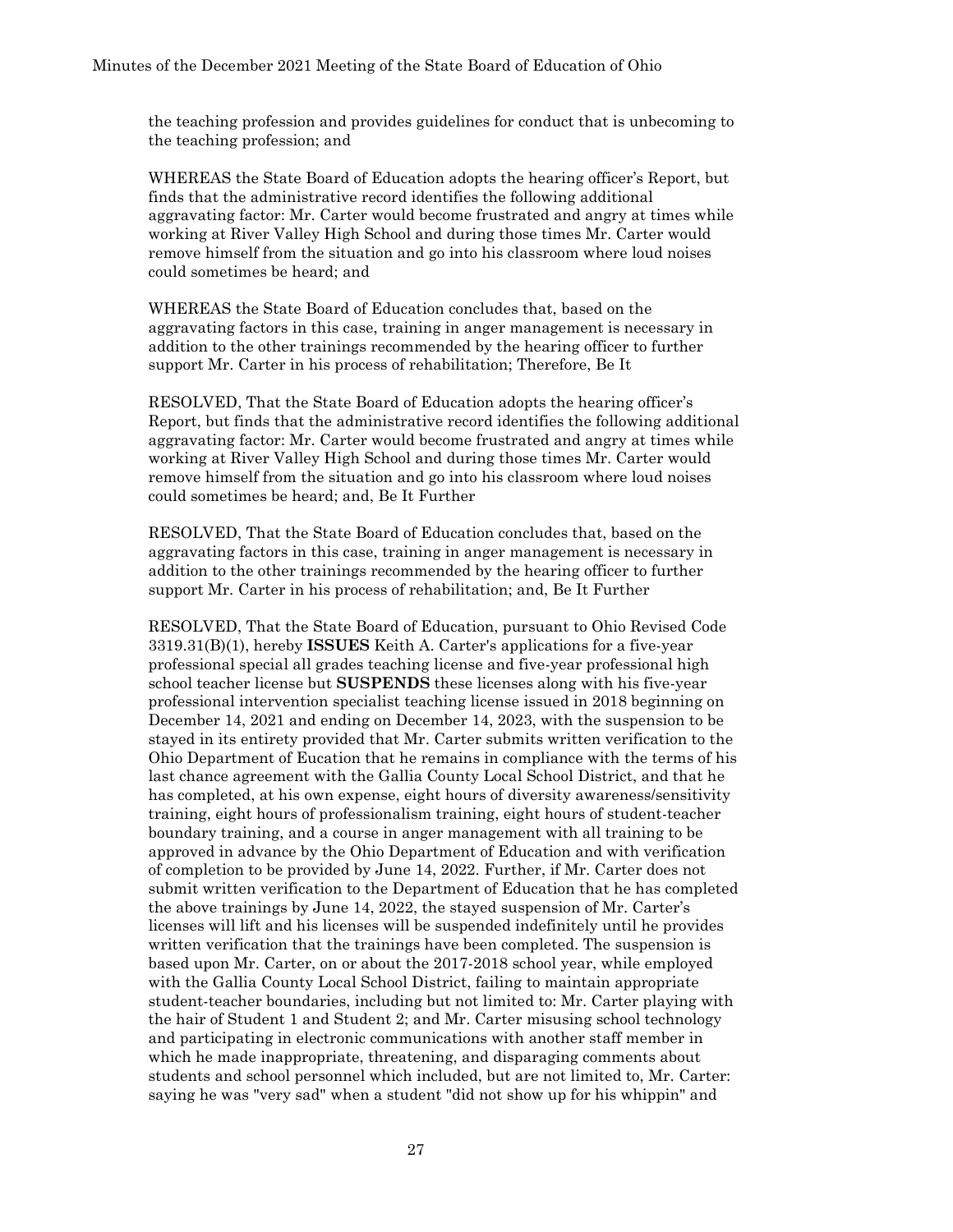that he was "just hoping for a good ol beat down"; referring to students as the "Trifecta of Losers"; referring to other staff members "a BITCH", "an Idiot", "a huge DICK HEAD", "an asshole", a "2 faced bastard", and "our GAY BOSS"; and indicating that he would kick another staff member "in the NUTS" if Mr. Carter met that staff member "out in public". Further, the notice included the following aggravating factors: on or about November 6, 2006, in the Jackson County Municipal Court, Mr. Carter was convicted of one misdemeanor count of persistent disorderly conduct; on or about March 18, 2008, the State Board of Education of Ohio adopted a resolution that suspended Mr. Carter's teaching credentials for a period of two years and stayed that suspension provided Mr. Carter successfully complete training by March 12, 2010 with this resolution being based upon Mr. Carter causing or attempt to cause physical harm to a student by shoving the student against a fence, throwing the student on the ground, and forcibly taking the student into the school building, resulting in Mr. Carter's above named 2006 conviction for one misdemeanor count of persistent disorderly conduct; and on or about April 28, 2015, Mr. Carter was issued a letter of reprimand by an administrator with the Gallia County Local School District for becoming frustrated with a student, grabbing the student, aggressively spinning the student around, and shoving the student back into the classroom. Mr. Carter requested a hearing in this matter; and, Be It Further

RESOLVED, That the State Board of Education directs the Ohio Department of Education, on its behalf, to implement the aforementioned terms and conditions regarding Mr. Carter's applications and license. Further, if said terms and conditions have not been fulfilled completely upon Mr. Carter applying for a new license, permit, or certificate, the State Board of Education directs the Ohio Department of Education to evaluate any new application in accordance with its orders and ensure all outstanding terms and conditions are addressed; and, Be It Further

RESOLVED, That the Interim State Superintendent of Public Instruction be, and she hereby is, directed to notify Mr. Carter of this action.

President McGuire called for a roll call vote on the resolution as amended.

YES VOTES

Walter Davis Diana Fessler John Hagan Kirsten Hill Meryl Johnson Jenny Kilgore Mark Lamoncha **Paul LaRue** Martha Manchester Charlotte McGuire Tim Miller **Antoinette Miranda** Brendan Shea Mike Toal

Christina Collins Stephen Dackin

Motion carried.

Kelly Edwards, Assistant Director, Office of Professional Conduct, presented the following recommendation (Item 12):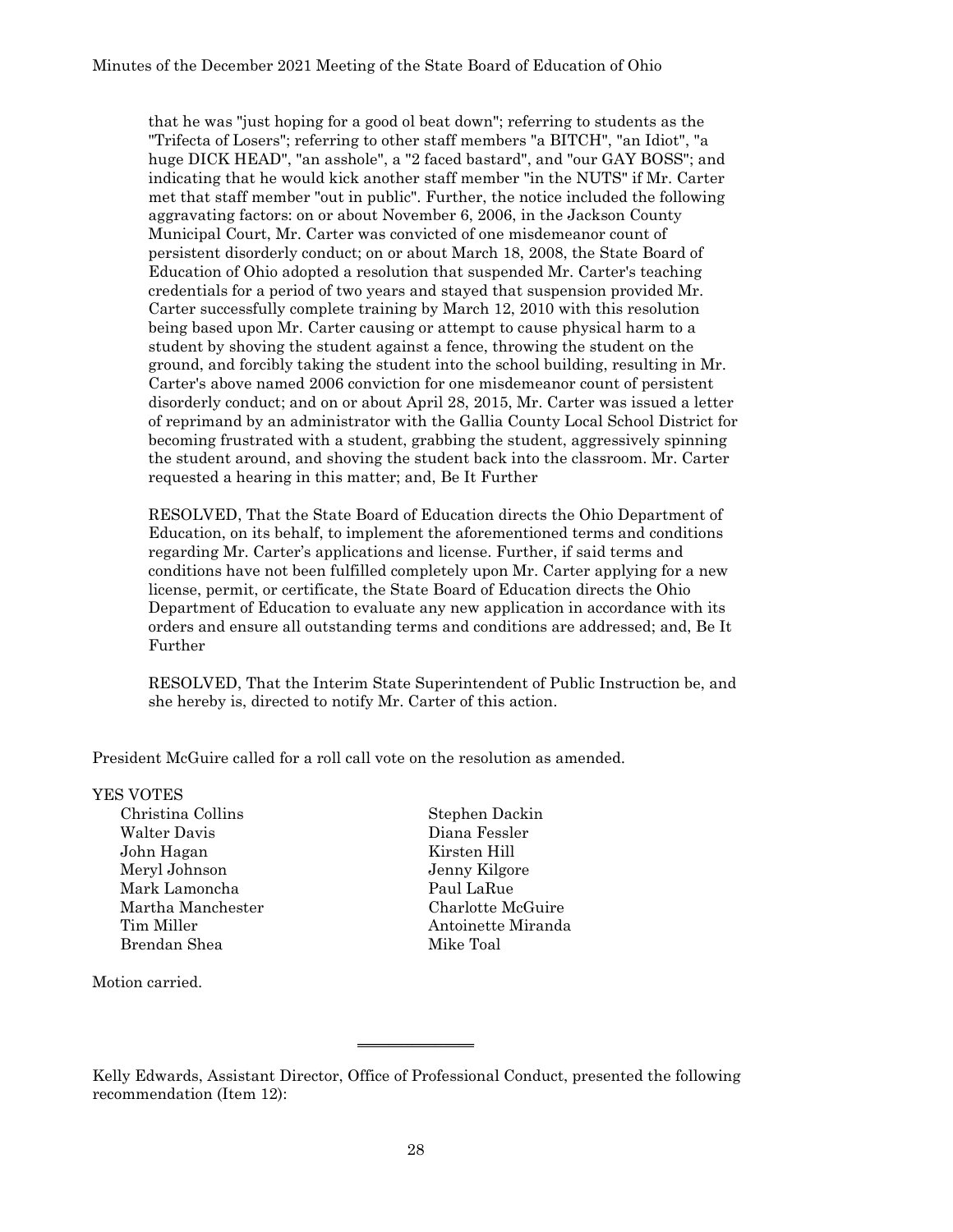### **12. RESOLUTION TO ACCEPT THE REPORT AND RECOMMENDATION OF THE HEARING OFFICER TO REVOKE PERMANENTLY THE ONE-YEAR SUBSTITUTE GENERAL EDUCATION TEACHING LICENSE OF BRITTANY M. DEMMITT**

I **RECOMMEND** that the State Board of Education **ADOPT** the following Resolution:

WHEREAS Brittany M. Demmitt held a one-year substitute general education teaching license issued in 2018; and

WHEREAS on January 5, 2021, the State Superintendent of Public Instruction, on behalf of the State Board of Education, notified Brittany M. Demmitt of its intent to determine whether to limit, suspend, revoke, or permanently revoke her one-year substitute general education teaching license issued in 2018 pursuant to Ohio Revised Code 3319.31(B)(1). The notice was based upon Ms. Demmitt engaging in conduct unbecoming to the teaching profession on or about March 29, 2019, when she abandoned her position during the school day and was found to be in the back seat of her car, which was on school premises, amid several empty bottles of alcohol and Ms. Demmitt admitted to having been drinking that day; and

WHEREAS Ms. Demmitt did not request a hearing regarding the State Board of Education's intent; and

WHEREAS a hearing was held on August 19, 2021; and

WHEREAS Ms. Demmitt was not present at the hearing, nor was she represented by counsel; and

WHEREAS the hearing officer recommends that Ms. Demmitt's license be revoked and that she be permanently ineligible to apply for any license, permit, or certificate issued by the State Board of Education. The hearing officer's recommendation is based upon the nature and seriousness of Ms. Demmitt's conduct, which involved alcohol when her employment consisted of working as a one-on-one aide to a special needs student and with other elementary-age students; and

WHEREAS the State Board of Education has considered the factors listed in Rule 3301-73-21 of the Ohio Administrative Code and has considered the *Licensure Code of Professional Conduct for Ohio Educators*, which contains standards for the teaching profession and provides guidelines for conduct that is unbecoming to the teaching profession: Therefore, Be It

RESOLVED, That the State Board of Education, pursuant to Ohio Revised Code 3319.31(B)(1), hereby **REVOKES** Brittany M. Demmitt's one-year substitute general education teaching license issued in 2018 based upon Ms. Demmitt engaging in conduct unbecoming to the teaching profession on or about March 29, 2019, when she abandoned her position during the school day and was found to be in the back seat of her car, which was on school premises, amid at least one empty bottle of alcohol and Ms. Demmitt admitted to having been drinking that day. Further, the State Board of Education, in accordance with Ohio Administrative Code Rule 3301-73-22(A)(2)(b), orders Brittany M. Demmitt be permanently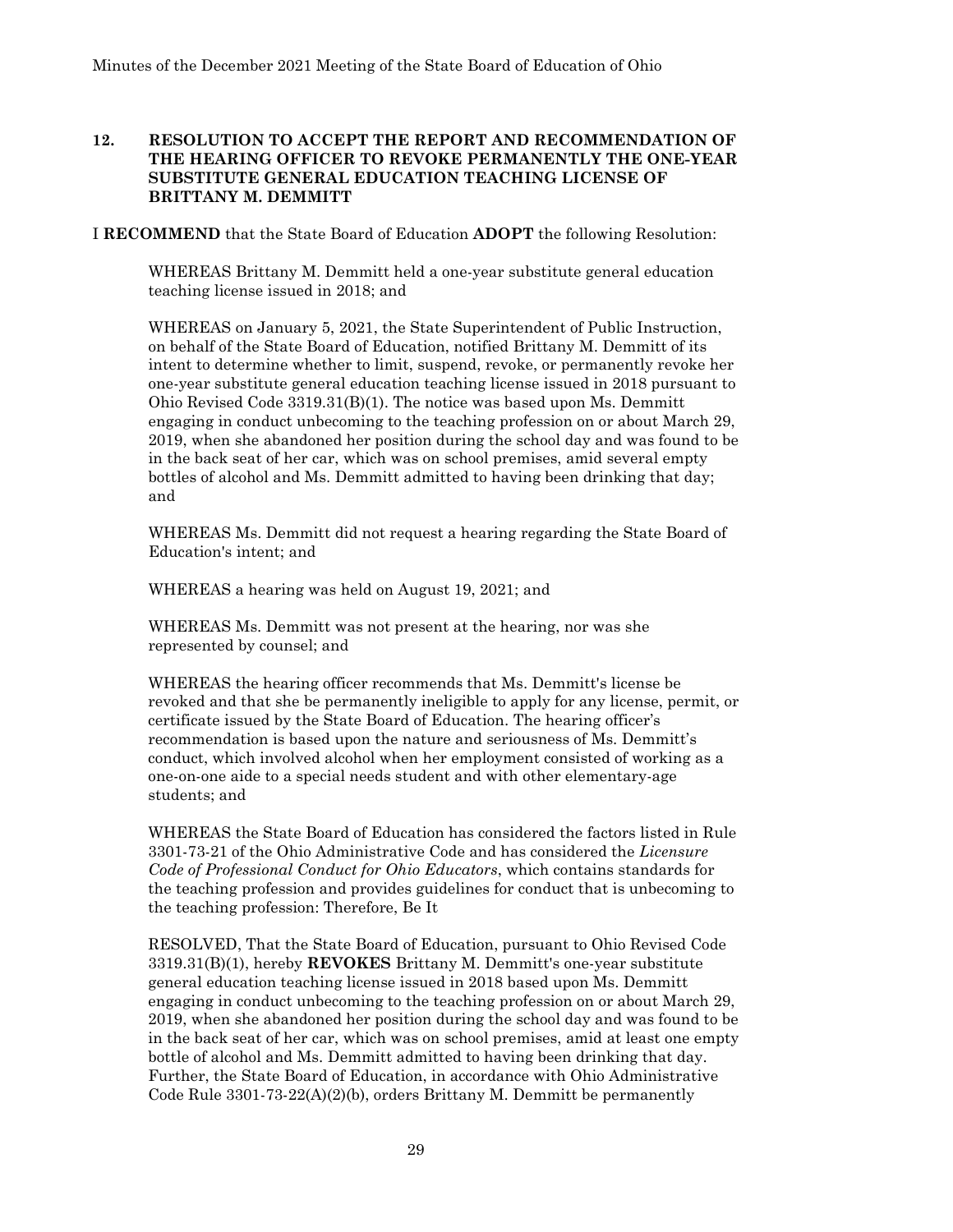ineligible to apply for any license, permit, or certificate issued by the State Board of Education; and, Be It Further

RESOLVED, That the Interim State Superintendent of Public Instruction be, and she hereby is, directed to notify Ms. Demmitt of this action.

It was Moved by Dr. Kilgore and Seconded by Ms. Johnson that the above recommendation (Item 12) be approved.

President McGuire called for a roll call vote.

YES VOTES

Christina Collins Stephen Dackin Walter Davis Diana Fessler John Hagan Kirsten Hill Meryl Johnson Jenny Kilgore Mark Lamoncha **Paul LaRue** Martha Manchester Charlotte McGuire Tim Miller **Antoinette Miranda** Brendan Shea Mike Toal

Motion carried.

Kelly Edwards, Assistant Director, Office of Professional Conduct, presented the following recommendation (Item 13):

 $\overline{\phantom{a}}$  , where  $\overline{\phantom{a}}$ 

#### **13. RESOLUTION TO ACCEPT THE REPORT AND RECOMMENDATION OF THE HEARING OFFICER TO REVOKE PERMANENTLY THE FIVE-YEAR PROFESSIONAL EDUCATION OF THE HANDICAPPED TEACHING LICENSE OF CHERYL M. GARVIN**

I **RECOMMEND** that the State Board of Education **ADOPT** the following Resolution:

WHEREAS Cheryl M. Garvin held a five-year professional education of the handicapped teaching license issued in 2015; and

WHEREAS on January 6, 2021, the State Superintendent of Public Instruction, on behalf of the State Board of Education, notified Cheryl M. Garvin of its intent to determine whether to limit, suspend, revoke, or permanently revoke her fiveyear professional education of the handicapped teaching license issued in 2015 pursuant to Ohio Revised Code 3319.31(B)(1). The notice was based upon Ms. Garvin engaging in conduct unbecoming to the teaching profession on or about August 17, 2018, when she used inappropriate physical intervention on a student, specifically, she grabbed the student's arm and forced the student to bend over and pick up an object, then continued to hold on to the student's arm to take the student back to his desk. Further, the notice included as an aggravating factor that on or about October 31,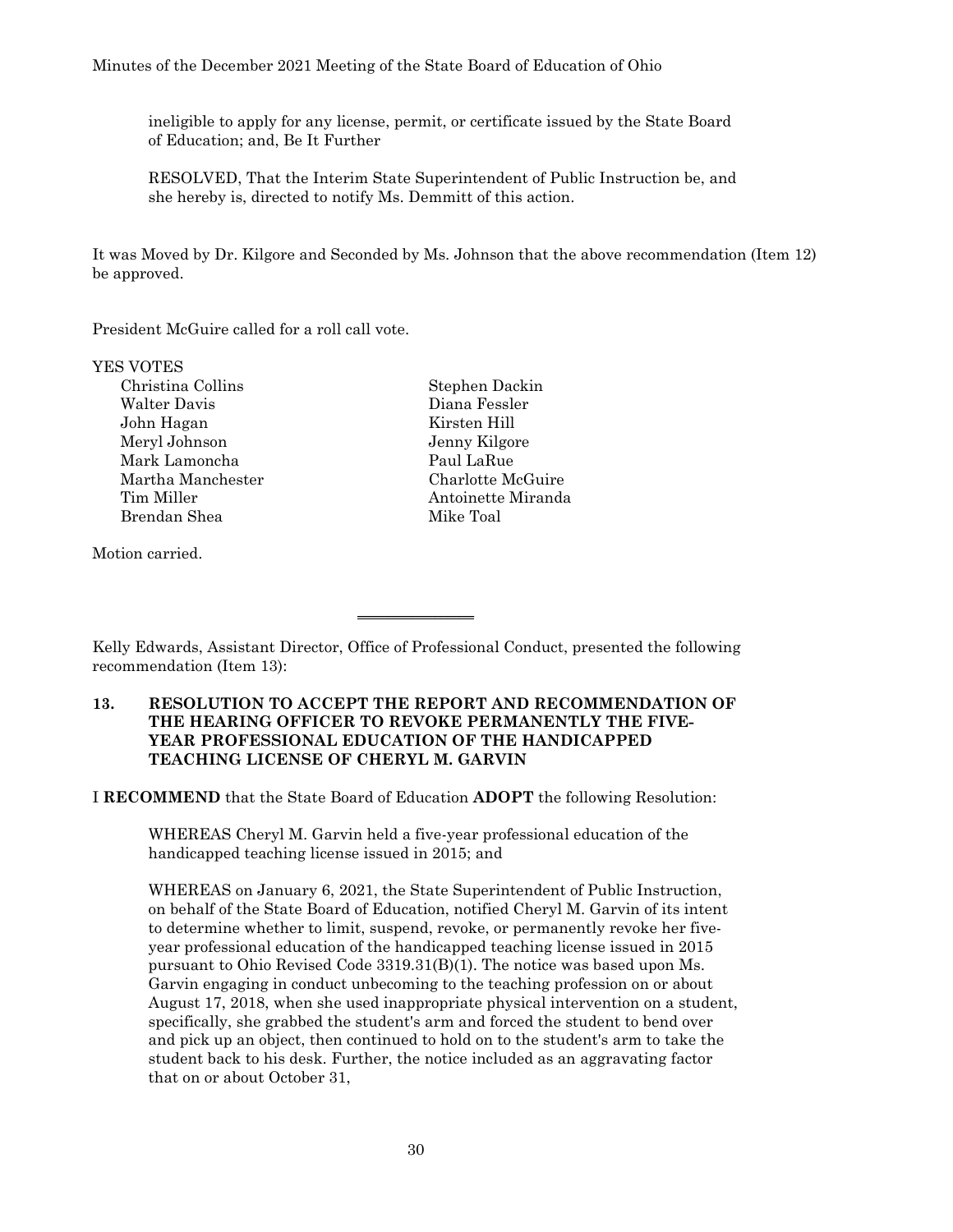2011, Ms. Garvin was disciplined by the State Board of Education when she entered into a consent agreement based upon her use of inappropriate physical interventions on a student with disabilities and, under this agreement, Ms. Garvin's teaching license was suspended and she was required to complete six hours of training on appropriate student discipline techniques; and

WHEREAS Ms. Garvin did not request a hearing regarding the State Board of Education's intent; and

WHEREAS a hearing was held on August 24, 2021; and

WHEREAS Ms. Garvin was not present at the hearing, nor was she represented by counsel; and

WHEREAS the hearing officer recommends that Ms. Garvin's license be revoked and that she be permanently ineligible to apply for any license, permit, or certificate issued by the State Board of Education. The hearing officer's recommendation is based upon the seriousness of Ms. Garvin's misconduct, which involved a fundamental breach of her duty to act as a positive role model, provide a safe environment for her students, and avoid physical abuse of students; and Ms. Garvin posing a risk that she would repeat her actions; and

WHEREAS the State Board of Education has considered the factors listed in Rule 3301-73-21 of the Ohio Administrative Code and has considered the *Licensure Code of Professional Conduct for Ohio Educators*, which contains standards for the teaching profession and provides guidelines for conduct that is unbecoming to the teaching profession: Therefore, Be It

RESOLVED, That the State Board of Education, pursuant to Ohio Revised Code 3319.31(B)(1), hereby **REVOKES** Cheryl M. Garvin's five-year professional education of the handicapped teaching license issued in 2015 based upon Ms. Garvin engaging in conduct unbecoming to the teaching profession on or about August 17, 2018, when she used inappropriate physical intervention on a student, specifically, she grabbed the student's arm and forced the student to bend over and pick up an object, then continued to hold on to the student's arm to take the student back to his desk. Pursuant to Ohio Administrative Code Rule 3301-73- 21(B), the State Board of Education further considers in aggravation that on or about October 31, 2011, Ms. Garvin was disciplined by the State Board of Education when she entered into a consent agreement based upon her use of inappropriate physical interventions on a student with disabilities and, under this agreement, Ms. Garvin's teaching license was suspended and she was required to complete six hours of training on appropriate student discipline techniques. Further, the State Board of Education, in accordance with Ohio Administrative Code Rule 3301-73-22(A)(2)(b), orders Cheryl M. Garvin be permanently ineligible to apply for any license, permit, or certificate issued by the State Board of Education; and, Be It Further

RESOLVED, That the Interim State Superintendent of Public Instruction be, and she hereby is, directed to notify Ms. Garvin of this action.

It was Moved by Dr. Kilgore and Seconded by Mrs. Manchester that the above recommendation (Item 13) be approved.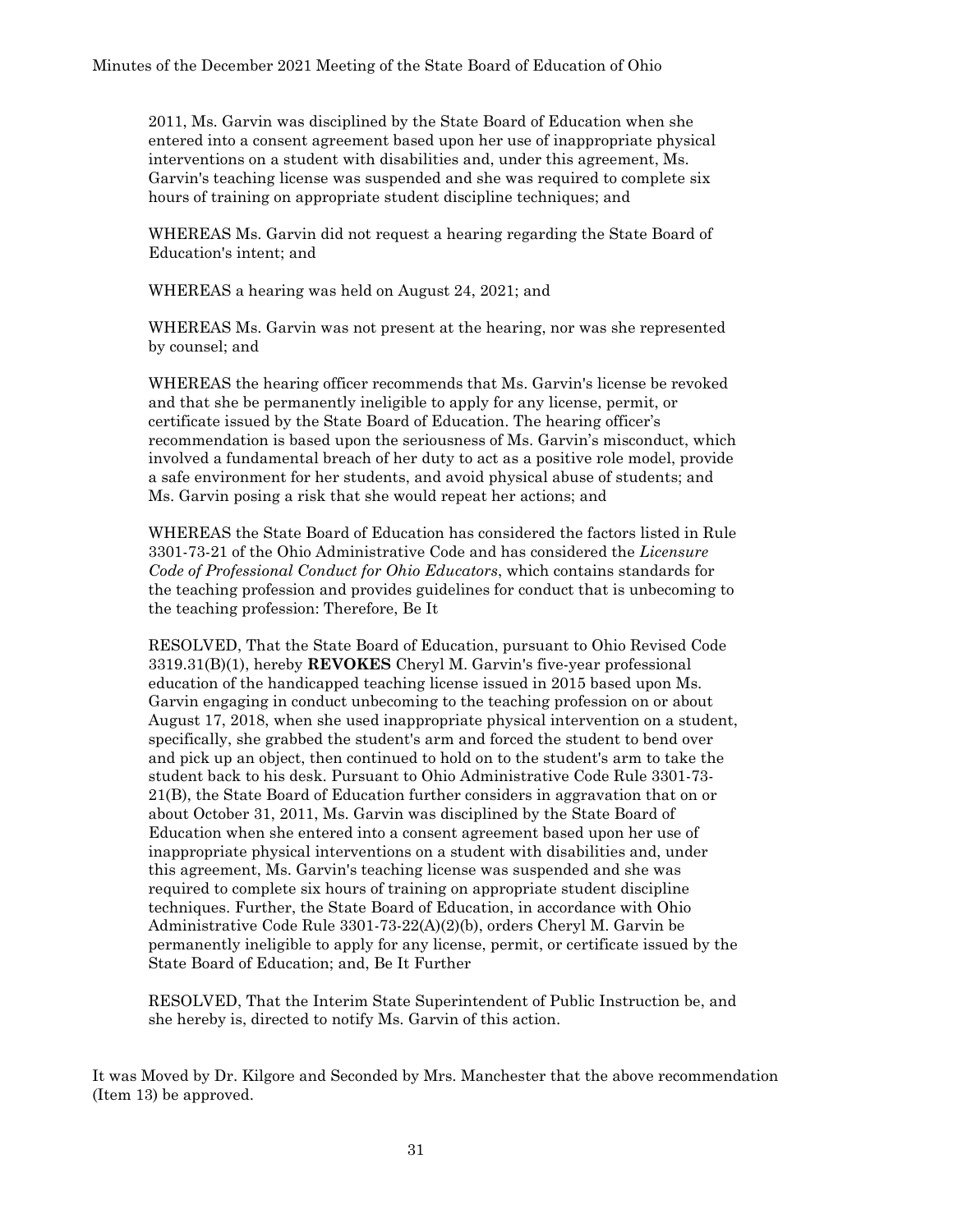President McGuire called for a roll call vote.

YES VOTES

Stephen Dackin Walter Davis Diana Fessler John Hagan Kirsten Hill Meryl Johnson Jenny Kilgore Mark Lamoncha Paul LaRue Martha Manchester Charlotte McGuire Tim Miller Antoinette Miranda Brendan Shea Mike Toal

Motion carried.

Aaron Ross, Director, Office of Professional Conduct, presented the following recommendation (Item 14):

#### **14. RESOLUTION TO ACCEPT THE REPORT AND RECOMMENDATION OF THE HEARING OFFICER TO REVOKE PERMANENTLY THE FIVE-YEAR PROFESSIONAL COMPREHENSIVE HIGH SCHOOL TEACHING LICENSE OF CURTISS L. HARRIS**

\_\_\_\_\_\_\_\_\_\_\_\_\_\_\_

I **RECOMMEND** that the State Board of Education **ADOPT** the following Resolution:

WHEREAS Curtiss L. Harris holds a five-year professional comprehensive high school teaching license issued in 2018 with an effective year of 2019; and

WHEREAS on August 7, 2020, the State Superintendent of Public Instruction, on behalf of the State Board of Education, notified Curtiss L. Harris of its intent to determine whether to limit, suspend, revoke, or permanently revoke his five-year professional comprehensive high school teaching license issued in 2018 with an effective year of 2019 pursuant to Ohio Revised Code 3319.31(B)(1). The notice was based upon Mr. Harris' 2019 conviction in the Berea Municipal Court for one misdemeanor count of underage person offense concerning alcohol; and

WHEREAS Mr. Harris did not request a hearing regarding the State Board of Education's intent; and

WHEREAS a hearing was held on July 20, 2021; and

WHEREAS Mr. Harris was not present at the hearing, nor was he represented by counsel; and

WHEREAS the hearing officer recommends that Mr. Harris' license be revoked and that he be permanently ineligible to apply for any license, permit, or certificate issued by the State Board of Education. The hearing officer's recommendation is based upon the following: Mr. Harris' criminal conviction for one misdemeanor count of underage person offense concerning alcohol; Mr. Harris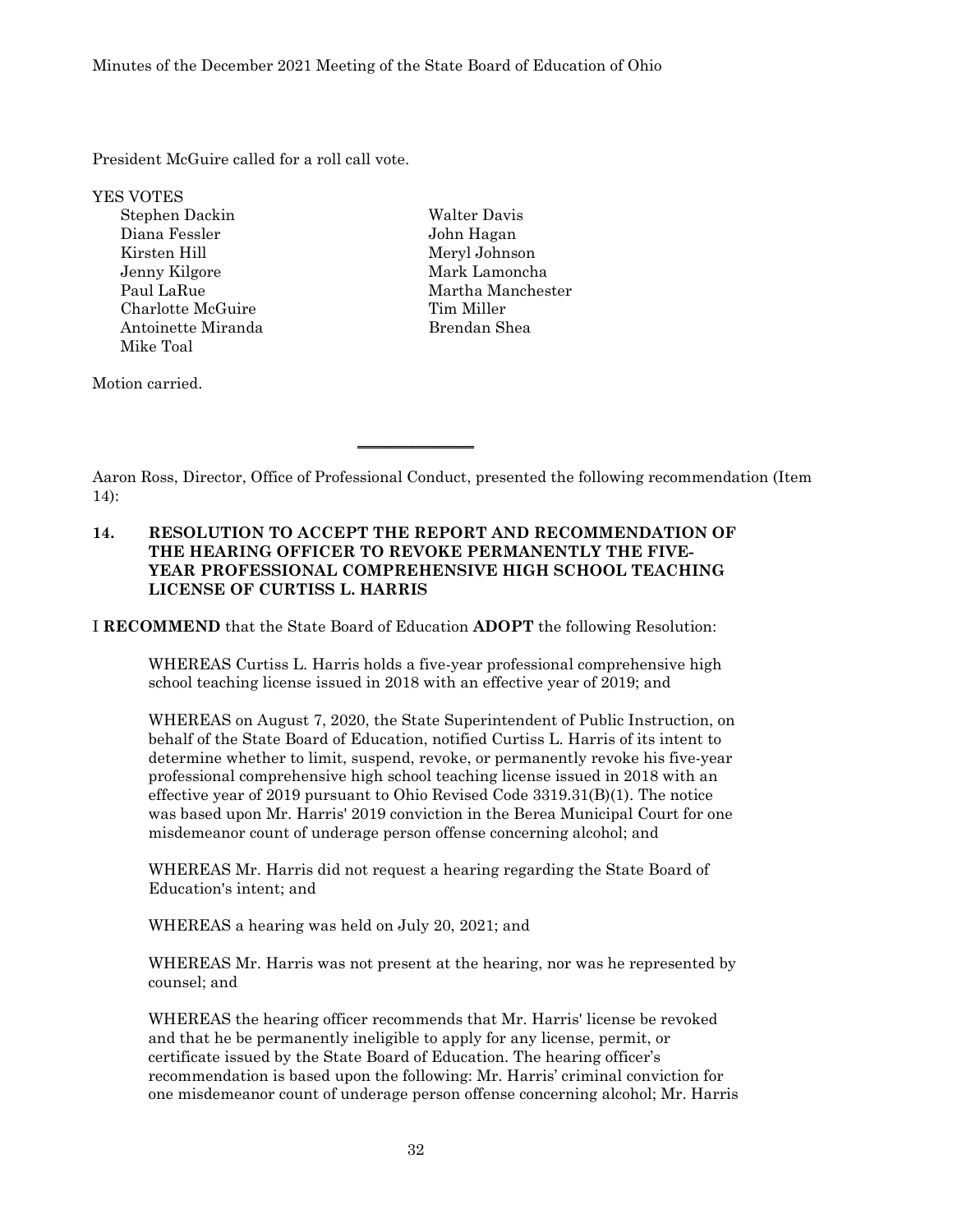attempting to engage in sexual activity with a student at his home; and that Mr. Harris' continued licensure would negatively impact the health, safety or welfare of the school community and/or statewide education community and the school community cannot risk a repeat of Mr. Harris' misconduct; and

WHEREAS the State Board of Education has considered the factors listed in Rule 3301-73-21 of the Ohio Administrative Code and has considered the *Licensure Code of Professional Conduct for Ohio Educators*, which contains standards for the teaching profession and provides guidelines for conduct that is unbecoming to the teaching profession: Therefore, Be It

RESOLVED, That the State Board of Education, pursuant to Ohio Revised Code 3319.31(B)(1), hereby **REVOKES** Curtiss L. Harris' five-year professional comprehensive high school teaching license issued in 2018 with an effective year of 2019 based upon Mr. Harris' 2019 conviction in the Berea Municipal Court for one misdemeanor count of underage person offense concerning alcohol. Further, the State Board of Education, in accordance with Ohio Administrative Code Rule 3301-73-22(A)(2)(b), orders Curtiss L. Harris be permanently ineligible to apply for any license, permit, or certificate issued by the State Board of Education; and, Be It Further

RESOLVED, That the Interim State Superintendent of Public Instruction be, and she hereby is, directed to notify Mr. Harris of this action.

It was Moved by Ms. Johnson and Seconded by Mr. LaRue that the above recommendation (Item 14) be approved.

President McGuire called for a roll call vote.

#### YES VOTES

Christina Collins Stephen Dackin Walter Davis Diana Fessler John Hagan Kirsten Hill Meryl Johnson Jenny Kilgore Mark Lamoncha Paul LaRue Martha Manchester Charlotte McGuire Tim Miller **Antoinette Miranda** Brendan Shea Mike Toal

Motion carried.

Aaron Ross, Director, Office of Professional Conduct, presented the following recommendation (Item 15):

#### **15. RESOLUTION TO VACATE THE RESOLUTION ADOPTED BY THE STATE BOARD OF EDUCATION ON JULY 15, 2021 REGARDING THE FIVE-YEAR SUBSTITUTE CAREER TECHNICAL TEACHING LICENSE**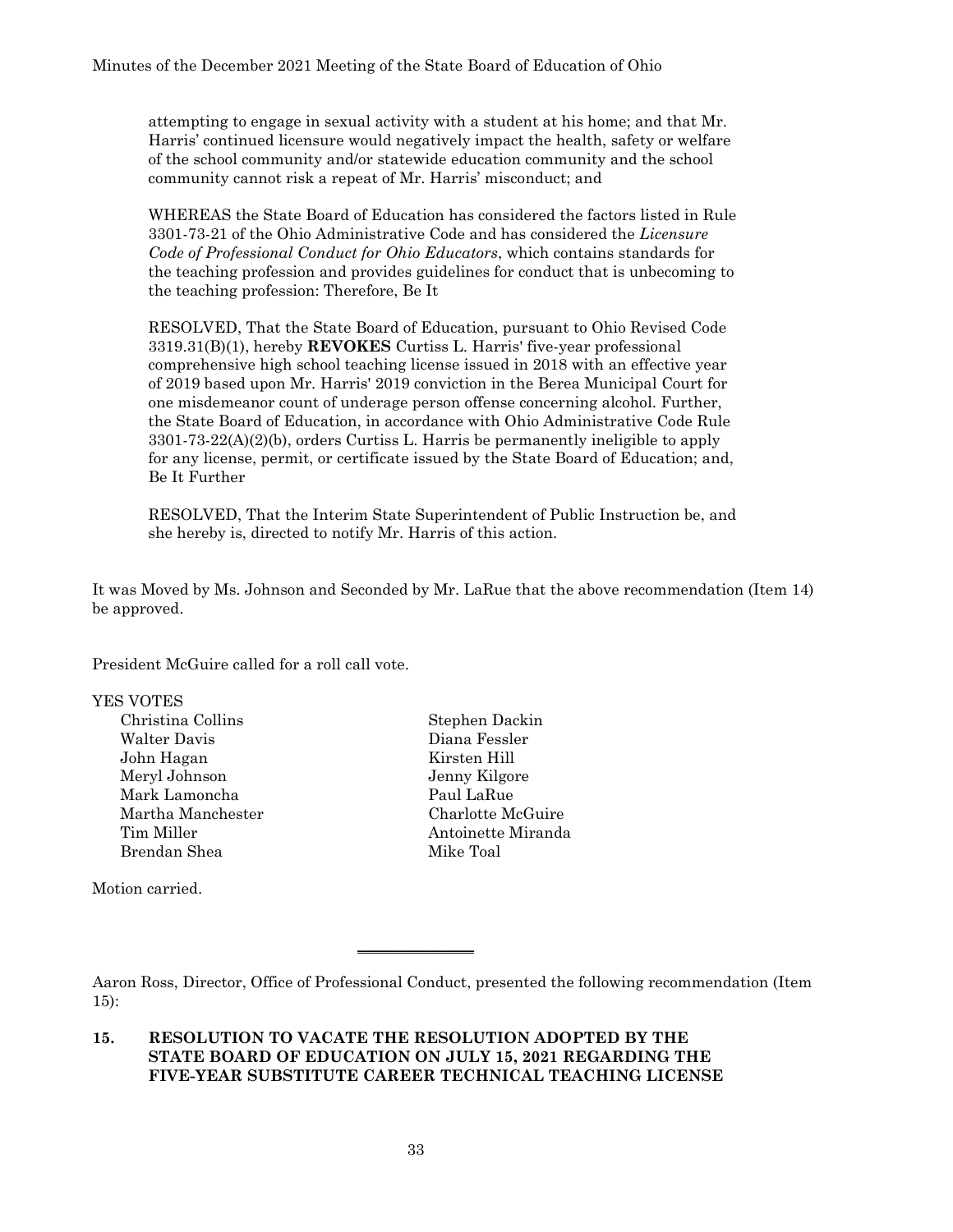#### **OF ANGELA S. ERWIN AND TO DIRECT THE SUPERINTENDENT OF PUBLIC INSTRUCTION TO RESTART DISCIPLINARY PROCEEDINGS**

#### I **RECOMMEND** that the State Board of Education **ADOPT** the following Resolution:

WHEREAS Angela S. Erwin holds a five-year substitute career technical teaching license issued in 2018 with an effective year of 2017; and

WHEREAS on April 28, 2021, the State Superintendent of Public Instruction, on behalf of the State Board of Education, notified Angela S. Erwin of its intent to determine whether to limit, suspend, revoke, or permanently revoke her five-year substitute career technical teaching license issued in 2018 with an effective year of 2017 pursuant to Ohio Revised Code 3319.31(B)(1). The notice was based upon Ms. Erwin's 2020 conviction in the Napoleon Municipal Court for one misdemeanor count of disorderly conduct stemming from an incident in which she was originally charged with domestic violence following allegations that she struck her minor daughter in the side of the head, pulled her to the ground by her hair, and kicked her about the legs and stomach; and

WHEREAS the Department of Education, in accordance with Section 119.07 of the Ohio Revised Code, mailed said notice with certificate of mailing via U.S. First Class Mail to Ms. Erwin's last known address after a prior attempt to serve Ms. Erwin on March 18, 2021 with the notice via certified mail was returned as unclaimed; and

WHEREAS the notice informed Ms. Erwin that if she fails within thirty days to request a hearing in accordance with Section 119.07 of the Ohio Revised Code, the State Board of Education will proceed to determine whether to limit, suspend, revoke, or permanently revoke her five-year substitute career technical teaching license issued in 2018 with an effective year of 2017; and

WHEREAS Angela S. Erwin did not request a hearing in accordance with Section 119.07 of the Ohio Revised Code; and

WHEREAS on July 15, 2021, the State Board of Education permanently revoked Ms. Erwin's five-year substitute career technical teaching license.

WHEREAS on or about November 8, 2021, counsel representing Ms. Erwin informed the Department that Ms. Erwin did not receive a copy of the notice sent to Ms. Erwin on April 28, 2021.

WHEREAS Ms. Erwin applied for a license on February 20, 2018 and did not update her address on file with the Department of Education at that time, or at any point prior to the State Board of Education's July 15, 2021 resolution permanently revoking her five-year substitute career technical teaching license issued in 2018 with an effective year of 2017; and

WHEREAS the Department of Education subsequently learned that Ms. Erwin no longer resides at the address on file and Ms. Erwin requests the Department reissue its notice and allow her the opportunity to request a hearing; Therefore, Be It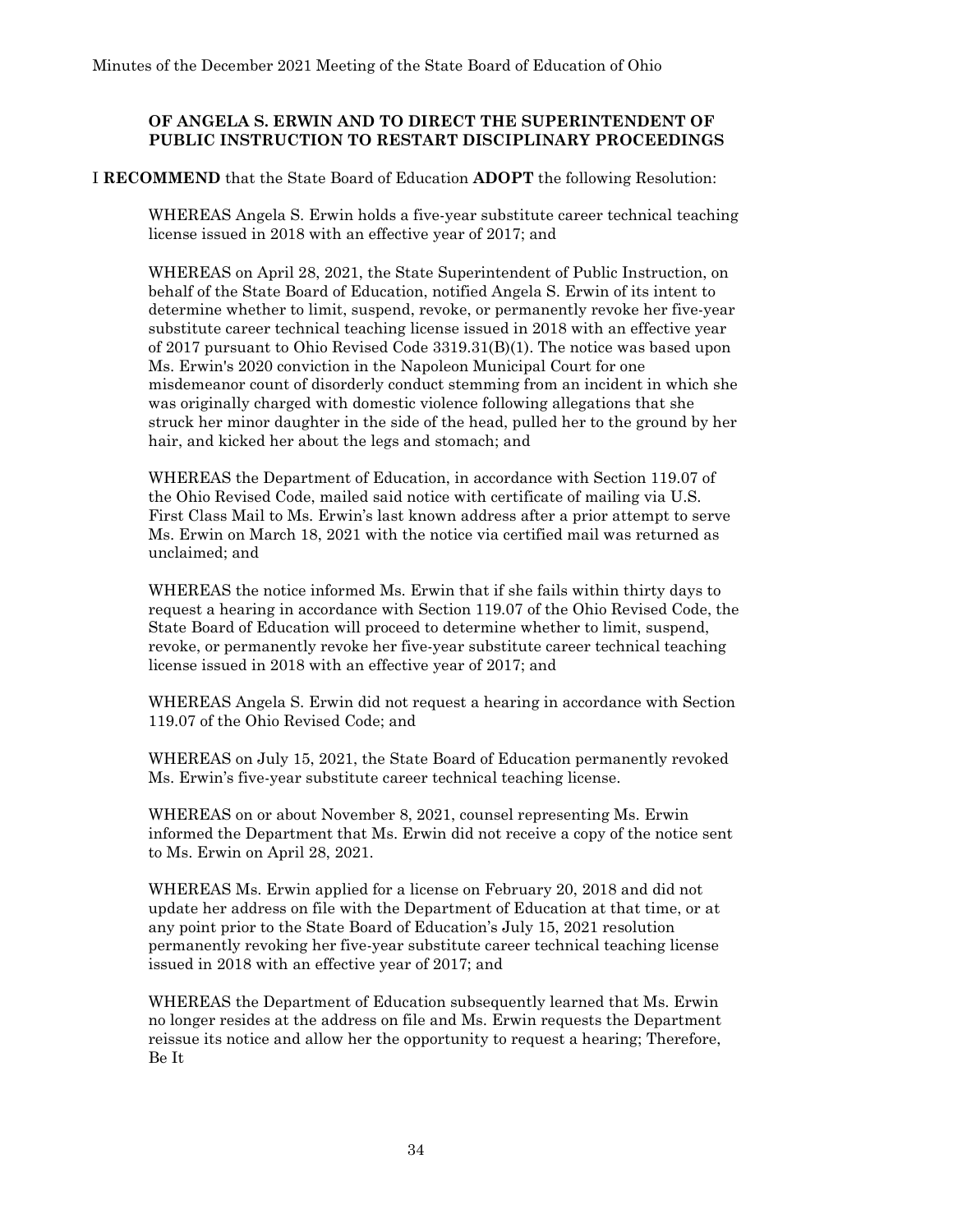RESOLVED, That the State Board of Education hereby **VACATE** its prior resolution permanently revoking Angela S. Erwin's five-year substitute career technical teaching license issued in 2018 with an effective year of 2017 and **DIRECTS** the State Superintendent of Public Instruction to restart disciplinary proceedings against Ms. Erwin in accordance with Chapter 119 of the Ohio Revised Code, based upon Ms. Erwin not having actual receipt of the Notice of Opportunity for a Hearing; and Be It Further

RESOLVED, That the State Superintendent of Public Instruction be, and he hereby is, directed to notify Ms. Erwin of this action.

It was Moved by Mr. LaRue and Seconded by Mr. Davis that the above recommendation (Item 15) be approved.

President McGuire called for a roll call vote.

YES VOTES

Christina Collins Stephen Dackin Walter Davis Diana Fessler John Hagan Kirsten Hill Meryl Johnson Jenny Kilgore Mark Lamoncha **Paul LaRue** Martha Manchester Charlotte McGuire Brendan Shea Mike Toal

Motion carried.

Tim Miller **Antoinette Miranda** 

President McGuire presented the following recommendation (Item 16):

#### **16. RESOLUTION TO APPOINT MEMBER TO THE STATE LIBRARY BOARD**

 $\overline{\phantom{a}}$  , where  $\overline{\phantom{a}}$ 

The State Board hereby **ADOPTS** the following:

Ohio Revised Code Section 3375.01 charges the State Board of Education with appointing members of the State Library Board.

Dr. Tracy Najera has completed her five-year term on the State Library Board as of December 31, 2021;

The State Library Board has nominated two individuals for the open seat on the State Library Board.

The State Board of Education has reviewed the qualifications of the candidates for the State Library Board.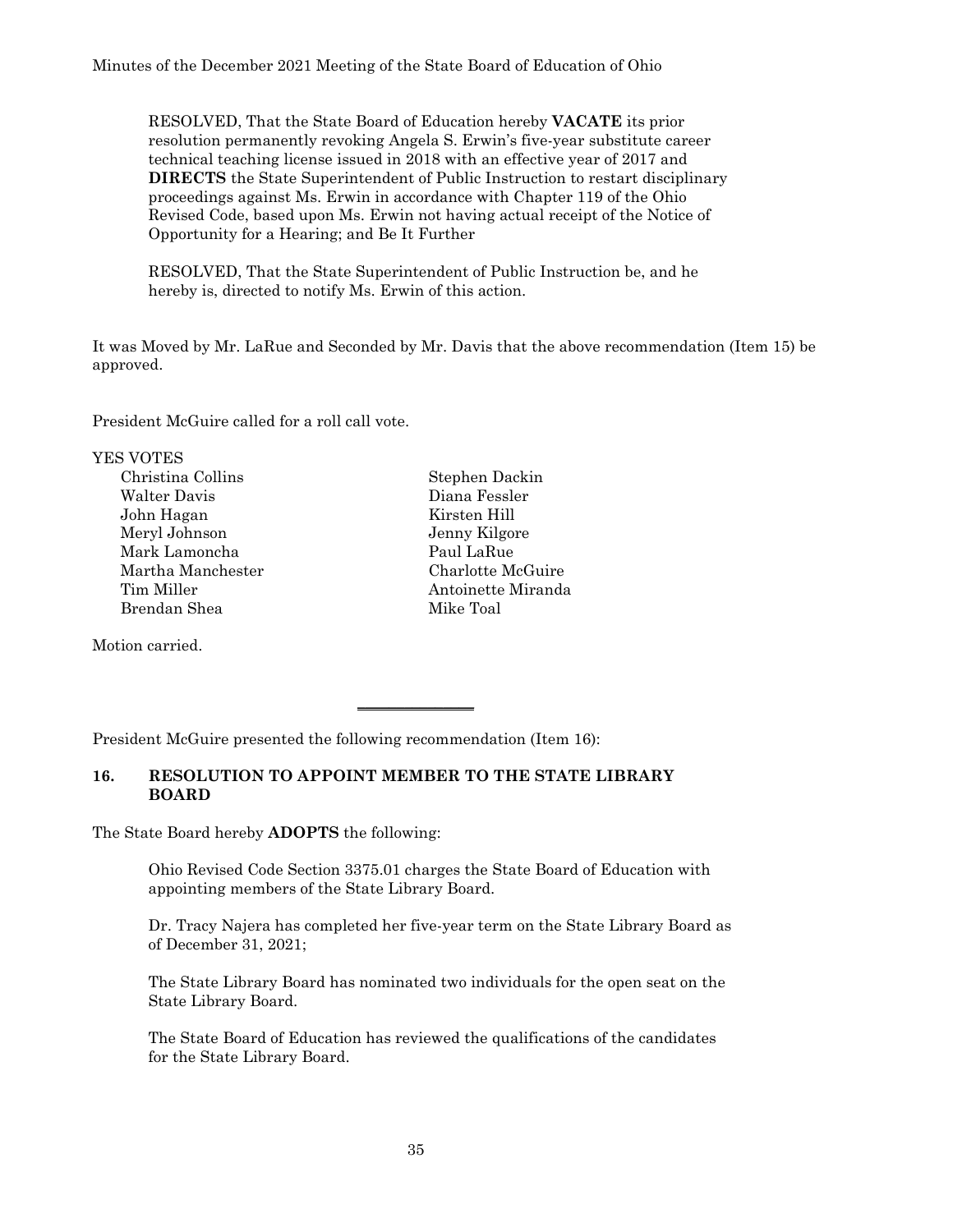NOW, THEREFORE BE IT RESOLVED, that the State Board of Education hereby appoints the following individual to the State Library Board for a five-year term beginning on January 1, 2022.

#### Nominees:

- 1) Deanna McDaniel
- 2) Andrew S. Wichterman

Appointed: Andrew S. Wichterman

President McGuire opened the floor for nominations.

Ms. Johnson Moved the nomination for Deanna McDaniel. Mr. Hagan Moved the nomination for Andrew S. Wichterman.

Dr. Kilgore Moved to close nominations. Mr. Shea seconded the motion. President McGuire asked if there were any objections to closing nominations. There were no objections.

Ms. Johnson and Mr. Hagan spoke in favor of their nominations.

Mrs. Fessler stated in the past, these individuals would have appeared before the Board so that Board members would have the opportunity to ask questions. She asked Board leadership to take this into consideration.

President McGuire called for a roll call vote for Board members to say the name of the candidate they were voting for.

DEANNA MCDANIEL Christina Collins Meryl Johnson

#### ANDREW S. WICHTERMAN Stephen Dackin Walter Davis John Hagan Kirsten Hill Jenny Kilgore Mark Lamoncha

Charlotte McGuire **Brendan** Shea Mike Toal

Diana Fessler

ABSTAIN

Paul LaRue Martha Manchester Tim Miller **Antoinette Miranda** 

# Andrew S. Wichterman received nine votes and the appointment to the Educator Standards Board.

 $\overline{\phantom{a}}$  , where  $\overline{\phantom{a}}$ 

President McGuire presented the following recommendation (Item 17):

#### **17. RESOLUTION APPOINTING MEMBER TO THE EDUCATOR STANDARDS BOARD – MIDDLE SCHOOL PRINCIPAL**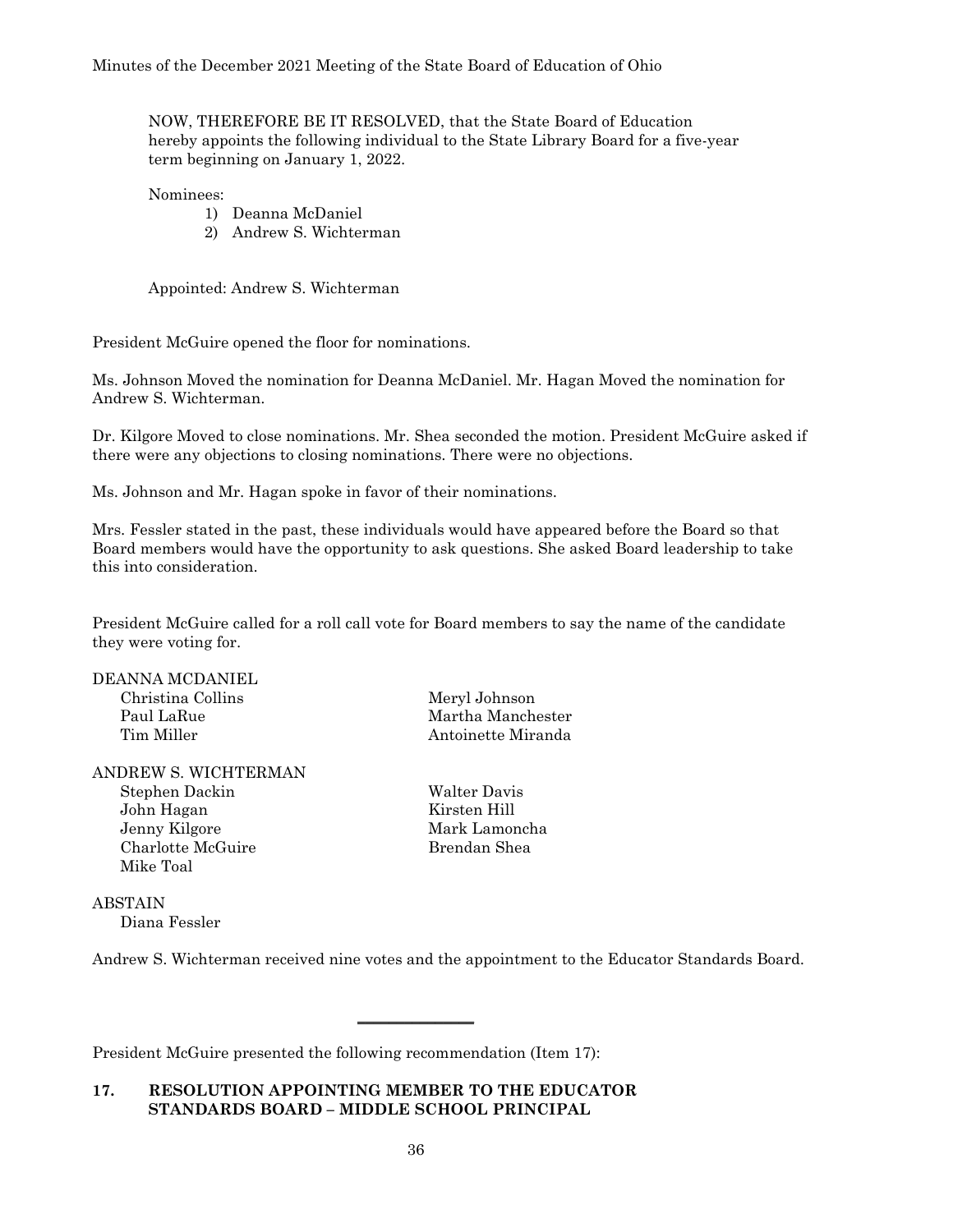#### The State Board of Education **ADOPTS** the following:

Ohio Revised Code Section 3319.60 provides for the creation of an Educator Standards Board charged with bringing to the State Board of Education recommendations on standards for teachers and principals, professional development and other educator-related items;

Ohio Revised Code Section 3319.60 directs the State Board of Education to appoint to the Educator Standards Board ten public school teachers, one nonpublic school teacher, five administrators, one school board member and one parent representative;

The designated stakeholder groups have nominated two individuals for each open seat on the Educator Standards Board;

The State Board has reviewed the nominations for the Educator Standards Board for the position noted below;

NOW, THEREFORE, BE IT RESOLVED, that the State Board of Education hereby appoints the following individual to the Educator Standards Board for the position noted below for a two-year term beginning the date of the resolution and expiring on June 30, 2023:

#### Nominees:

- 1) William Joseph Friess
- 2) Casey Smith

Appointed: Casey Smith - Middle School Principal

President McGuire opened the floor for nominations.

Mr. Shea Moved the nomination for Casey Smith.

Dr. Kilgore Moved to close nominations. Mr. LaRue seconded the motion.

Mr. Shea spoke in favor of his nomination.

Mr. LaRue spoke in favor of Casey Smith.

President McGuire called for a roll call vote for Board members to say the name of the candidate they were voting for.

#### CASEY SMITH

Walter Davis Diana Fessler John Hagan Kirsten Hill Jenny Kilgore Mark Lamoncha Charlotte McGuire Tim Miller Antoinette Miranda Brendan Shea Mike Toal

Paul LaRue Martha Manchester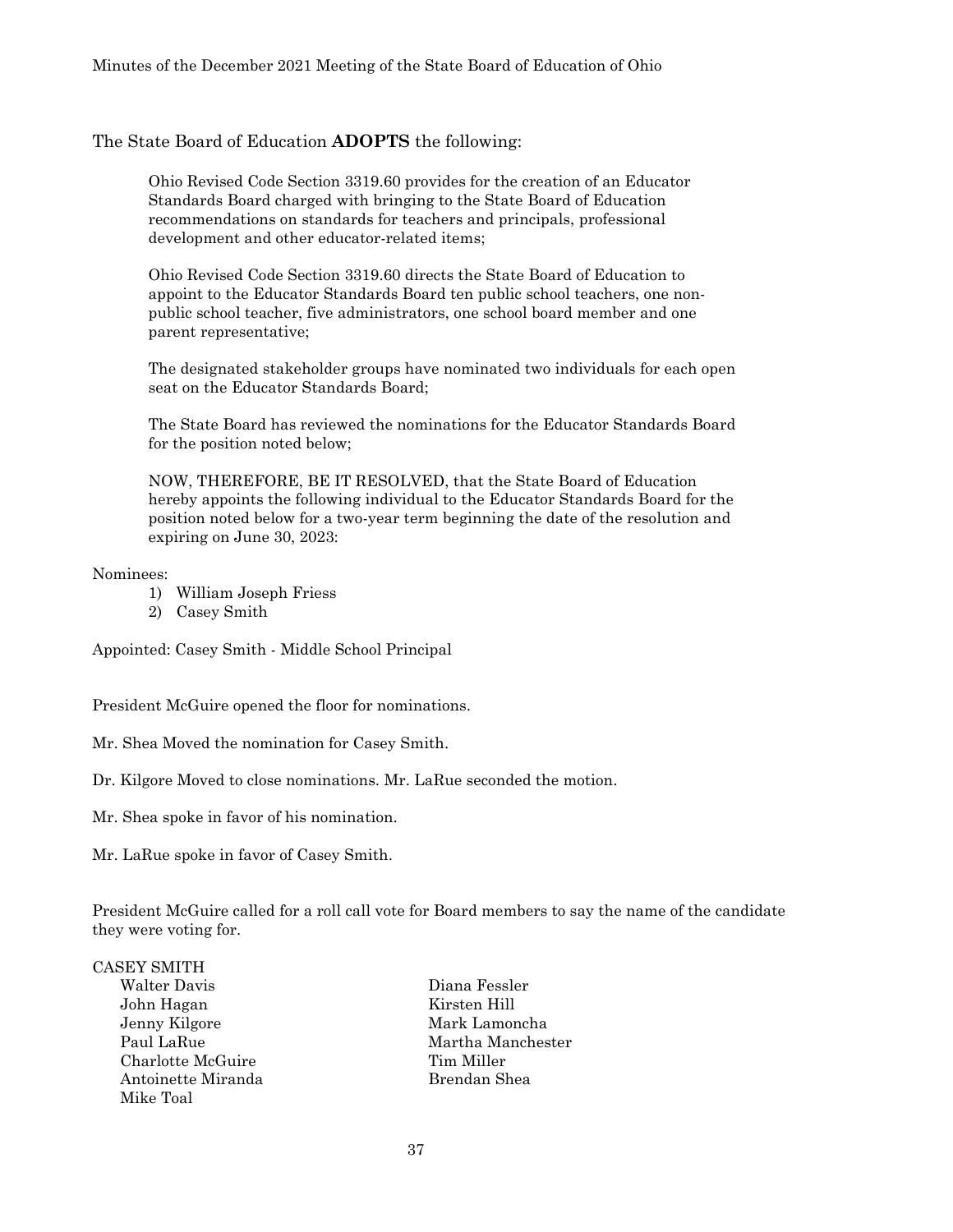ABSTAIN Christina Collins Stephen Dackin Meryl Johnson

Casey Smith received thirteen votes and the appointment to the Educator Standards Board.

 $\overline{\phantom{a}}$  , where  $\overline{\phantom{a}}$  , where  $\overline{\phantom{a}}$ 

President McGuire presented the following recommendation (Item 18):

# **18. RESOLUTION TO ADOPT THE RECOMMENDATION OF THE HEARING OFFICER AND TO APPROVE BRECKSVILLE-BROADVIEW HEIGHTS CITY SCHOOL DISTRICT'S DETERMINATION OF IMPRACTICAL TRANSPORTATION AND PAYMENT IN LIEU OF TRANSPORTATION OF CERTAIN STUDENTS ATTENDING LAWRENCE UPPER SCHOOL, SUMMIT COUNTY.**

The State Board of Education ("Board") hereby **ADOPTS** the following:

Pursuant to Ohio Revised Code Sections 3327.01 and 3327.02, Brecksville Broadview Heights City School District ("Brecksville Broadview HSD") determined it is impractical to transport students from Brecksville Broadview HSD to Lawrence Upper School, Summit County;

A hearing was held on July 28, 2021, before a duly appointed hearing officer;

In the Report and Recommendation of the Hearing Officer, filed on or about October 12, 2021, hearing officer Karl Schedler recommends the Board approve Brecksville Broadview HSD's determination of impractical transportation and payment in lieu of transporting certain resident students attending Lawrence Upper School; and

Based on the evidence presented and factors set forth in ORC 3327.02, the hearing officer found approve Brecksville Broadview HSD's arguments persuasive, and determined that Brecksville Broadview considered the six statutory factors in deciding whether to offer payment in lieu. These include: 1) The time and distance required to provide transportation, 2) The number of students to be transported, 3) The cost of providing transportation in terms of equipment, maintenance, personnel, and administration, 4) Whether similar or equivalent service is provided to other students eligible for transportation, 5) Whether and to what extent the addition service unavoidably disrupts current transportation schedules, and 6) Whether other reimbursable types of transportation are available.

NOW, THEREFORE, BE IT RESOLVED, the Board hereby adopts the recommendation of the hearing officer and approves Brecksville Broadview HSD's determination, made in November 2020 by the Brecksville Broadview HSD Board of Education, of impractical transportation and payment in lieu of transporting certain students attending Lawrence Upper School for all the reasons set forth in the hearing officer's report and recommendation; and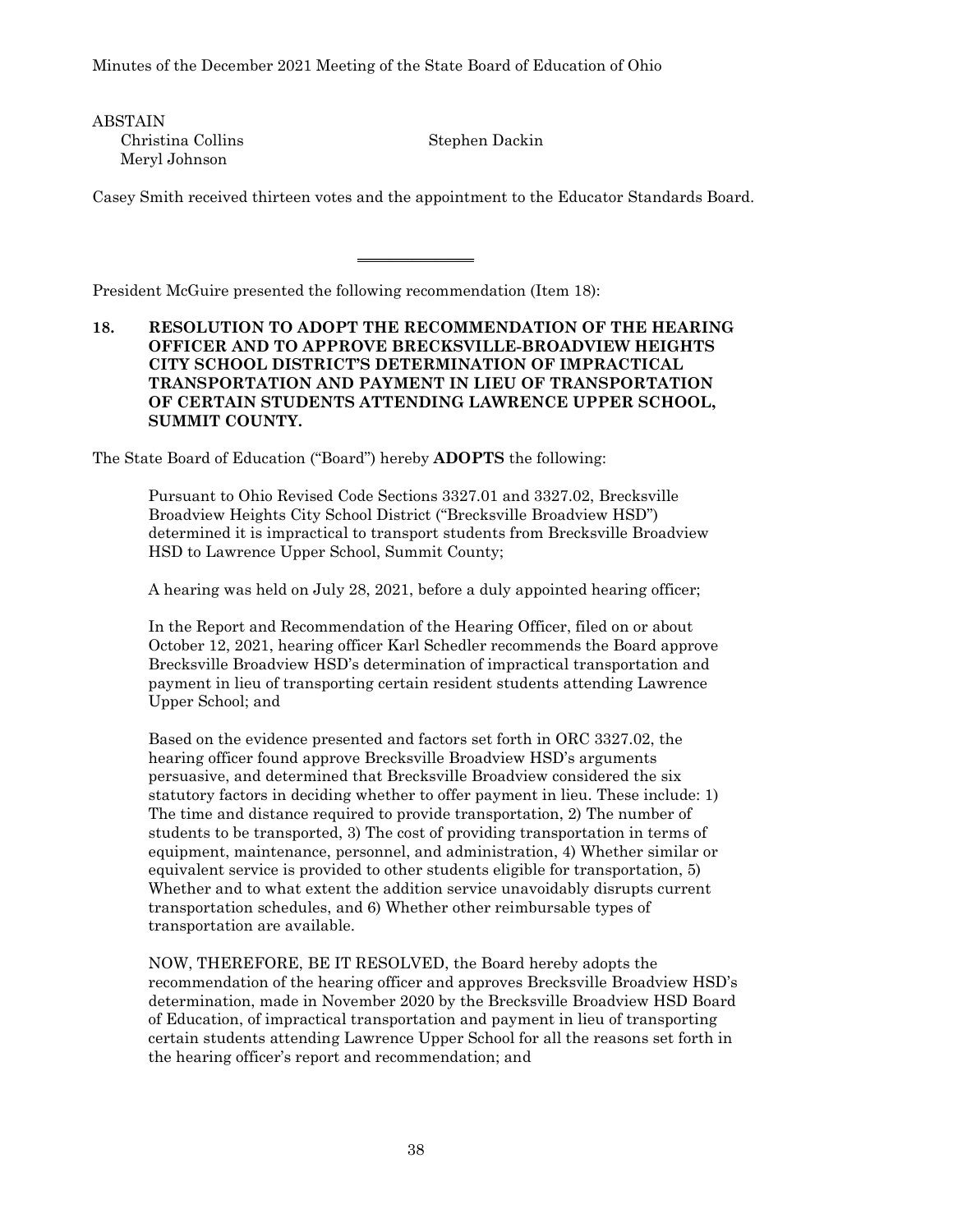BE IT FURTHER RESOLVED, that the Superintendent of Public Instruction be, and hereby is, directed to serve a true copy of this resolution on the petitioners, Brecksville Broadview HSD, and counsel of record, if applicable.

It was Moved by Mrs. Manchester and Seconded by Mr. Miller that the above recommendation (Item 18) be approved.

President McGuire called for a roll call vote.

#### YES VOTES

Christina Collins Stephen Dackin Walter Davis Diana Fessler John Hagan Kirsten Hill Meryl Johnson Jenny Kilgore Mark Lamoncha Paul LaRue Martha Manchester Charlotte McGuire Tim Miller **Antoinette Miranda** Brendan Shea Mike Toal

Motion carried.

### **PUBLIC PARTICIPATION ON NON-VOTING AGENDA ITEMS**

1) Mr. Nicholas Szucs, Solon. Mr. Szucs spoke to the Board regarding Deaf education in Ohio. A written copy of the testimony was provided.

 $\overline{\phantom{a}}$  , where  $\overline{\phantom{a}}$  , where  $\overline{\phantom{a}}$ 

 $\overline{\phantom{a}}$  , where  $\overline{\phantom{a}}$ 

2) Ms. Alison Paxson, Policy and Communications Associate for the Children's Defense Fund-Ohio (CDF-Ohio). Ms. Paxson provided written testimony to the Board regarding the candidates for the role of State Superintendent of Public Instruction.

#### **Non-Resolutions Old Business**

Dr. Collins asked what the state Board's role was regarding the Dyslexia Guidebook. She stated there was a concern in her districts with professional development hours and requested clarification. Dr. Melissa Weber-Mayer responded the state Board is responsible for approving the Dyslexia Guidebook. The Guidebook is not complete at this time. The Committee would be meeting tomorrow. Requests for input have been sent to the associations for their leadership to provide initial feedback. Mrs. Fessler requested the full text of the feedback.

President McGuire asked that Board members send all requests from the public to Mr. Goodman with she and Mr. Dackin being copied on the request.

President McGuire thanked Board members who had provided suggestions to Board leadership regarding a variety of topics for consideration.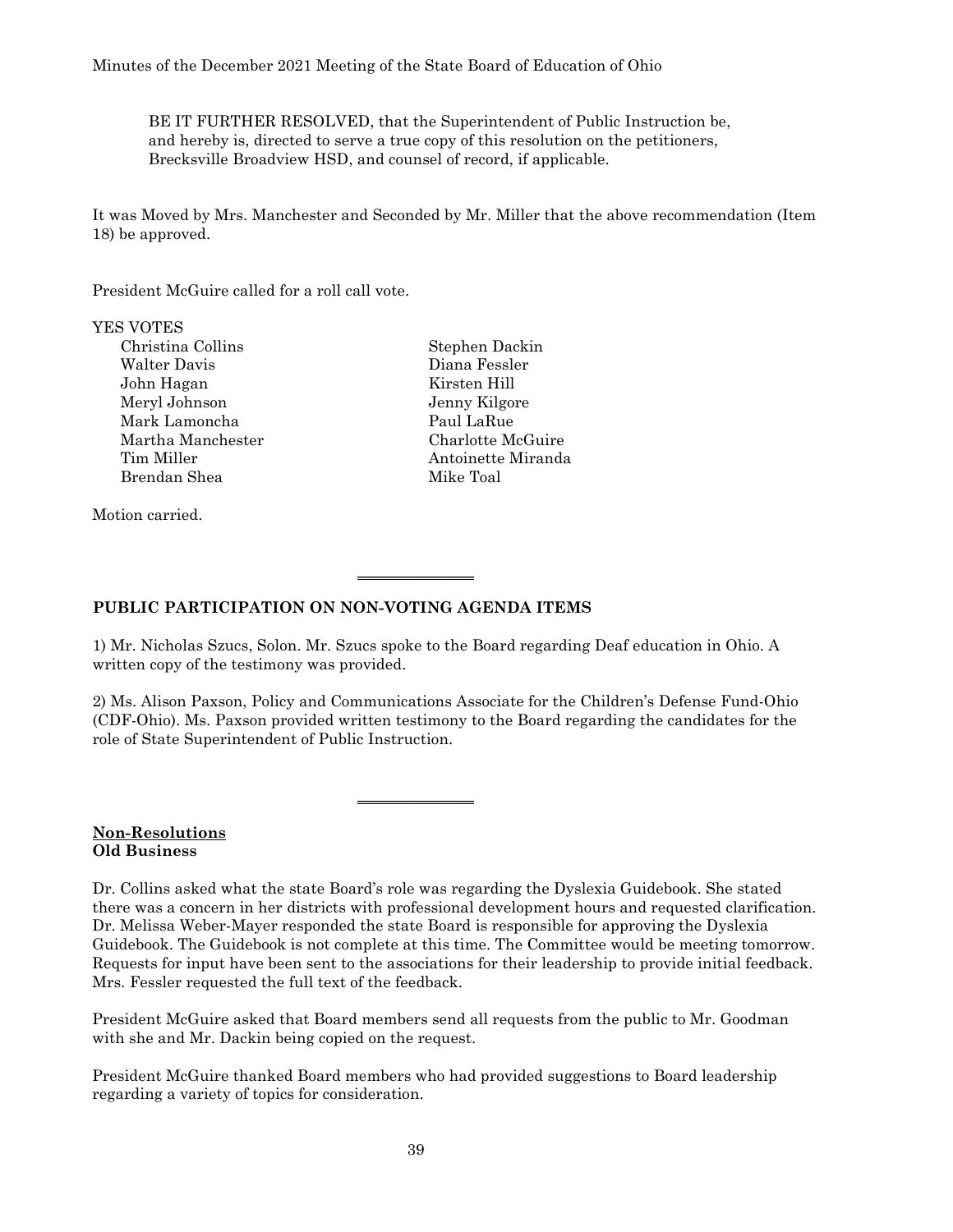#### **New Business**

Vice President Dackin requested Emergency Consideration for Item 19. Board leadership granted Emergency Consideration for Item 19.

**19. I MOVE THAT THE STATE BOARD OF EDUCATION AUTHORIZE THE STATE BOARD PRESIDENT, VICE PRESIDENT DACKIN, AND SEARCH COMMITTEE TO WORK WITH OHIO DEPARTMENT OF EDUCATION TO OFFER A CONTRACT TO A QUALIFIED BIDDER TO CONDUCT THE SEARCH FOR THE SUPERINTENDENT OF PUBLIC INSTRUCTION AND FOR THE WORK TO BEGIN AS SOON AS POSSIBLE AND AS PERMISSIBLE BY LAW.**

\_\_\_\_\_\_\_\_\_\_\_\_\_\_\_

It was Moved by Mr. Dackin and Seconded by Mrs. Hill that the above recommendation (Item 19) be approved.

Mr. Hagan stated that when other entities are included in the motion, and unless it is clarified they are just listed as being in an advisory position, there could be the possibility of having several signatures on a document that are not appropriate.

After discussion, the following changes were made.

#### **I MOVE THAT THE STATE BOARD OF EDUCATION AUTHORIZE THE STATE BOARD PRESIDENT MCGUIRE, VICE PRESIDENT DACKIN, IN CONSULTATION WITH THE AND SEARCH COMMITTEE TO WORK WITH OHIO DEPARTMENT OF EDUCATION TO OFFER A CONTRACT TO A QUALIFIED BIDDER TO CONDUCT THE SEARCH FOR THE SUPERINTENDENT OF PUBLIC INSTRUCTION AND FOR THE WORK TO BEGIN AS SOON AS POSSIBLE AND AS PERMISSIBLE BY LAW**

Mrs. Fessler suggested adding the word "Ohio" before state Board of Education and removing the word "Ohio" before Ohio Department of Education. President McGuire asked if there were any objections. There were no objections.

Ms. Johnson called the question. Dr. Kilgore seconded the motion. President McGuire asked if there were any objections. Objections were noted.

President McGuire called for a roll call vote to call the question.

YES VOTES Christina Collins Meryl Johnson<br>Jenny Kilgore Mark Lamonch Charlotte McGuire Tim Miller Antoinette Miranda

NO VOTES

Mark Lamoncha Paul LaRue Martha Manchester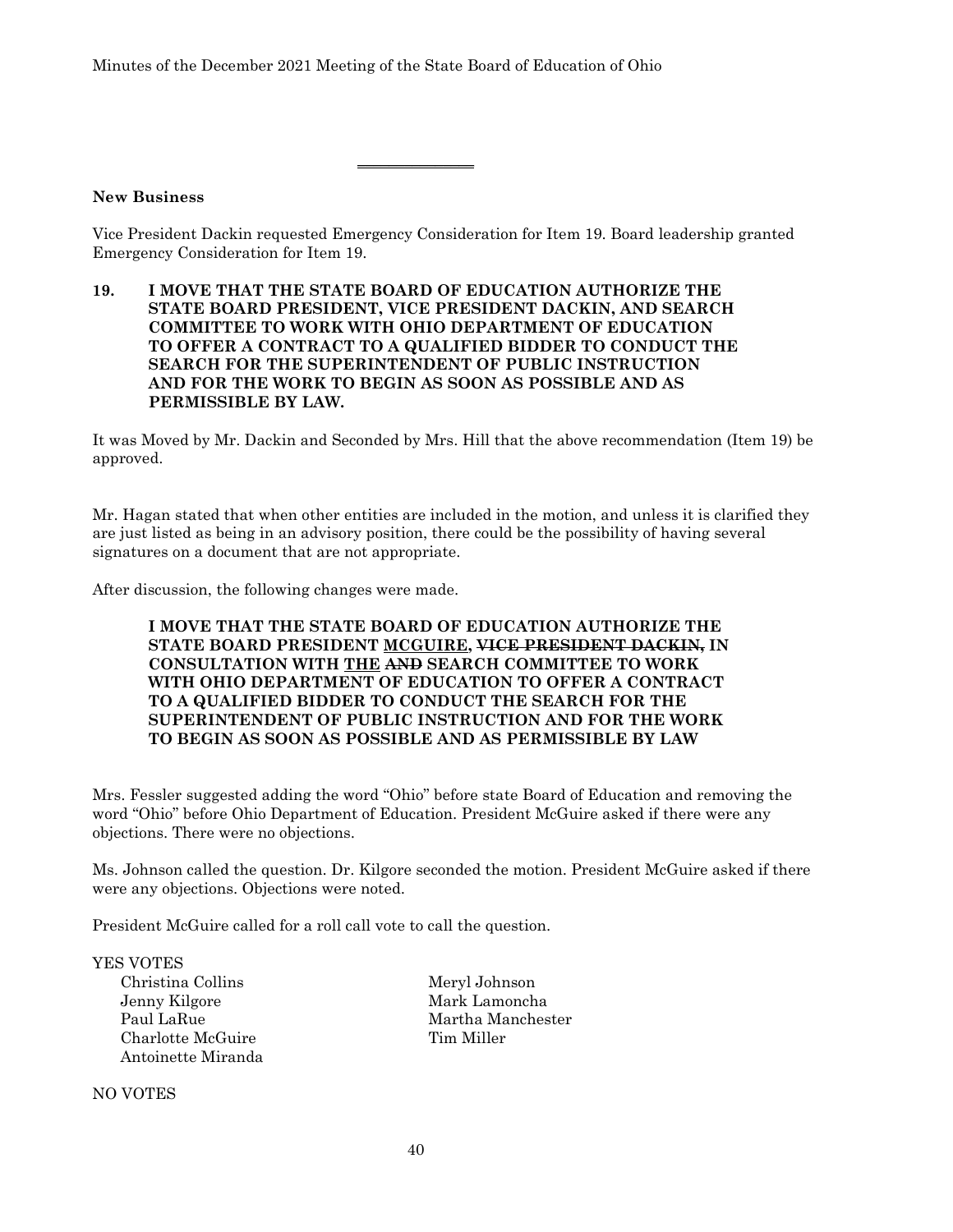Stephen Dackin Walter Davis Diana Fessler John Hagan Kirsten Hill Brendan Shea Mike Toal

Motion defeated.

Mr. Shea suggested the following changes;

#### **19. I MOVE THAT THE OHIO STATE BOARD OF EDUCATION AUTHORIZE THE STATE BOARD PRESIDENT MCGUIRE, IN CONSULTATION WITH THE SEARCH COMMITTEE, TO WORK WITH THE OHIO DEPARTMENT OF EDUCATION TO OFFER A CONTRACT TO A QUALIFIED BIDDER TO CONDUCT THE SEARCH FOR THE SUPERINTENDENT OF PUBLIC INSTRUCTION AND FOR THE WORK TO BEGIN AS SOON AS POSSIBLE AND AS PERMISSIBLE BY LAW.**

President McGuire asked if there were any objections to the suggested edits by Mr. Shea. There were no objections.

President McGuire called for a roll call vote on the proposed motion.

YES VOTES

- Christina Collins Stephen Dackin Walter Davis Diana Fessler John Hagan Kirsten Hill Jenny Kilgore Mark Lamoncha Paul LaRue Martha Manchester Charlotte McGuire Tim Miller Antoinette Miranda Brendan Shea Mike Toal
- 

Motion carried.

Mr. Davis noted Governor DeWine had recently signed Senate Bill 1, which adopted Financial Literacy curriculum for K-12 in the state of Ohio. He stated there was a gap in those standards in that they do not address free market capitalism and how it works. He suggested the state Board take action to modify those standards to include an element that explains free market capitalism and how it works. Interim Superintendent Siddens recommended Mr. Davis work with the Teaching, Leading and Learning Committee. Mr. LaRue stated a great deal of this work is found in the economic standards.

President McGuire stated Dr. Kilgore had agreed to become the new chair of the Integrated Student Supports Committee and Michelle Newman would assume the role of vice chair.

Mrs. Fessler stated she had been told students that are in career schools are not required to take history or civics. She asked for confirmation of this and stated she did not believe this was a good plan. She stated she was also told by a teacher that history is the only subject that can be taught by someone without receiving any education in that area. Interim Superintendent Siddens responded